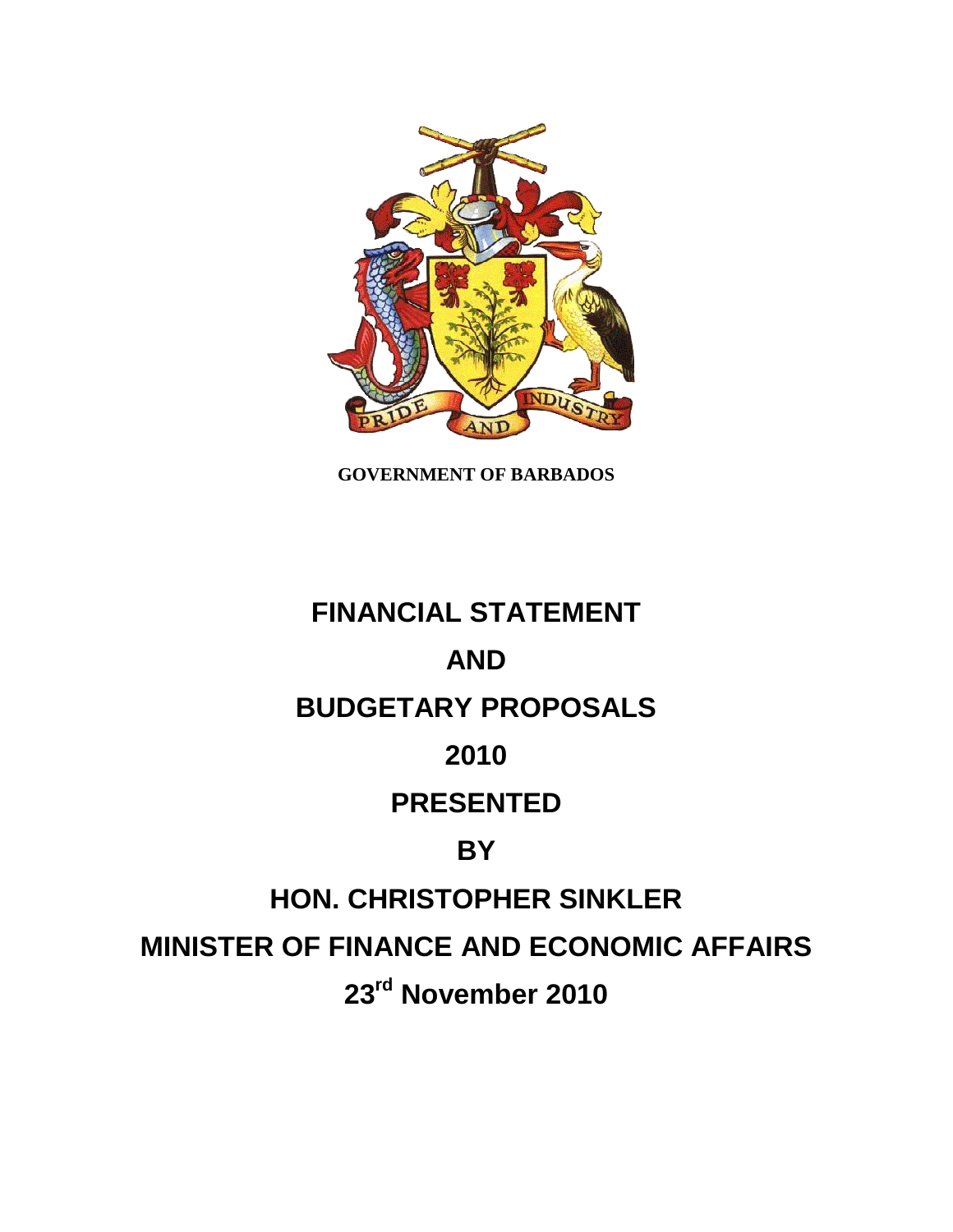#### Mr. Speaker,

It with a sense of great humility that I accept the honour to present the Financial Statement and Budgetary Proposals for the year 2010 on behalf of this Democratic Labour Party Government. I do so Sir, chastened by the enormity of the circumstances, challenged by the task that confronts me, but comforted by my belief that Almighty does not place upon the shoulders of any man more that he is able to bear.

I am even more fortified in the view that God will not inflict upon the people of this nation a burden too difficult to carry. I make bold this declaration mindful of the fact that I speak at a time when the nation still grieves for its fallen leader; Is still reconstructing from the devastation wreaked by Tropical Storm Tomas, and still recovering from that awful tragedy that took the lives of those six beautiful young women at the now infamous Campus Trendz fire-bombing incident.

All of this Sir, coming against the backdrop of the continuation of a domestic economic recession, almost exclusively driven by the ravages of a global financial and economic crisis characterized by most as the worst since the Great Depression of 1930, in terms of its global reach, duration, and severity of its impact.

It is as if Barbados was entering the vortex of the perfect storm.

But even so Mr. Speaker Sir, we hold fast to our faith in God, our love of country, and to those fundamental beliefs of equality of rights, charity with wealth and dignity of existence afforded to all who move among us.

It is for these reasons then Sir that I give thanks for all of the blessings that have been bestowed on our nation, and thank God for giving me the strength to be here this evening to bring a message of hope and reassurance to the citizens of our great nation.

Mr. Speaker Sir, it would be remiss of me if I did not crave the indulgence of the House a minute or so to thank the constituents of St Michael North West for reposing confidence in me to represent their interests in this House of Assembly. I am indebted to them for the patience which they have extended to me even as I balance the demands of ministerial office with that of meeting their personal needs and that of their communities.

On a personal note, I count myself as fortunate to have worked with and gained the respect and confidence of three Prime Ministers: His Excellency, Sir Lloyd Erskine Sandiford, The Late Honourable David Thompson and my new political leader the Hon. Member for St. Michael South. All of these gentlemen have allowed me to serve the people of Barbados in roles varying from that of Personal Aide, to a minister of the Crown. Gaining as it were invaluable experience in the art of governance, while contributing to the overall development of my country.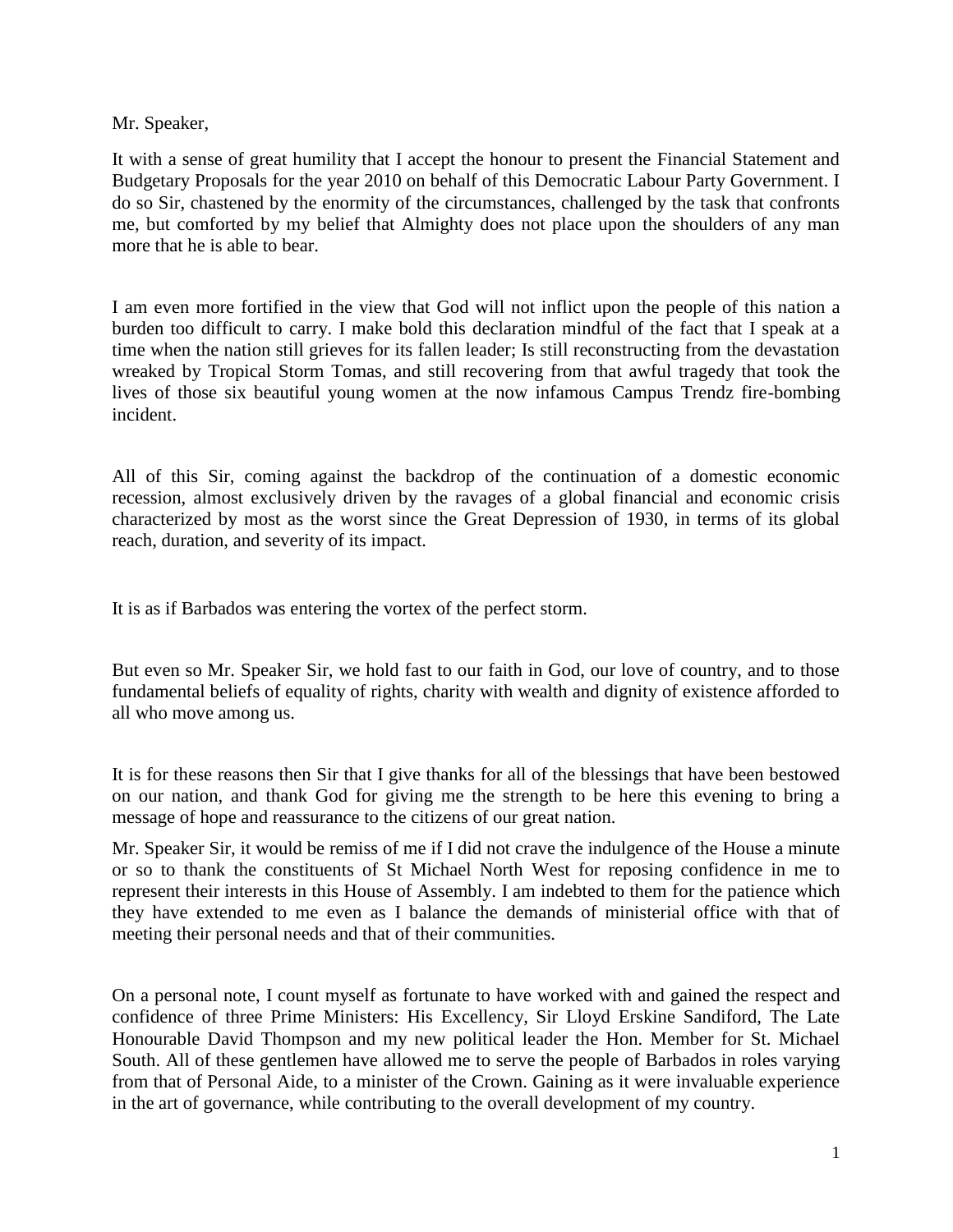I equally acknowledge the hands of guidance in my life from the mother who fathered me, to the village of Deacons that raised me and the teachers of the Garrison Secondary School that shaped my early understanding.

Ultimately, I rise before this nation to deliver this presentation with the love and support of many across Barbados and none perhaps stronger than my beautiful wife of a decade, who is here this afternoon.

Mr. Speaker Sir, the eminent Caribbean political economist C. Y. Thomas, in delivering the **Sixth William G. Demas Memorial Lecture,** spoke accurately to the Caribbean development existence when he fashioned the analysis of a development glass half full. In his treatise, Thomas surmised that while regional countries, including Barbados, had achieved much success in pushing their respective developmental agenda, there were some constant and worry characteristic features of our development that portended deep structural misalignments between national expectations and national capacities. Which, when cruelly exposed to the vagaries and ultimate weaknesses of the international economy was seriously endangering our abilities to secure balanced development for future generations of our people.

Thomas' thesis, which I wholeheartedly support, concluded that in several countries the very success upon which our post-colonial development was forged relied on a dominant sector economic model of development anchored as it were on a generous over-reliance on foreign markets. It created an appropriately expansive social development platform unmatched by a similar expansion in national productivity and ring fenced by a neo-liberal political model known more for its social elitism than popular inclusion. These winning characteristics of the sixties, seventies and eighties, are now the very elements undermining the very tremendous progress they caused.

In many ways, Thomas' reflections are entirely characteristic of the Barbados' postindependence experience.

Mr. Speaker Sir, few can deny that Barbados has done well as a country in the last 44 years. The relatively stable performance of our economy characterized by positive economic growth in the main; our extensive and at times unmatched array of social services, and our much heralded commitment to and clinical practice of the art of political democracy have all underlined a successful model that have at varying points secured for us the label of number one developing country in the world.

But fewer still Mr. Speaker, will deny that in the last twenty five years or so this development model, though still useful in many regards, has been cruelly exposed as limited in scope, highly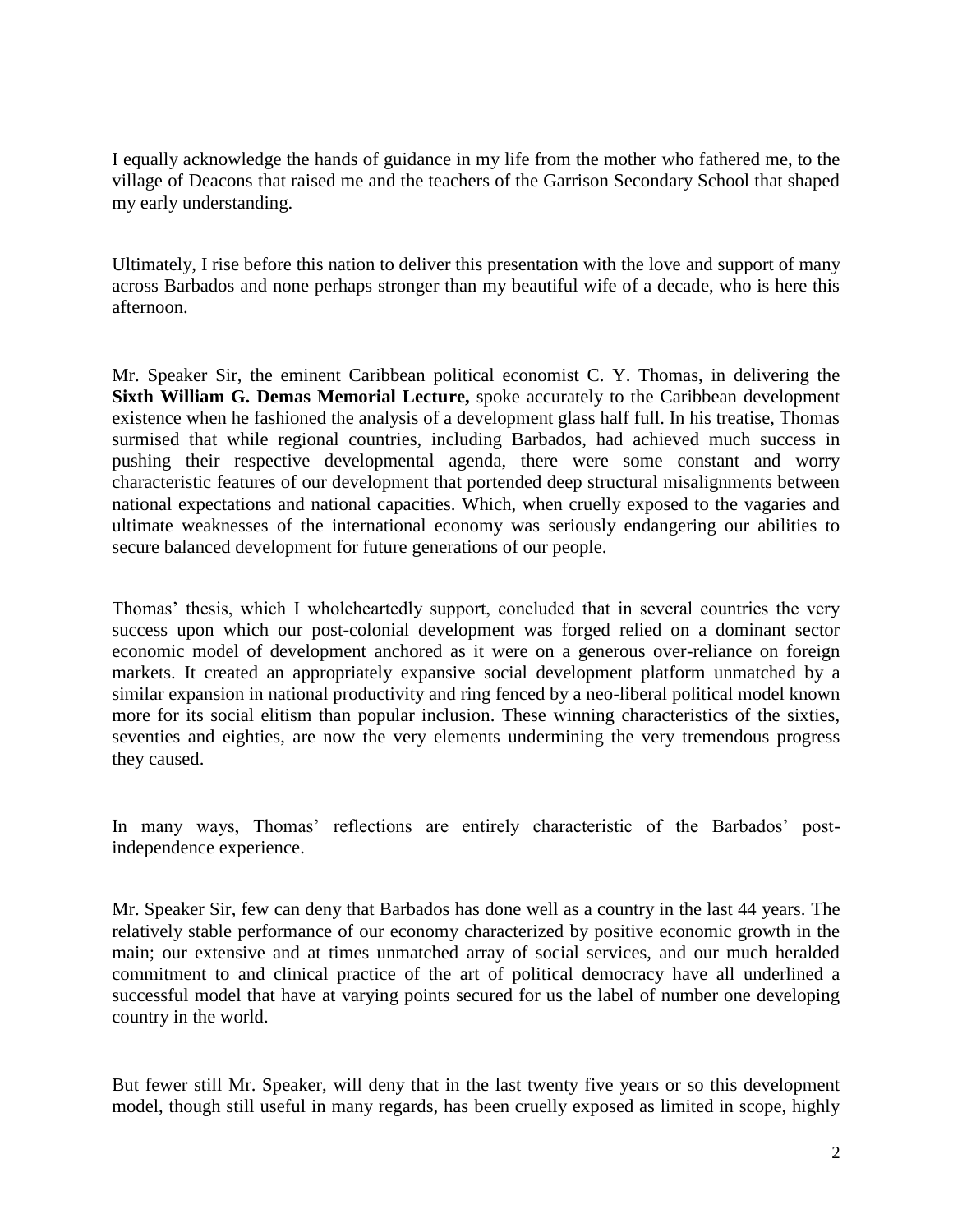susceptible to external shock and largely unresponsive and inflexible to the ravages of deep seismic shifts in global political and economic phenomena.

To illustrate my point Sir, we have only to look at the impact which the last three major global recessions have brought to our door steps. In 1973, a steep and disruptive increase in oil prices, and a concomitant emergence of what was then termed as stagflation, led to major economic and social dislocation in Barbados. Again in 1981-82, another oil driven global recession wreaked havoc on the macro fundamentals of the Barbados economy leading to job losses, increase in user fees and general belt tightening.

In 1991-93, a then global recession economically contiguous to the war in the Gulf immediately undermined our economic progress to the extent of large job losses, cuts in public servants salaries, and increases in user fees. Even Sir, for a brief period in the early part of this century, following the relatively small disruption in global commerce after the terrorist attacks on the World Trade Centre, our economy showed signs of buckling under the slightest of pressures.

The object lesson here Sir for all of us to glean is that it matters little which party is in government at the moment in time, who the Minister of Finance is, or which degree he/she comes to the post with. Our economy is structurally challenged and in need of major reform.

And, with each passing global recession, it is becoming pellucid that the severity of the impact is, like the water on sea wall at the wharf road, seriously undermining our ability to defend the Ship of State.

The issue then Sir is not if a recession is going to come, it is when. Not if it is going to impact us but to what extent. Not if we are going to respond but how. Recessions are by their nature cyclical and relatively short. It is however the virulence and reach of their impact that is proving increasingly more difficult to predict and worst yet control.

And in this regard Sir, the deeper and more impacting they become the more difficult it is for small vulnerable developing countries such as Barbados to defend against them.

In their ground breaking work on small economies in the year 2000, the Commonwealth Secretariat and the World Bank surmised among eighty odd small economies in the world, Barbados was one of the most dependent on the global economy and thus highly vulnerable economically.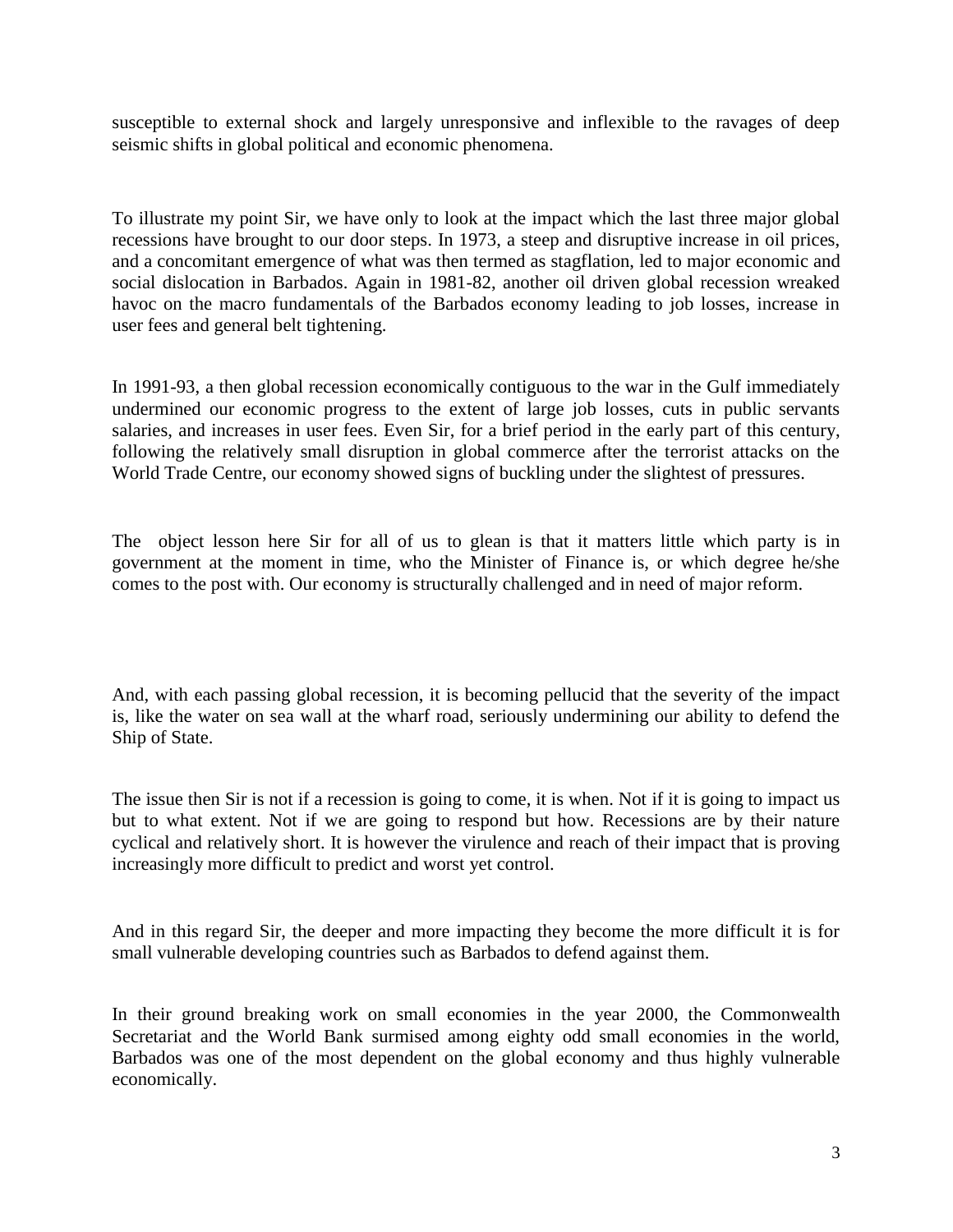That was in the year 2000. I believe that the Honourable member for St. Peter played a role in that process that lead to that research and its follow-up work. That is why it is so ironic that, ten years later the same agencies along with counterpart organizations such as the IMF and UNECLAC in their respective reviews of the Barbados economy could expose the depressing reality that far from an improvement in its fortunes Barbados has in fact become even more highly dependent on, and ultimately vulnerable to the Global economy.

Put another way Sir, I make bold to suggest that even in spite of the numerous promises made by the Minister of Finance in last government to restructure the Barbados economy; and even in the face of a period of relative economic prosperity and expansion globally and as a result domestically, no serious attempt was made to capitalize on those opportunities to restructure the Barbados economy in a way that would have moderated its over dependence on the world economy, reduce our high vulnerability and save us some of the pain we are experiencing now.

That we wasted that opportunity in the face of a blind desire for regime consolidation, and electoral success has been and will be to our eternal detriment even if action is not taken now.

When faced with the last major recession in this country in the early 1990s, it was the Democratic Labour Party that put Barbados' interests first. We fought and won the battle to save the Barbados dollar. We right sized the public service and reformed some statutory corporations while restructuring the sugar industry. We made substantial changes to the direct and indirect tax systems, including all the preparation for the introduction of a Value-Added Tax, while creating new and better ways for earning foreign exchange through the then Foreign Exchange Committee.

We started restructuring work in sectors such international business with new facilitation units, while changing the incentive regime for manufacturers to encourage greater export growth.

We did all of that in the midst of the then recessionary conditions. Yes, some of the measures we took were painful, but they laid a perfect wicket on which the incoming Barbados Labour Party batted and score runs. And scored runs they did Sir. What they did not do however Mr. Speaker was to use that time of plenty, to continue to properly engage in a fundamental restructuring of the Barbados economy to prepare it not only to better withstand the ravages of the next recession, but equally to evince a deeper and more sustainable form of economic and social development.

What we got instead Sir, was a plethora of feel good pet projects, distinguished only by their huge costs and infamous costs overruns. The Highway project, the office complex at warrens,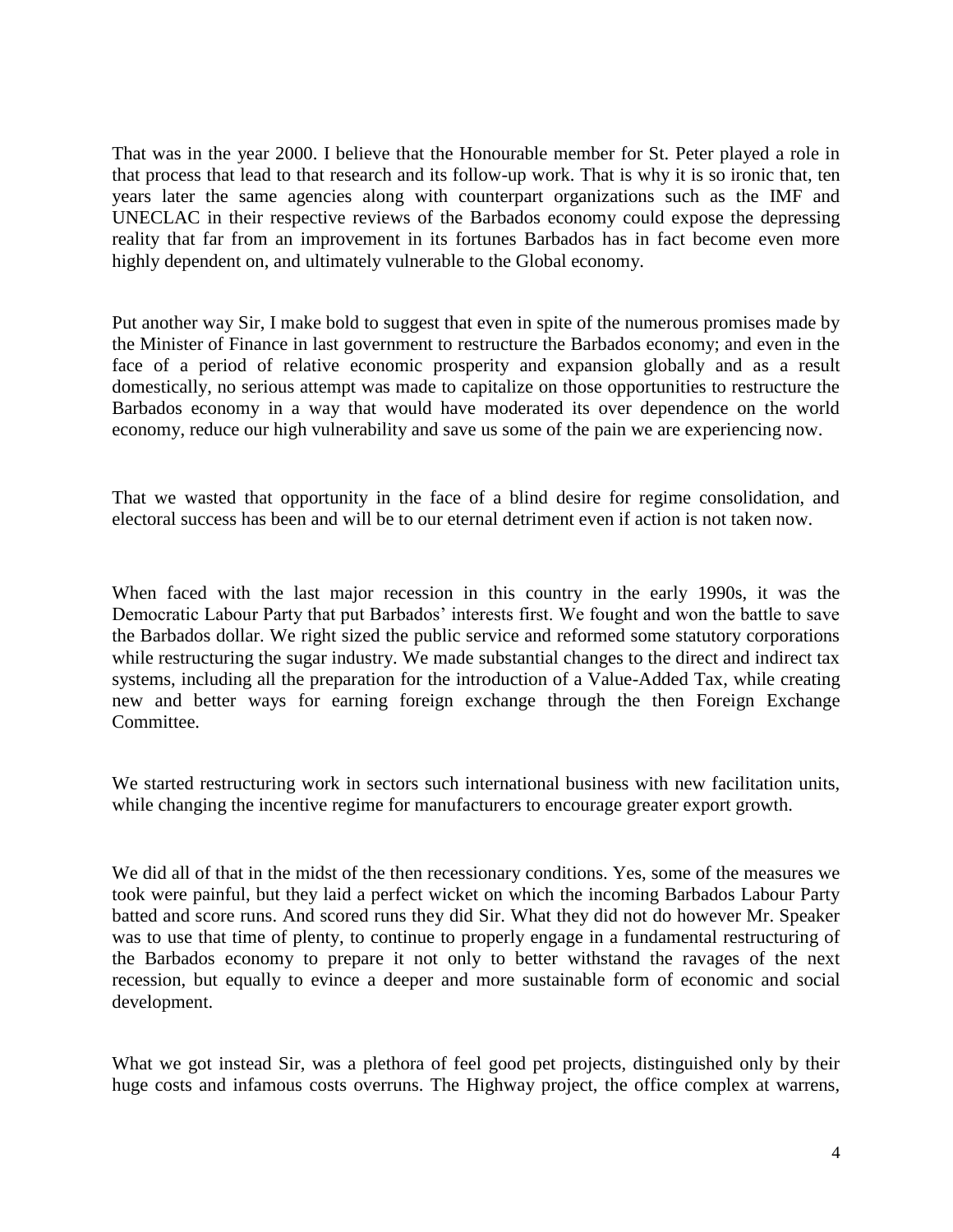GEMS or JAWS, and the ultimate legacy of the last government, a potential 750 million dollar prison Dodds St. Philip.

No substantial restructuring of the manufacturing sector to forge new vistas of innovation and the expansion of the domestic entrepreneurial class. No radical reforms in the agricultural sector to transform it from its benign and perpetual small holdings subsistence characteristic to an agglomeration of larger farming cooperatives with positive vertical linkages to other sectors in the domestic economy. No new agro-processing capacity to allow for the creation of solid export niches to diversify the foreign exchange earnings base of the country.

No serious continuation of the reform programme started in the sugar industry by our late revered leader in the early 1990s. Not even a single new investment product in the international business sector to which we can point.

What we got Mr. Speaker Sir from the then so-called economic dream team was a daily diet of economics 101, spiced as it were with a good dose of long talk and little action.

Little wonder Sir that the Democratic Labour Party, has returned to government only to find our productive sectors virtually the same place we left them. Tell me Mr. Speaker Sir, should I or any other on this side be hearing in consultations with business sector leaders, or even on call in programmes that government needs to assist with the restructuring of agriculture sector, (especially the sugar industry), manufacturing, or even tourism.

**Should we in 2010 be lectured by the Leader of the Opposition, on a "new strategy" for the International Business Sector. Which truck Sir, did that plan fall off of and why did the truck not pass during the fourteen year reign of the great economists?**

#### **Mr. Speaker we wasted an opportunity to seriously restructure our productive sectors. We substituted long term sustainability for short term gratification.**

We over relied on high end construction fuelled by foreign direct investment and the growth in international financial and business services.

Truth be told Sir, this model worked well when things were great in the global capital markets and people as it were had "money to burn". But we always knew, or should have known that this approach was bound to be severely tested once another serious financial downturn came along.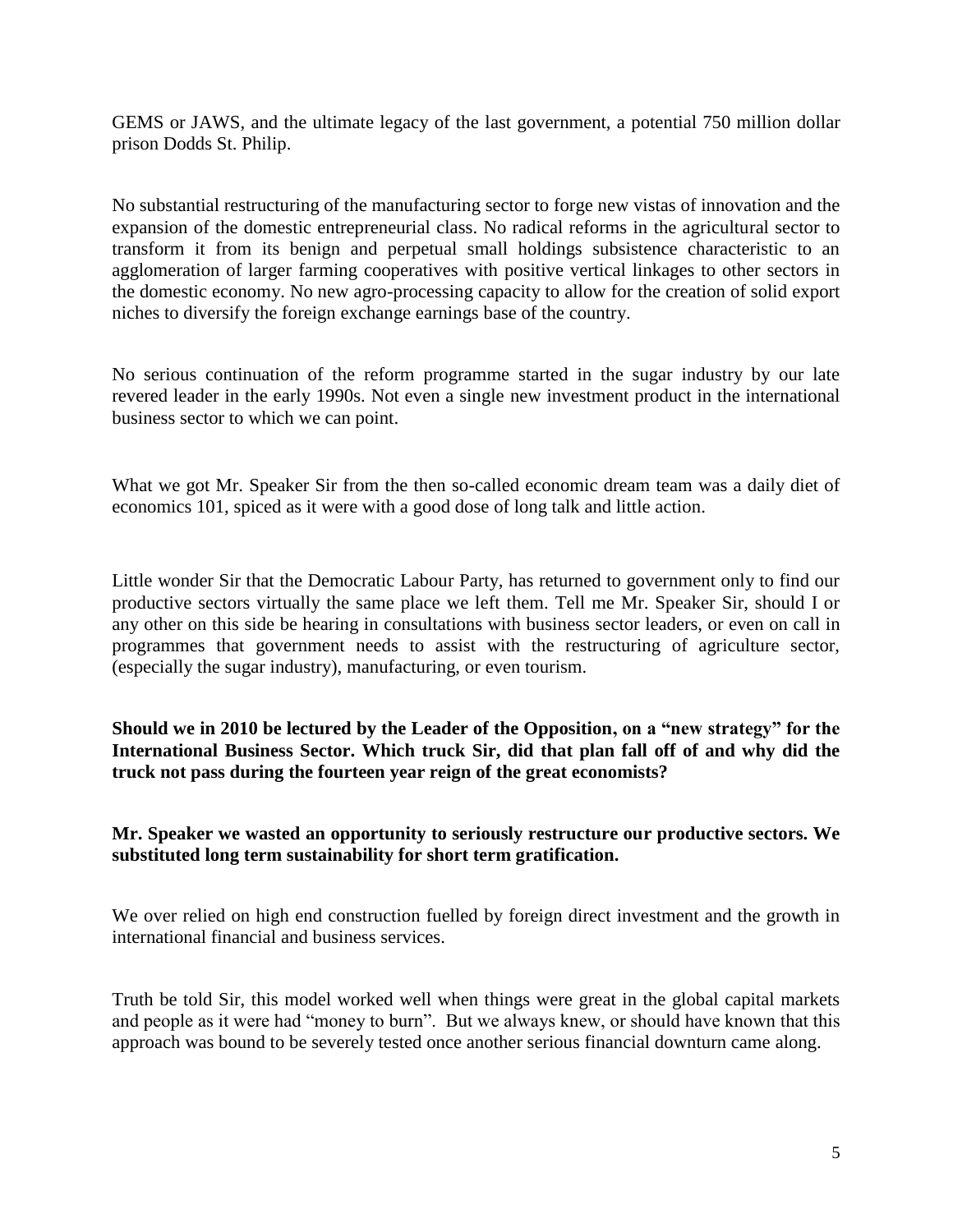The other point worth noting here is that riding on the back of this foreign driven success, Government was able to increased total revenues from \$1.6 billion in fiscal year 1999/2000 to \$2.5 billion in 2007/2008. Put another way total revenue as a percentage of GDP went from 32 % to 36 % during the period.

However, concomitantly, total expenditures increased at a much faster rate during the same period, rising from \$1.7 billion to \$3.2 billion, or from 33.7 percent to 46.3 percent GDP.

The story here Mr. Speaker is that growth in the economy during this period, averaged at around 2.5 %, allowed for more generous increases in revenue supported primarily by a higher tax take on corporate profits and commercial transactions through the VAT. It however also encouraged an expansion government's current expenditures with the adding of projects to spend on that in the main were not themselves self supporting.

This lends itself to at least three immediate observations which are instructive of the realities we now face.

The first is that there is a strong and relevant correlation between the maintenance of sustainable economic growth and a country's ability to modulate its fiscal accounts. Secondly, when Government enters the market with new initiatives, these more often than not are likely to be social type, non self supporting programmes that consume revenue rather than earn it, and thirdly that when that trend of growth is broken public accounts can and inevitable will fall into disequilibrium as governments struggle to maintain tax revenue with the additional weight of an expanded social sector programme.

The upshot of this Sir is that if revenues do recover quickly especially when recessionary conditions persist, and deep compensating cuts are not made in current expenditures, moderate to large deficits will result.

Mr. Speaker Sir there is no mystery to this and what has transpired in the last two years can squarely by placed in this vein, just as it was for the recessionary periods in 1981-1982, 1991- 1992 and 2002-2003 and now for 2008-2010 when the our fiscal deficits expanded beyond six percent of GDP to varying degrees.

# **Revenue Vs Expenditure Debate**

It is for this and other reasons Sir that I find the debate over raising taxes or cutting expenditure to be particularly interesting and at times devoid of the level of intellectual sincerity expected in public discourse.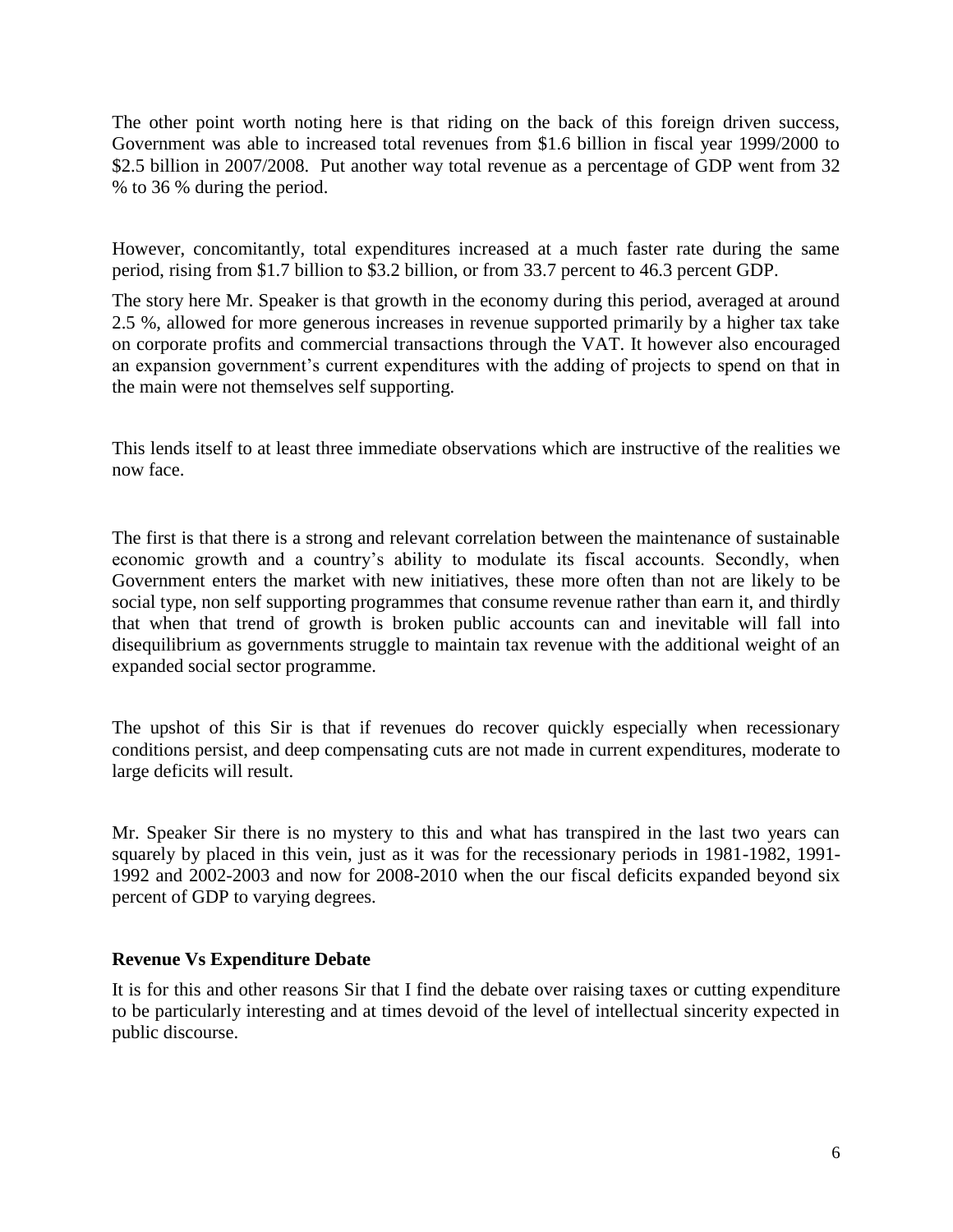For example Mr. Speaker, in 2002/03 when the fiscal deficit in Barbados rose to 6.9 % of GDP we were told post the increases in expenditure that the then government had introduced a "reverse stimulus package". That was seen as a "brilliant response" by the then Minister of Finance.

However in 2008 when the late Minister of Finance, faced with the worse ever global financial and economic crises, clearly outlined this government's strategy for containing job losses, slowing the rate of decline in the economy, and keeping activity going in the economy, through an expansionary fiscal policy he was accused of being reckless and spend thrift.

But who the cow likes……………

Then Sir, they are those who in the comfort of opposition or even the private sector proclaim loudly………….CUT EXPENDITURE, don't raise taxes. Never really telling you where these cuts are to occur, or to what extent and definitely not honestly telling the people of Barbados what the true implications are for many working class people in Barbados if that advice is followed in the way in which it is rendered.

They are not going to tell you that the structure of Government's expenditure budget, it hardly affords any Government the luxury of major reductions in expenditure.

We can't make cuts in our debt service payments because that is tantamount to voluntary defaulting or economic suicide. We can't cut the salaries and wages bill of government.

And since government is the biggest consumer of goods and services in the economy with so many businesses relying on government accounts to make a living and keep people employed we know that any dramatic a cut in this form of expenditure will dampen spend in the economy and further deepen the economic decline.

So they all argue, cut subsidies and transfers to public institutions. Of course these critics will not tell you that 75 % or all transfers and subsidies to public institutions go towards paying salaries and pensions and debt.

**Put another way Sir, what these people are saying to this government in coded language is that we should send home Barbadians. Cut jobs, retrench, lay off or otherwise sever hundreds perhaps even thousands of public sector workers.**

**That Mr. Speaker represents exactly what all this talk of major cuts in public expenditure means. It is a policy prescription that this government rejects, in the way in which it is being presented.**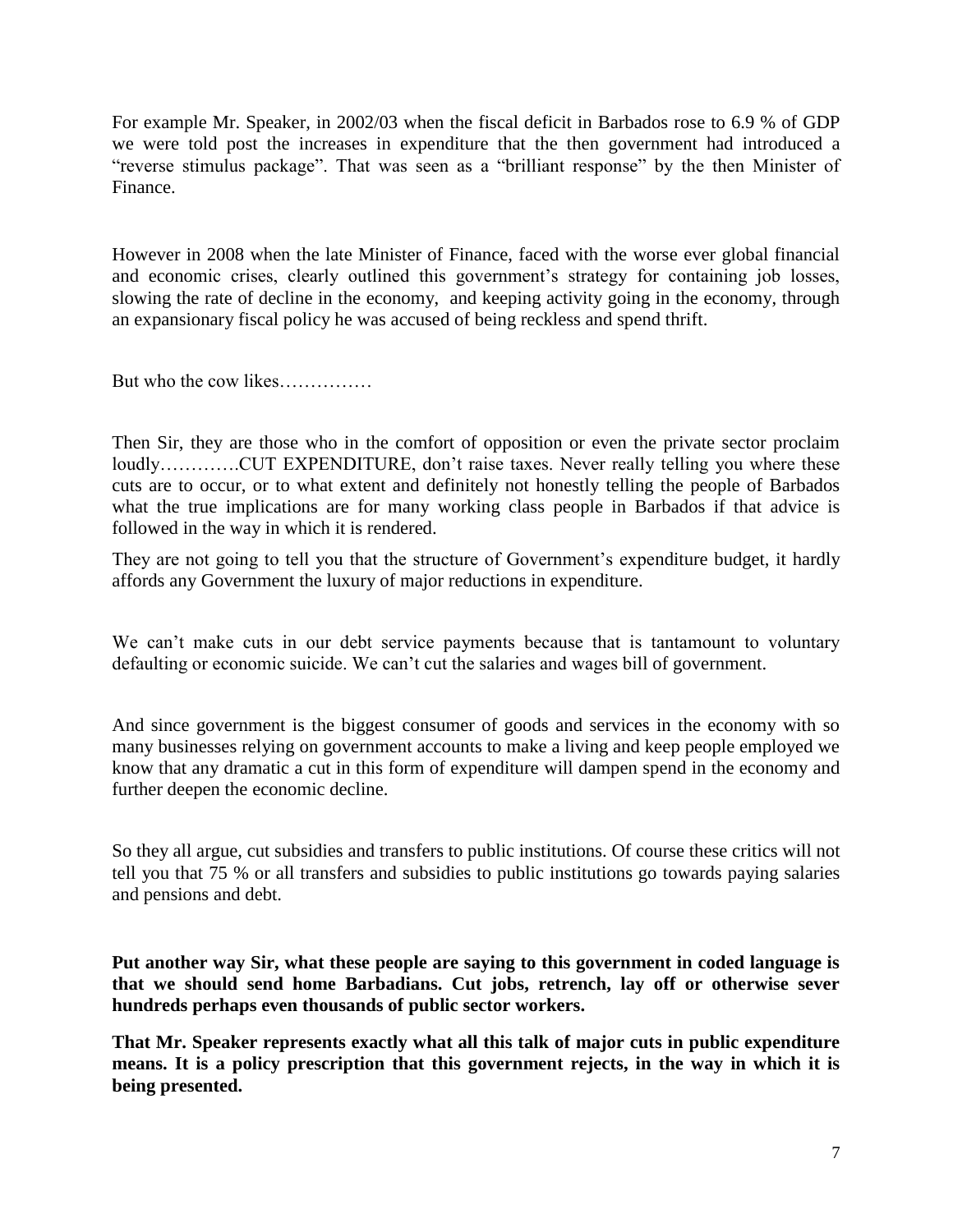Surely Sir, a case must and has been made for serious adjustments in the government's expenditure budget and to this we recommit ourselves with a high level of seriousness. However such adjustments will be done as strategically and as efficaciously as is possible over a short to medium period so that few if any jobs are affected by this approach.

We will not shy away from the need to pursue a vigorous course of fiscal consolidation in line with our commitments in the Medium-Term Fiscal Strategy (MTFS) but the effort must be balanced and reasonable. It is better, at least in our view, for a man or woman to be able to earn a dollar even if they have to lose a little more in taxation than for that person to be sent home where they can't earn anything at all.

I lay down the challenge to all of arm-chair economic gurus tell the people of Barbados which major item of expenditure are you prepared to cut. Tell the public servants how much money you are prepared cut from the expenditure budget from subsidies and transfers and which statutory boards are likely to be affected. Tell the people!

Are you going to cut the 145 million dollars that goes to the QEH, and If so, by how much? Are you prepared to cut the UWI budget which has now reached almost 150 million dollar per annum? How about the sanitation Services Authority? Tell us when you speak, we are all ears.

Mr. Speaker this is the stark reality of the situation which we currently face and why all of us in Barbados must face the problem and fix it. But in order to do this we have to be upfront and honest with the people of Barbados and this is the solemn pledge that I give to you Sir, this Honourable House, and to all Barbados. Under my leadership in the Ministry of Finance there will be no hiding the truth from the people of Barbados, because the effort I will call for to return this country to financial stability and ultimately sustainable economic growth cannot be met by half the population. It must be achieved by all our citizens.

# **What We Did and Why We did It.**

In 2008 when our late Prime Minister presented his first budget for this term of office he said these words and I quote: **"There are those who think that 2008 is the worst time for a political party to come to office bearing in mind the multifaceted challenges that confront us"**

**Sir he could not have been more correct.**

**Background to the Recession**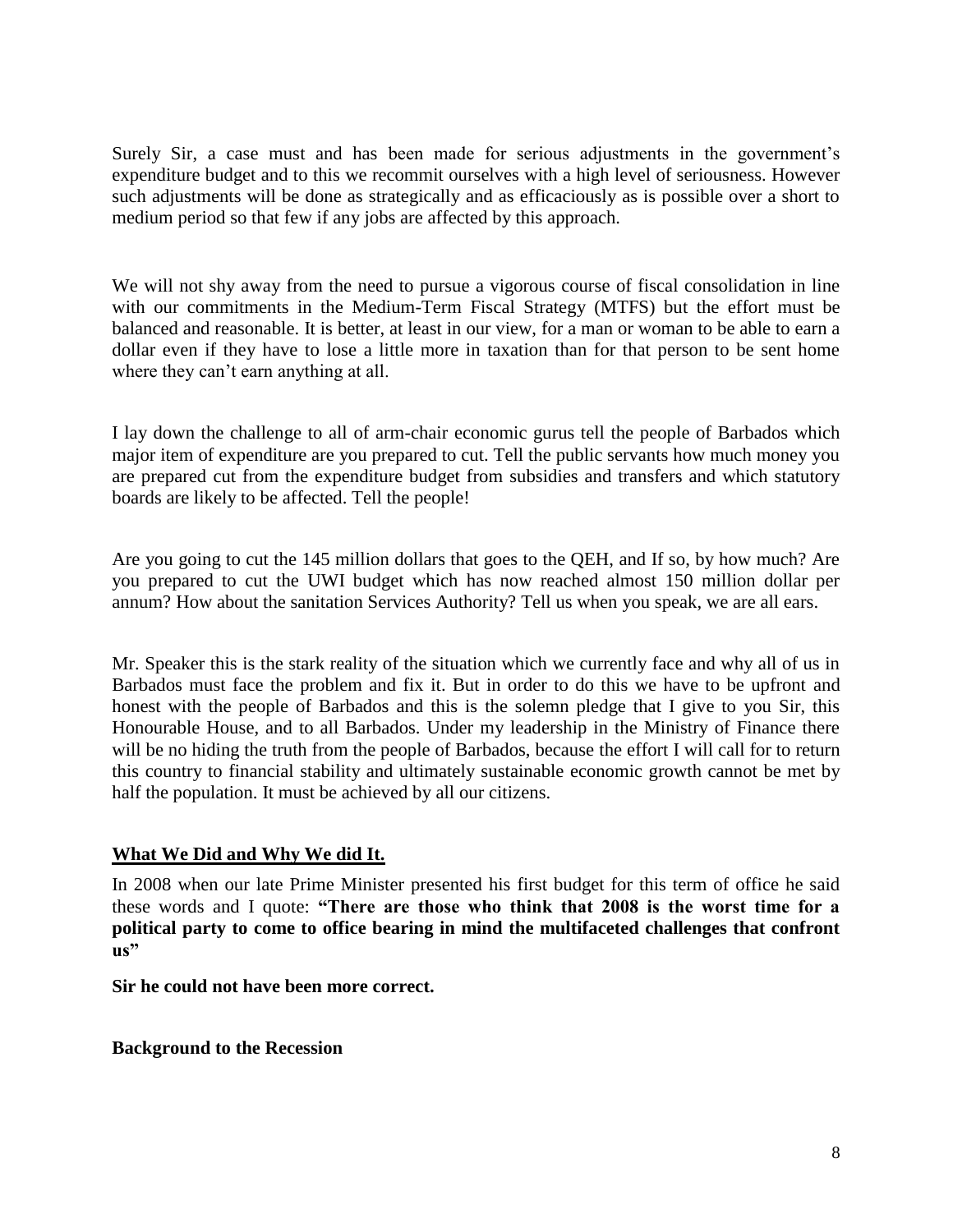It was evident from mid 2007 that the world economy was slipping into recession. However Mr. Speaker, I don't think even the most gifted among us could have foreseen the severity and far reaching consequences of this recession.

It is now accepted that this financial crisis, triggered primarily by collapse of the US sub-prime mortgage market led to a liquidity shortfall in the United States banking system and a massive loss of confidence. This resulted in the collapse of large financial institutions, the bailout of banks by national governments, and downturns in stock markets around the world. It has contributed to the failure of key businesses, declines in consumer wealth estimated in the hundreds of billions of US dollars, substantial financial commitments incurred by governments, and a significant decline in economic activity.

All of our major trading partners were severely affected. In the USA, their economy spiraled into an unprecedented free fall that saw a major decline in GDP, occasioned by massive job losses, home foreclosures and bankruptcies. At one point, Sir, this major tourism generating market for Barbados, was losing up to seven hundred thousand (700,000), jobs a month. President Obama's response was a massive 800 billion dollar stimulus package which two years on has only paid marginally dividends, produce jobless growth and cause his party a massive defeat in the midterm elections. In the UK, our biggest tourism and Foreign Direct Investment market (in terms of spend), the decline in GDP was even more dramatic and the job losses staggering. Home and business foreclosures were extensive and the government's fiscal accounts are in shambles.

The British Government too responded with its own version of a stimulus package but that, like the USA's has only had marginal effect on the economy and instead has made its budget deficit worse and prompted a stern correction by the Chancellor of the Exchequer - the Minister of Finance in that country.

Indeed Sir, only a few months ago the Chancellor introduced the most severe austerity programme in the history of the country. He raised VAT from 17 ½ % to 20 %, announced the intended cut in 500, 000 public service jobs, and rolled back several social welfare programmes. Mr. Speaker he even instituted massive cuts in the UK's defense budget, the likes of which has never been seen in Britain.

Across Continental Europe, similar austerity programmes have been introduced to deal with unsustainable budget deficits and return financial stability to the economy. From Portugal to Ireland and through Greece to Spain, the story is the same.

In all these cases the initial response was virtually the same. A massive stimulus package geared towards maintaining aggregate demand in the economy by stimulating spending designed to keep business going, halt the declines in GDP and thereby save jobs.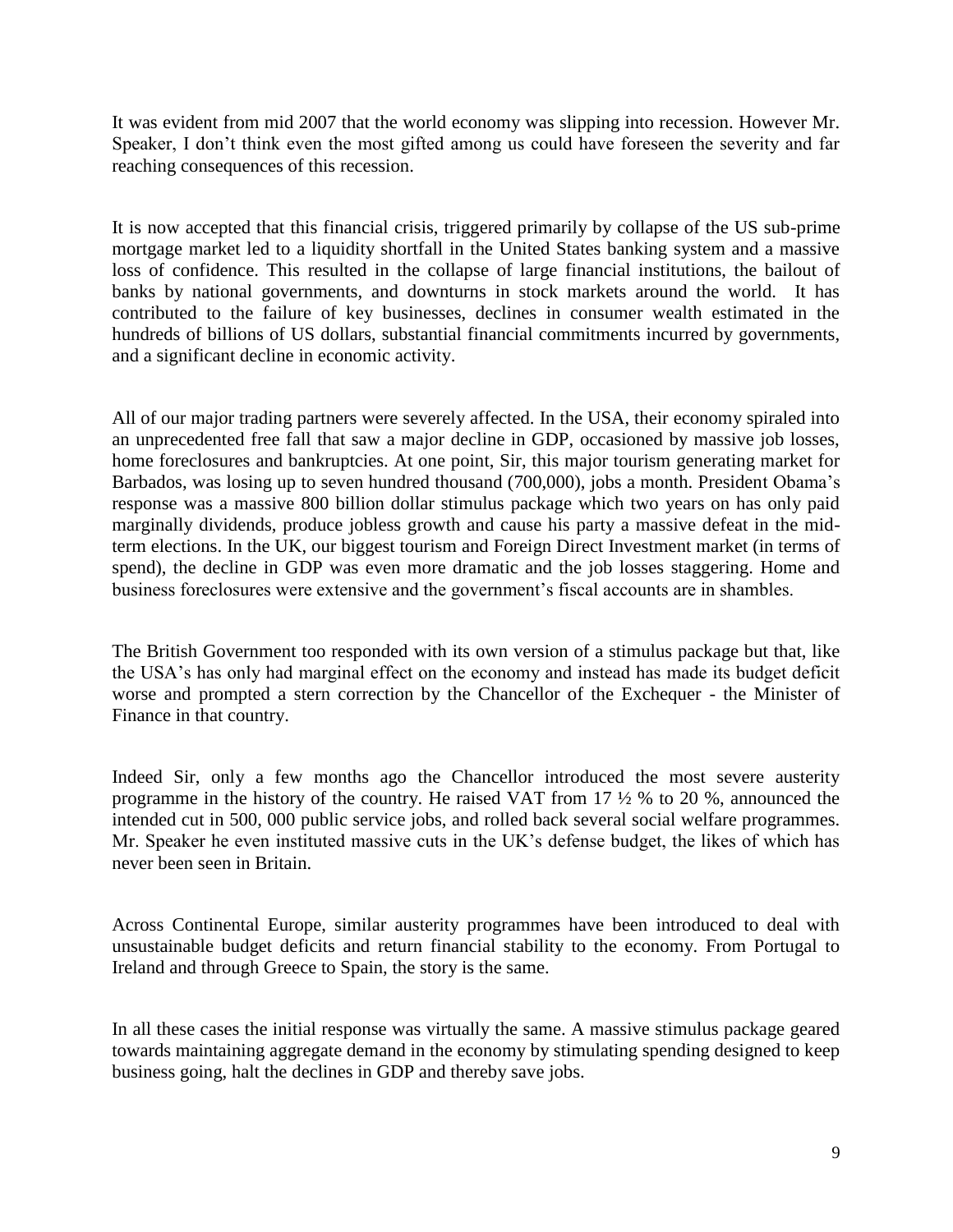This at the time Mr. Speaker seemed like the correct thing to do, and in some respects these packages did have some effect in halting the free fall in the economy. But compounded with deeper structural problems in public accounts especially on the expenditure side has led to unsustainable fiscal deficits and consequential threats to economic viability, financial stability and potential social dis-cohesion.

Closer to home, most if not all of our counterpart countries in the CARICOM Single Market, experienced moderate to severe declines in output leading to business closures, jobs losses and general economic instability. Jamaica was forced to return to the IMF and the World Bank for another set of structural adjustment programmes that portended painful job cuts, cuts in social spending and the increase in user fees for social services. In the Bahamas wide spread job retrenchments ensued as several hotel properties closed or significantly reduced operations leading to declines in GDP output and consequential austerity measures from the government there. The OECS have not fared any better and they too witnessed moderate job losses, business closures, declines in tax revenues and a general contraction in GDP.

What most, if not all of them did not anticipate was the length, virulence, and share devastating impact of this recession. That Sir, was the game changer for all of us. The anticipated return to moderate levels of economic growth behind the massive stimulus packages has not occurred and instead the economic recovery in some has been slow and tepid, shallow at best and non-existent at worse in others.

From the outset, this DLP administration under the leadership of the late David Thompson, when faced with similar difficulties set out like most others to defend our way of life and protect our standard of living.

We surmise Mr. Speaker that while we did not have the financial resources to introduce a huge stimulus package as many in the opposition were telling us to do, we still had a duty to make strategic interventions that would contain the expected economic decline and limit its potentially debilitating impact on the people and of businesses of Barbados.

To this extent your government devised two critical economic intervention plans. The Medium Term Fiscal Plan and the Medium Term Development Plan, both of which Sir, were laid in this Honourable House in March of this year. There were numerous and a widespread public consultations on these plans particularly with the public and private sectors as well as the expanded Social Partner Group.

The main short to medium term objectives of government's response to the recession was as follows: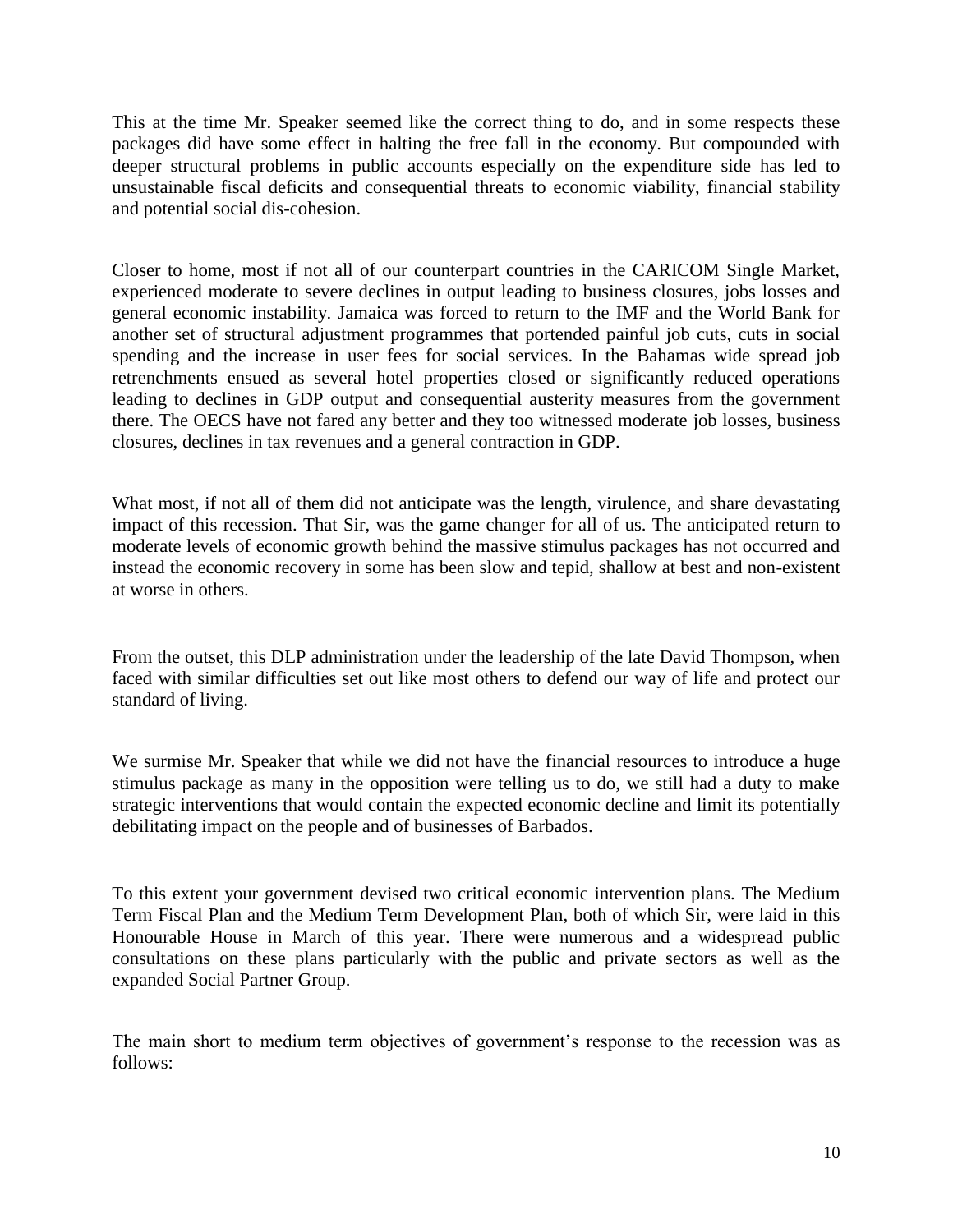- I) Containing our External Debt, and protecting our foreign exchange reserves;
- II) Maintaining jobs;
- III) Return the country to fiscal balance in a reasonable time frame;
- IV)Keeping intact and strengthening the social safety net;
- V) Strategic investments to build productive capacity;
- VI)Returning the economy of Barbados to a sustainable growth path in the shortest possible time.

#### **Foreign Exchange Earnings, Debt Management and the Foreign Reserves**

During the last 34 months our economic management plan was therefore built on the three necessary pillars for an economy like Barbados that depends so heavily on foreign exchange earnings as well as on a high level of imports. These pillars are maintaining an adequate level of foreign exchange reserves, appropriate monetary policy, external debt containment and targeted support for economic activity designed to slow the rate of expected declines and spur economic growth in short term.

Mr. Speaker Sir, with expected declines in the main productive sectors of Tourism, International Financial and Business Services and Manufacturing the new government's critical focus in this area was to contain the fall off in foreign exchange earnings. These attempts were further challenged by a massive fall off in Foreign Direct Investment consequential not on any opposition to or dislike of foreign investors by this government, but because on the real shortage of international finance capital, due to the widespread banking crisis and a massive decline in investor confidence.

In the face of these realities this government implemented a judicious strategy of foreign reserves management geared towards developing and activating capacity building projects funding by external regional and international financial development institutions such as the CDB and IDB. Containing leakages on the reserves through the introduction of judicious monetary policies and raising foreign loans to roll over expected calls on the reserves to meet debt service commitments.

Ultimately, the standard objective of the Government was and has been to achieve a turnaround in the decline in the foreign exchange earning sectors starting with Tourism and International Business, and working through Manufacturing and Sugar and Non-Sugar Agriculture.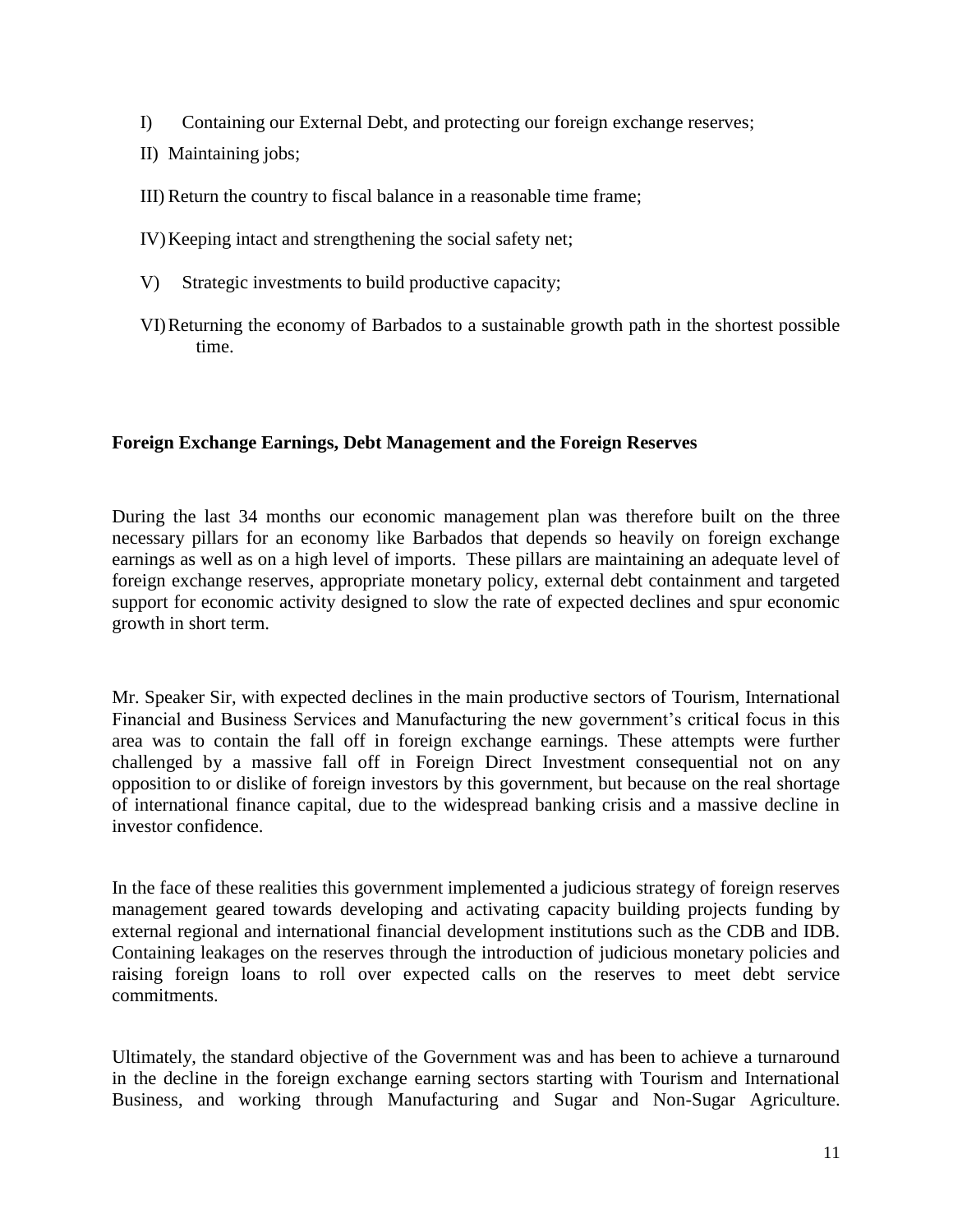Government also embarked on a concerted programme to woo foreign investors back to the country even as they proceeded with nervousness and trepidation as a result of the uncertainty in the international economy and the unsettled nature of the markets.

Sir, in Tourism we concentrated our efforts on reinforcing Barbados' brand in the traditional markets while exploring new opportunities in emerging markets such as Brazil, and other parts of Latin America. We took a deliberate decision to go after the Canadian market which was once one of our largest sources for visitors but had fallen off in the past decade. We noticed that the Canadian economy was showing some resistance to the recession and through a mix of increase advertizing and an aggressive policy to increase airlift (through West Jet primarily) that market has vastly improved in production in the past two years. Indeed Sir, following a resurgence in 2009 the Canadian market has so far this year recorded a 21.6 percent increase in visitor arrivals.

The same upward trend is true for the USA where behind a similar strategy of expanding airlift and targeted increases in marketing effort over the last two years arrivals from the USA have recovered appreciably to record double digit increases in both 2009 and for this year so far. We have also added new capacity through Jet Blue on the Northeast region and additional American Airlines lift out of the Southeast region.

In the UK market with deeper recessionary conditions than expected, a loss of airlift, the imposition of the Airline Passenger Duty as well as a series of natural catastrophic events (snow storms and volcanic ash) have hampered our efforts there but the signs in the last few months have been encouraging to the extent that it appears as if the declines have tapered off.

This effort externally was met with a strong domestic support programme for sector stakeholders. We developed and introduced the Tourism Relief Fund which provided much needed working capital to industry players including the small ones to keep doors open, people employed and earn foreign exchange for the country. They also benefited from the additional 10 million dollars in marketing funds provided to the BTA, and from the general waiver of interests and penalties from VAT and National Insurance. Credit must also be given to the Barbados public for the supporting the Staycation programme which has been key to conserving foreign exchange as well as keeping Barbados employed in the hotel sector.

Sir, I have met with and spoken to key players in this sector in preparation for this budget exercise and they have all universally proclaimed that were it not for this Government's efforts over the last two years hundreds of workers in this sector would not have been able to retain their jobs and businesses would have had to significantly down sized operations or close entirely.

Yet Sir, some people, for their own political or personal benefit are claiming that this government has done nothing to help the country come out of the recession.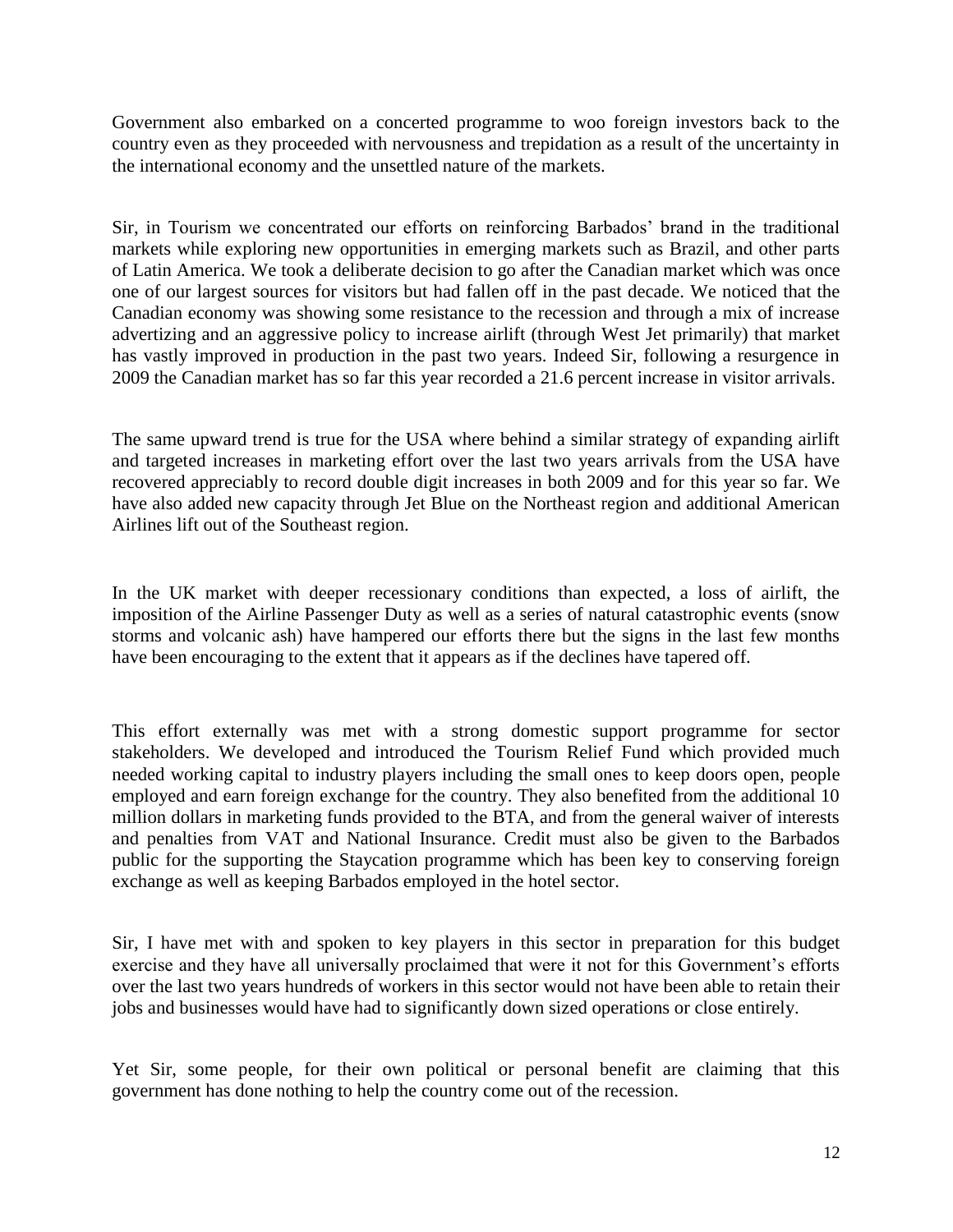In the international business and investment sectors, the late Prime Minister before he fell ill undertook an extensive mission to the UK, Europe and the USA to meet with and encourage investors with projects in Barbados to restart them. The Late PM reemphasized Barbados commitments to facilitating such investments as far as was reasonable to help ease difficulties of these investors to get their project restarted or continued.

Government issued the largest ever local guarantee to a foreign project to the tune of sixty million US dollars, which was intended to assist the project's new developers to get the project restarted. I am happy to report to this House Sir that only last week the project's new directors were able to initiate perhaps the most critical element of that restart plan through the payment of the large number of creditors who were owed money by the project.

These are mostly local business people including several small businesses and individuals. This I am reliably advised removes a major stumbling block to the project's restart sometime early in the New Year. This is a domestic solution to an internationally created problem and full kudos must go to all involved, especially in my view the Late Prime Minister and this government for have the foresight and the tenacity to stick with this project.

We also got commitments from principals associated with the Beachlands, Batts Rock, Merricks and Foul Bay projects that they would initiate or restart their initiatives. While local large developers at St. Peter's Bay, Lime Grove, and Apes Hill kept the faith with the government's programme and forged ahead with their projects even in spite of difficult times.

These efforts by government have sent a very strong signal to the international market and investors that Barbados is still very much open for business and serious about finding ways to help investors proceed with their projects.

Mr. Speaker Sir, we even introduced new initiatives aimed at attracted the very lucrative corporate social investment sector by amending local Charities Act and the Income Tax Act to facilitate giving by high net worth individuals and corporations and Barbadians in the Diaspora. We also created the Barbados Foundation for Philanthropy to facilitate investments of this nature into the domestic social infrastructure.

In the International Business and Financial Services Sector we continued to adopt an aggressive posture on expanding our Treaty Network signing new Double Tax Treaties with Mexico and Panama the Czech Republic and Portugal.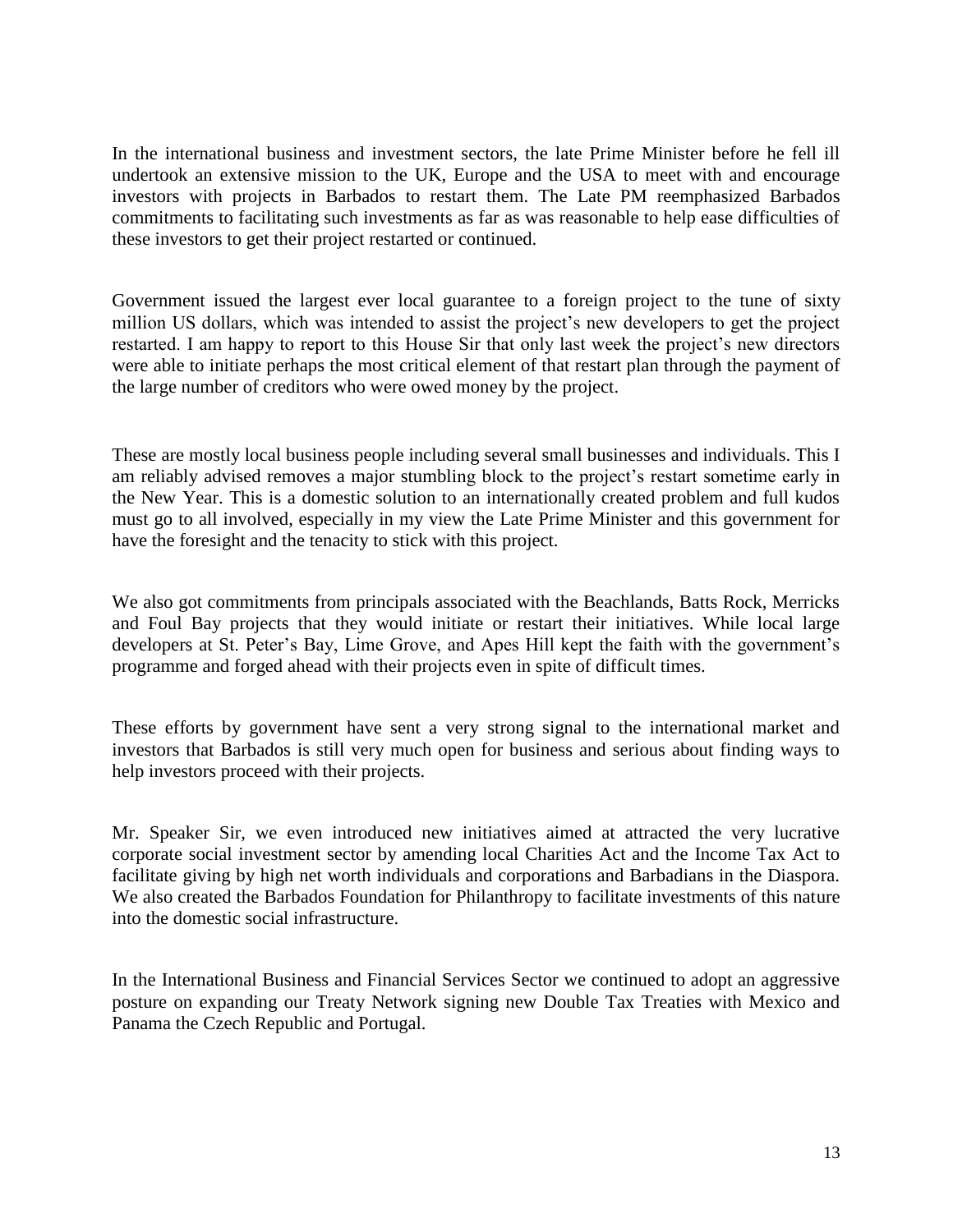In agriculture, the previous Minister of Finance in his 2008 budget gave an extensive array of incentives and other assistance to the sector including increasing the subvention to the Barbados Agricultural Society.

All of these initiatives Sir, and others, helped the country to either save or continue earning foreign exchange in the face of massive declines in consumer demand among our major trading partners. The interventions were not massive because we did not have the resources for that type of approach. But they were strategic and have had the desired effect to varying degrees. We now have to build on these going forward.

#### **Debt Management Strategy**

Government's external debt management strategy focused on minimizing the cost of borrowing, by taking advantage of low interest rates, while seeking to avoid an excessive build-up in external debt balances that would place further pressure on the country's foreign reserves. As such, new foreign debt has been issued predominantly to roll over maturing liabilities and to offset any erosion in reserves that resulted from the economic downturn. We also followed a deliberate strategy of concentrating our borrowing more from the International Financial Development Banks such as the IDB and the CDB which proffer project loans at very attractive interest rates. In this regard in the last two years we have source close 110 million US Dollars for projects in water, energy and sectoral competitiveness. This strategy has allowed us to keep our external debt service as a percentage of exports within the international standard of 15%, with this ratio expected to decline in the medium term. This approach to managing foreign debt has been facilitated by Government's ability to rely on the highly liquid domestic financial market to provide the majority of financing for its operations. Both in the domestic and external markets, Government sought to obtain longer-term debt at maturities that minimise the possibility of bunching.

Going forward, Government will continue to closely monitor its indebtedness by, amongst other things, examining the maturity and interest rate composition of its debt to ensure that the cost of borrowing is further reduced, without undertaking unnecessary risks. In addition, rather than relying only on borrowing from the international capital market, Government intends to place greater emphasis on securing external funding from multilateral institutions, at more concessional rates.

In terms of the domestic banking sector and creating and maintaining liquidity in to assist domestic businesses we sought to pursue:

1. The international borrowing by government for its projects so that government did not crowd out the private sector.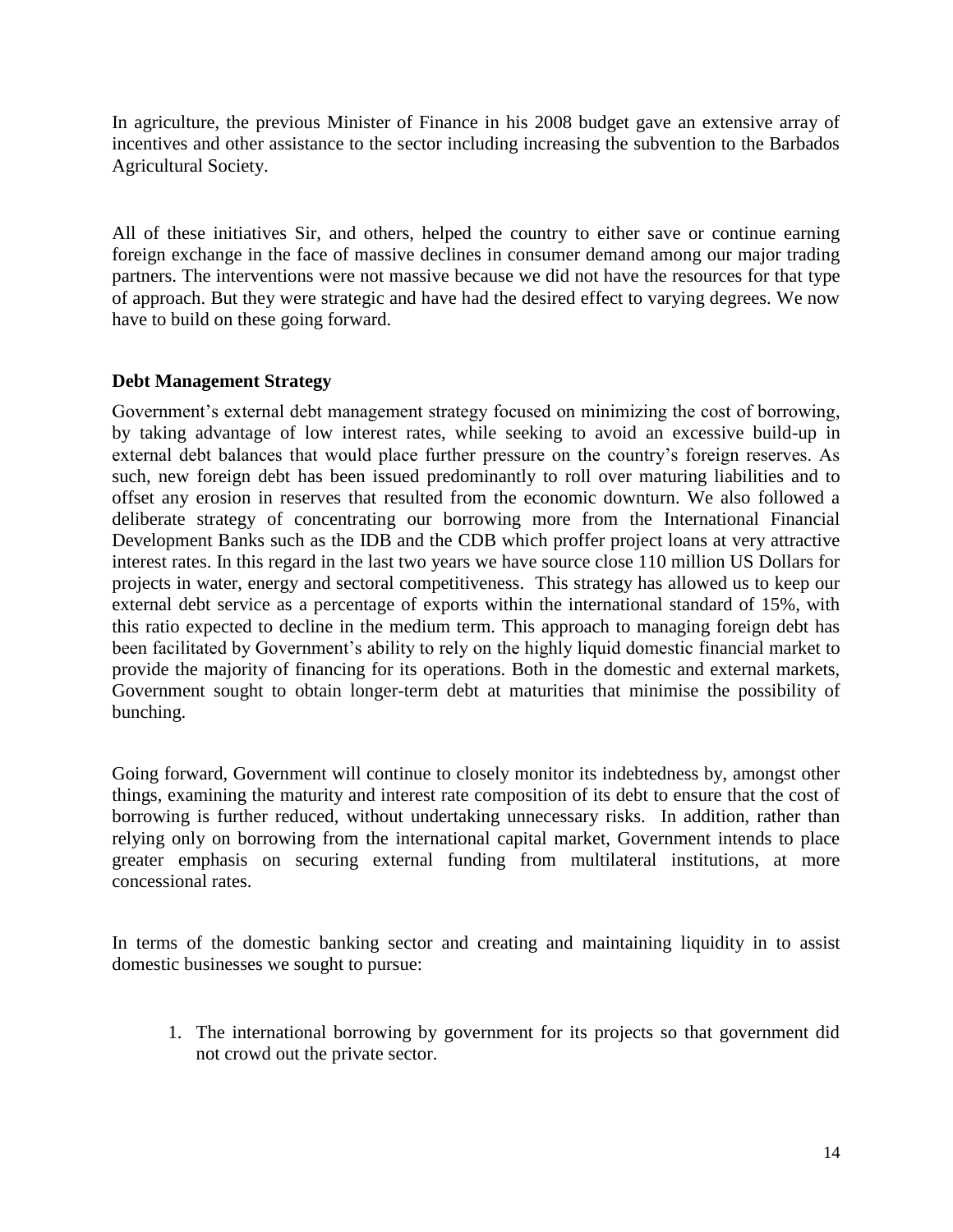- 2. Support the reduction by the Central Bank of the reserves that the banks have to keep at the Central Bank or in government securities.
- 3. Support the Central Bank's restarting of its scheme to lend more to the banks if the banks needed it and had government debentures to use as collateral for the increased borrowing.
- 4. Encourage the Central Bank to expand its schemes to guarantee lending by the banks to small and medium sized businesses so that businesses can keep their doors open and maintain their employment levels.
- 5. Support the Bank's efforts to reduced interest rates quite aggressively so that the minimum savings rate has been lowered to 2.5%. Since the banks set their interest rates based partly on this minimum savings rate, we expected the commercial banks to move immediately to reduce their lending rates by at least the same amount that the Central Bank has reduced the minimum savings rate.

On this point Mr. Speaker, we believe that the banks should go even further and reduce their spreads, that is, the difference between what they lend at and what they obtain funds at. I believe that if the rest of the country is operating on tighter profit margins, then the banks should too. If the banks take the position that the risks in lending increase during times of economic difficulties and increase their spread, then they will only make it worse for the rest of the country. And so, I want the banks to act as truly responsible corporate citizens and share in the margin tightening of all businesses in the country, by reducing their spreads in their lending rates. This is critical for us because we have to help reduce the costs of doing business in the country by reducing interest costs, particularly at this time. The banks must also reduce their spread so that people who have mortgages get a little ease during these difficult economic times.

I am convinced they can do better and help our domestic businesses to weather these difficult times and emerge stronger to the benefit for the said banking institutions.

The net effect of all these policy interventions by government in the last two years has been modulate the impact of the effects of the international recession on our net international reserves to the extent that we have created a settling point of about 1.4 billion dollars on average. This represents around 19 weeks of imports which is above international standard requirements.

Mr. Speaker while we are not happy with this in the circumstances of the greatest economic recession in the history of the world I believe that this Government has done well to stave off much larger declines in the reserves.

#### **Economic Expansion - maintaining employment levels and domestic demand**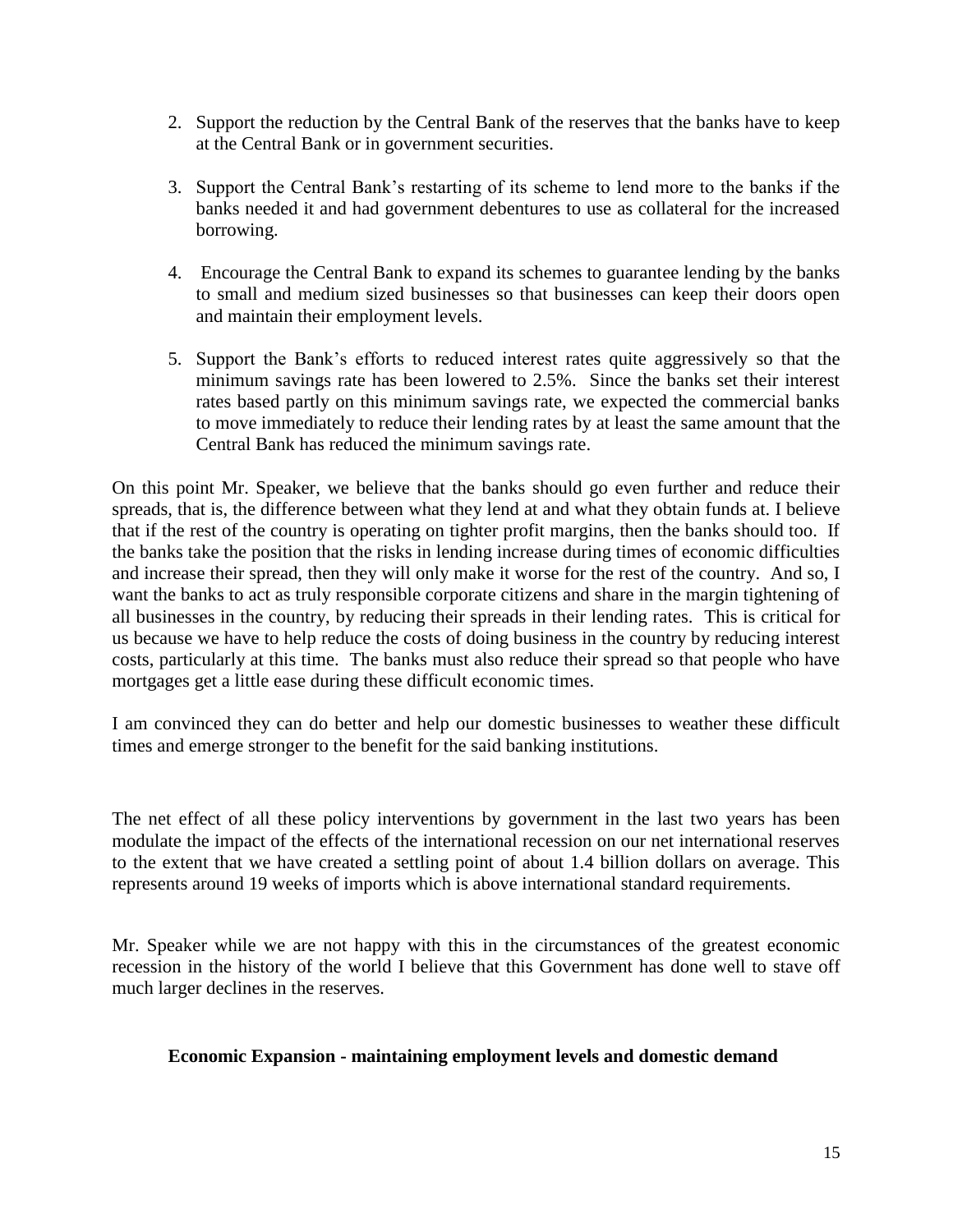Mr. Speaker in addition to our efforts in the main traded sectors as I just highlighted our programme to slow the decline in output in the economy and push for an expansion in the shortest timeframe consisted of many other internal interventions. For example:

- Government maintained its level of employment, and supported the private sector in doing the same
- Government agreed a wage increase thereby injecting around \$75 million of additional spending in the economy in the following fifteen months.
- Government also maintained annual increments
- We brought forward the increases in the reverse tax credit to \$1,500 for the workers earning less than \$16,500 a year a full year ahead of plan to protect low income workers.
- We introduced the free bus rides for schoolchildren saving some parents little as \$400 per year for one child making one trip each way to school to as much as \$1500 a year for a parent with two children making two trips each way to school.

Mr. Speaker Sir, further to these measures this DLP administration also provided funding annually for:

- 1. The camps programme which accommodated more children at camps across the island; this social initiative also had a strong economic component as it provided work for small caterers and restaurants.
- 2. We introduced an intense road repair programme repairing more of our very bad roads and building roundabouts at some of our unsafe junctions
- 3. We also initiated a programme to repair more of our schools that are in dire need of repair.

# **Maintaining Employment and Strategic Investments**

Mr. Speaker, Government felt that the economy would benefit more during this time if we kept people employed. It was critical for us to help the private sector maintain and increase employment so that the level of economic activity in the country was maintained as much as possible. It was also felt that it was better to have many smaller projects that could be implemented quickly. In this regard we: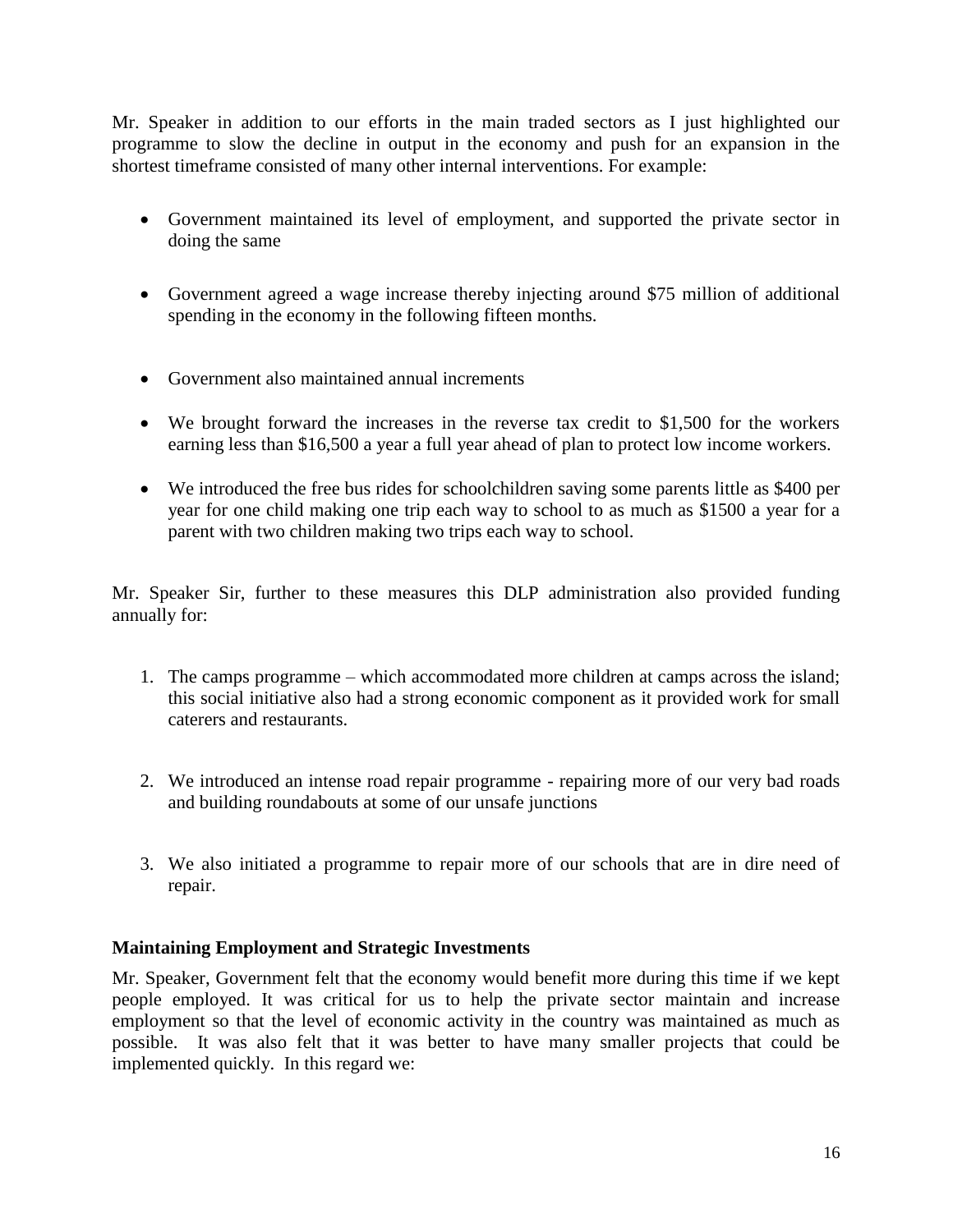- **1.** Expedited the electrical retrofitting and upgrading of the former NHC terrace units at a cost of almost \$15 million.
- **2.** Initiated the Construction of almost two hundred thousand square feet of new office accommodation at Warrens at a cost of around \$100 million. These new offices will house public officers who have suffered for a long time from working in sick and dilapidated buildings. We will then be able to repair or rebuild the offices now being used.
- **3.** Accelerated our Housing Construction programme completing projects Greens, Four Hill, March Field, Coverely, and Work Hall, while initiating work at Forde's Road, Sayers Court, Stuarts Lodge and completing the works at Country Road. These projects not only provided much needed homes for working class Barbadians, but also injected millions of dollars in additional spending in the economy, provided employment for several artisans and labourers and other sub-contractors.
- **4.** Provided \$60 million to The Queen Elizabeth Hospital to support their plant and equipment upgrade facilities programme to enable the QEH to function at a reasonable level while we plan the complete renewal of our entire health sector plant.

#### **Widening and strengthening the safety net**

Understanding the potentially devastating impact of the recession this administration moved quickly to broaden and strengthen the social safety net by**:**

- 1. Increasing non contributory old age pensions.
- 2. Increasing national insurance pensions.
- 3. Increasing welfare grants.
- 4. Expanding the Welfare to Work Programme.
- 5. Introducing the National Environmental Enhancement Programme (NEEP) to provide additional short-term employment opportunities for welfare recipients to encourage them to graduate from state funding.

# **A DELIBERATE STRATEGY:**

Mr. Speaker Sir, what I have just highlighted was a deliberate strategy on the part of this government to intervene in the economy to forestall the real possibility of it going into free fall, causing hundreds, even thousands of workers to have to going home. It was a strategy to hold jobs because we surmised Sir, that it would not have been in the interest of Barbados or Barbadians to allow massive unemployment to ensue as the recession got worse.

That Sir would have caused massive social and economic dislocation and potential security risks for the state.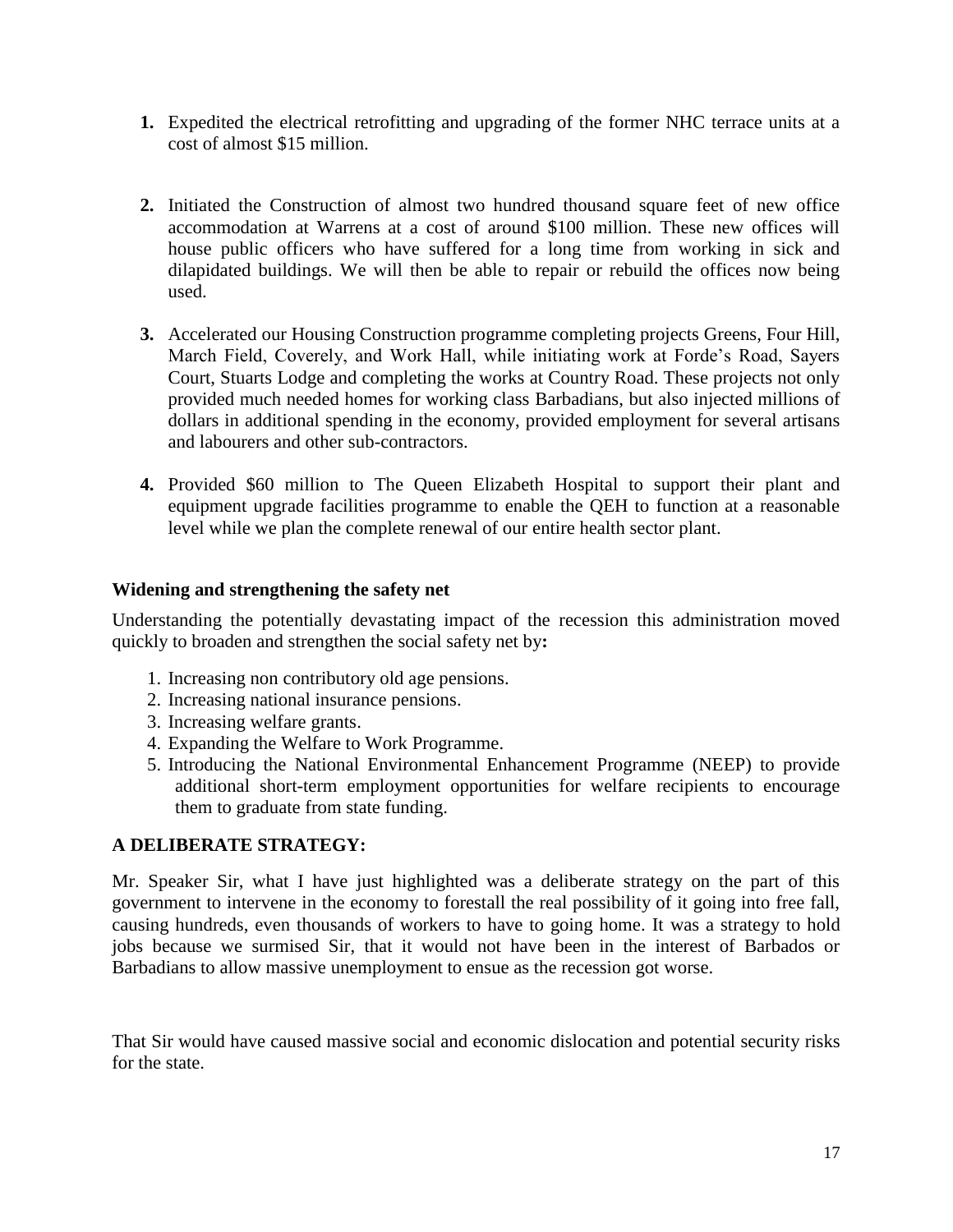We understood Mr. Speaker that by doing so it would cause government to carry increased current expenditures and this in turn would negatively affect the fiscal deficit. This was to be expected given the nature of the times with slow and declining economic growth in the economies of those countries with which we have our closest economic relations.

We defended our people as best we could in the circumstances. What none of us bargained for or could have predicted was the extensiveness and virulence of this recession and when we thought that it bottomed out and a strong recovery would come, it did not happen.

We were hoping for a recession that would last no longer than two years with very small growth or small decline in 2008, an expected bigger decline in 2009, breakeven or very small growth in 2010, and a resumption of growth 2 - 2.5 % in 2011. This proved to be the right path but declines were greater than expected in 2009 as the full effects of the global recession began to be felt in our productive sectors.

**Mr. Speaker, that sir was the response of this DLP government to the financial crisis besetting the world. We cannot be accused of not being proactive, or not providing the necessary stimulus to the economy. We had a clear strategy and implemented it. What was in the realm of the unknown and still is, is how much longer. What is certain is that significant risks remain for the world economy over 2010-2011 period.**

Mr. Speaker, thanks to our exposure to the world through 24 hour news cable television stations Barbadians have a good understanding of what the true picture is across the globe. I think they wanted to hear from us what we have been doing and where we are going to do. I have that level of confidence in our people, that they will understand, that we in Barbados cannot escape some of the pain that others are experiencing the world over. We have done well so far, but we cannot avoid taking strong measures to secure our future. We have escaped major damage from hurricanes for the last 55 years, but this year we got quite a brush from Tomas, and so it is with our economic storm.

**Mr. Speaker, one distinguished US economist Austan Goolsbee, has put it this way: "This recession is the deepest in our lifetimes, the deepest since 1929. If you take the people thrown out of work in the 1982 recession, the 1991 recession, the 2001 recession, not only is this bigger, this is bigger than all those combined."** 

Mr. Speaker, Where are we now? How have we performed in the last year or so, What can we expect? It is to those questions that I now turn my attention.

# **INTERNATIONAL ENVIRONMENT**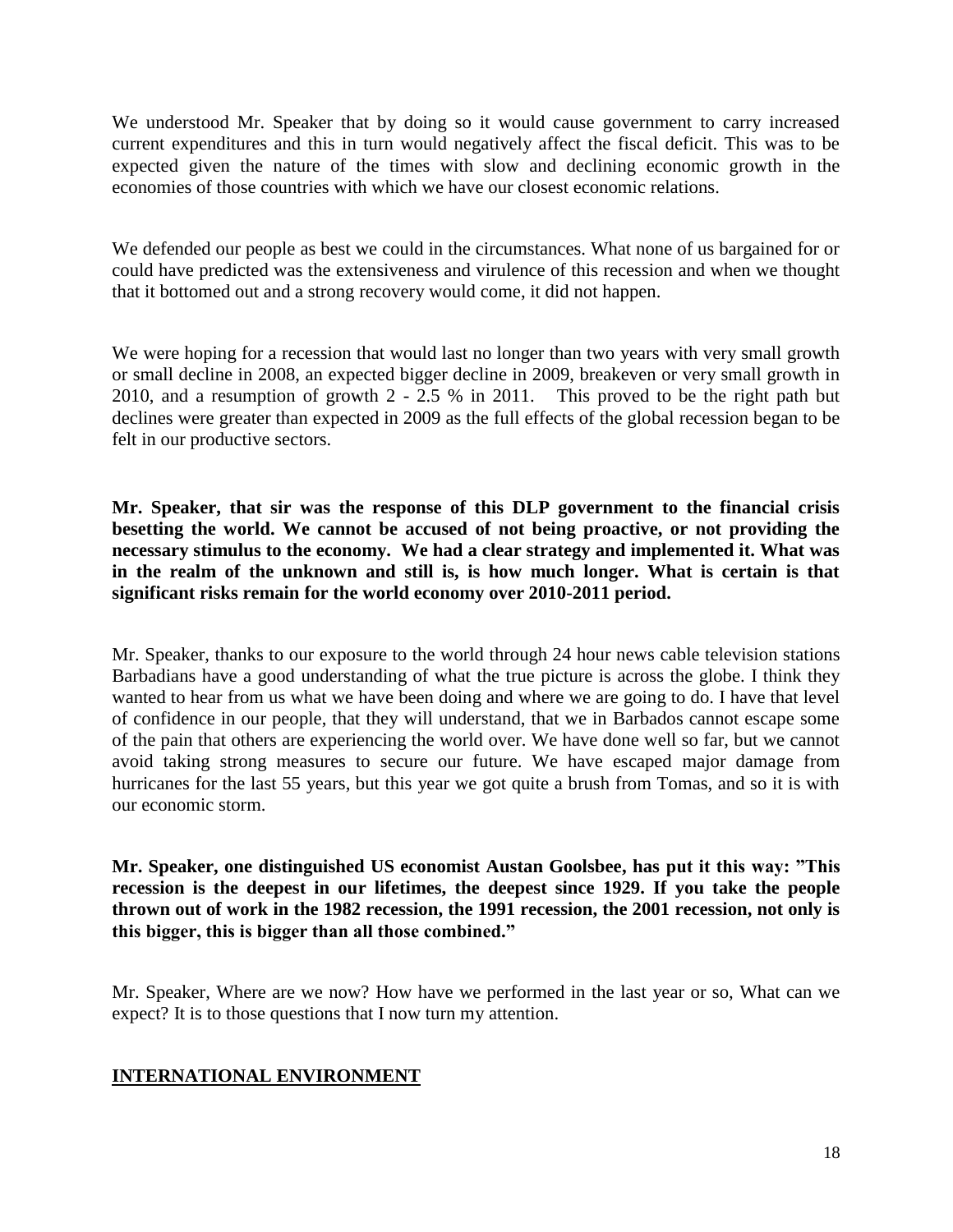Mr. Speaker, economic recovery continued to strengthen during 2010 due mainly to emerging markets which are doing well, growing at approximately 7.0 percent and the industrial economies growing at a below par 2.0 percent. Growth within the global economy has been propelled mainly by the dramatic rise in manufacturing and global trade as well as by surges in inventory and fixed investment. According to the IMF's *World Economic Outlook October 2010*, global GDP is projected to improve to 4.8 percent during 2010 after declining by 0.6 percent in 2009.

In the industrialised economies, unprecedented levels of public intervention (stimulus and counter cyclical fiscal and monetary polices) has stabilized activity and has even fostered a return to small but shallow growth in several economies. Data from the *World Economic Outlook October 2010* indicates that GDP growth is estimated to increase to 2.7 per cent in 2010 reversing the 3.2 percent decline registered in 2009. However, fluctuations in consumer confidence and continued weakness in household incomes and wealth remains issues of concern in many advanced economies. In essence, recovery within advanced economies is anticipated to be fragile and tepid given that higher employment growth tends to lag behind improved business investment.

In this regard, massive fiscal adjustments must and have been undertaken in many industrialized economies including in some of our key trading partners along with accommodating monetary and interest rate policies.

# **Advanced Economies**

#### United States of America

The recovery within the US economy slow and best and uncertain at worst though buttressed by a massive macroeconomic policy stimulus, financial stabilization measures, and a modest cyclical upswing. The economy grew at an annualized rate of 2.0 percent in the third quarter of 2010, faster than the 1.7 percent growth rate posted in the second quarter. Real GDP within the US economy is expected to grow to 2.6 percent in 2010. The unemployment rate is however expected to remain high at around 9.7 percent and is anticipated to hover around this level well into 2011. In Contrast, inflation will remain low and is estimated to be 1.4 per cent in 2010 and 1.0 percent in 2011.

Notwithstanding the slow recovery, the US economy continues to face macroeconomic challenges as policy makers seek to rebalance the economy by ensuring that the public debt is put on a sustainable path without jeopardizing growth. Under the current policies, the general government deficit is projected to be about 10.0 percent of GDP in both 2010 and 2011

#### **United Kingdom (UK)**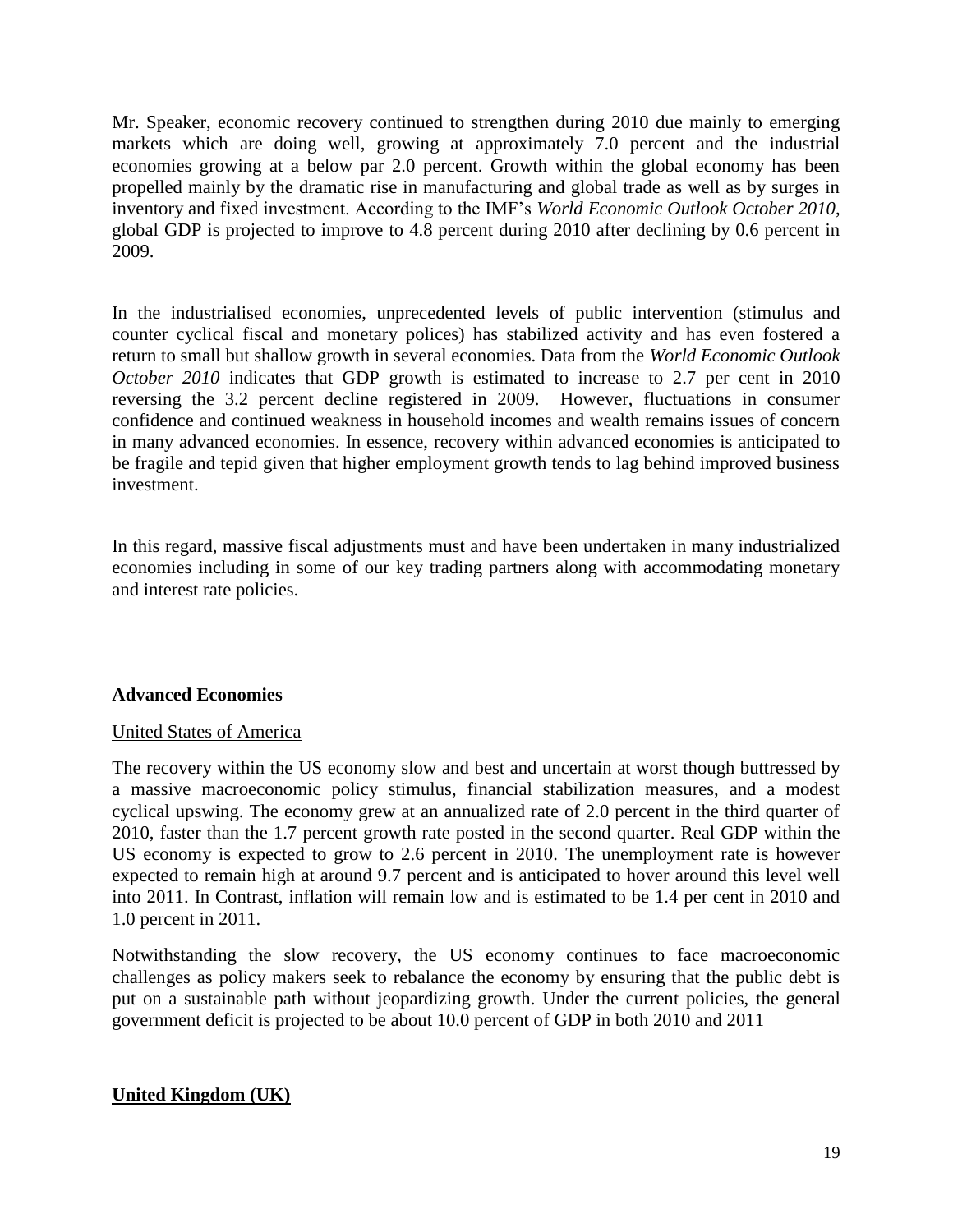Recovery within the UK, one of our major markets, is anticipated to be much weaker than within the USA, with GDP growth projected to reach 1.7 percent in 2010. The UK economy at the end of the third quarter of 2010 grew by 0.8 percent, slower than the 1.2 percent recorded for the second quarter of 2010. The unemployment rate was registered at 7.5 per cent in 2009 and it projected to increase marginally to 7.9 in 2010. The inflation rate which grew by 2.1 per cent in 2009 is however estimated to increase to 3.1 per cent in 2010 and 2.5 per cent in 2011.

Given the pace of recovery within these two traditional markets, it is anticipated that growth within the US and UK would not provide a strong enough impetus to propel robust growth within the Barbados economy.

# **Canada**

Turning to Canada, another major trading partner, the recovery within this economy is expected to be prolonged. Given the substantial strengthening of the Canadian dollar, GDP growth is estimated to increase to 3.1 per cent in 2010.

# **Euro Area**

Within the Euro Area GDP growth is projected to be 1.7 percent in 2010 reversing the 4.1 percent decline witnessed in 2009. Inflation within the Euro Area is anticipated to edge up to 1.6 percent while unemployment is projected to hover around 9.7 percent in 2010 and into 2011. Many economies including Greece and Ireland are undergoing serious economic stress

# **Emerging and Developing Economies**

Emerging and developing economies are generally further ahead on the road to recovery, led by resurgence in Asia. The recent rebound in commodity prices and supportive policies are helping many of these economies. In essence, the public debt ratios in some of these economies are around 30 to 40 percent of GDP and given their return to high growth rates, the Debt to GDP ratios are anticipated to decline. In these economies, fiscal balances are expected to increase by around 0.8 percent of GDP in 2010 and by a further 0.8 percent in 2011, following a loosening of almost 4.5 percent of GDP in 2009.

China's economy grew by an estimated 9.1 percent during 2009 and is projected to rebound to GDP growth of around 10.5 percent during 2010, driven by domestic demand. Similarly, India's economy grew by an estimated 5.7 percent in 2009 and is anticipated to grow by 9.7 percent in 2010 and 8.4 percent in 2011.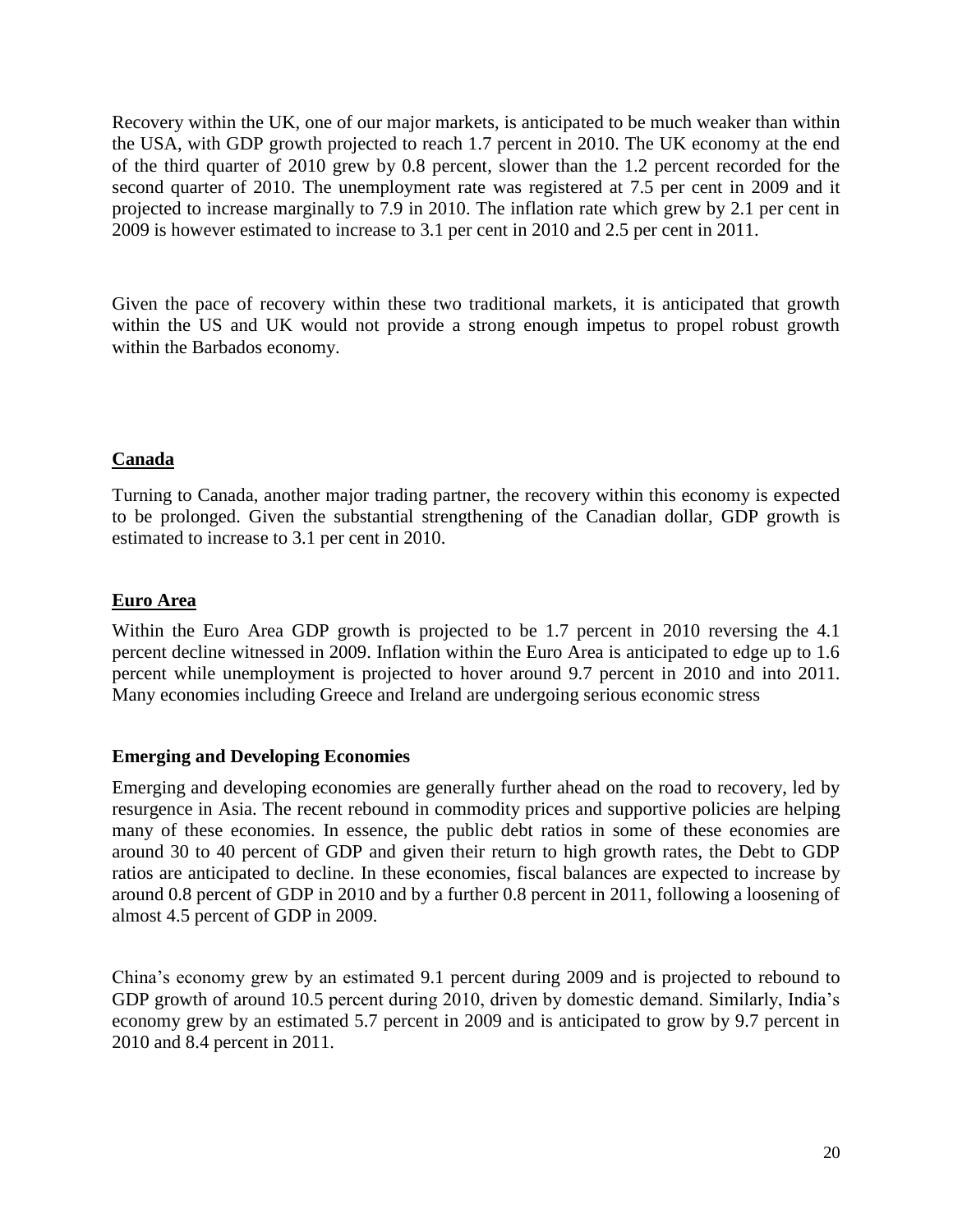Brazil and South America are expected to grow solidly in 2010 but with some slowing down in 2011. Mexico is expected to grow by 4.0 percent in 2010 and 3.5 percent in 2011 and Brazil by 7.0 percent and 4.0 percent respectively.

## **Regional Perspective**

Many Caribbean economies have experienced sharp declines in output, following the depressed tourism market, weak commodity prices and reduced inflows from remittances. There were massive layoffs and work week reductions in the labour market, reduction in imports, housing foreclosures, capital projects were halted, businesses closed and pipeline projects were shelved.

Factors impeding growth in this Region included weak external demand for tourism from North America and Europe, coupled with a fall-off in FDI, limited room for policy support in light of chronic public debt burdens and lower remittances.

In the case of the Caribbean, with its limited fiscal space, the focus should be on maintaining targeted measures that ease hardship on the poor.

The downturn in regional economic activity has been reflected in rising unemployment in most countries, particularly in the hard-hit tourism and construction sectors. Unemployment across the region is projected to rise well into 2011. Inflationary pressures which subsided in the Region during 2009 are anticipated to increase. This is consistent with the recent uptick in international commodity and oil prices.

#### **Domestic Economic Review**

The global financial and economic crisis has posed a significant challenge for the Barbados economy. As a result real GDP growth has contracted by 0.2 percent and 5.5 percent in 2008 and 2009, respectively. In essence, the weaker than anticipated recovery in North Atlantic economies continued to dampen economic growth within the Barbados economy with overall economic growth contracting by 0.9 percent at the end of the third quarter 2010. This was an improvement to the 1.1 percent decline at the end of the second quarter 2010 and the 4.4 percent decline for the same period 2009.

Despite the marginal decline in growth witnessed during the first nine months of the year, the Barbados economy however remained stable. Foreign exchange reserves stood at \$1.4 billion at the end of September, a reserve cover equivalent to 19.3 weeks of imports, above the prudential norm of 12 weeks. Private capital inflows during the first eight months of 2010 were up modestly as manifested by real estate inflows during the period totaling \$86 million compared to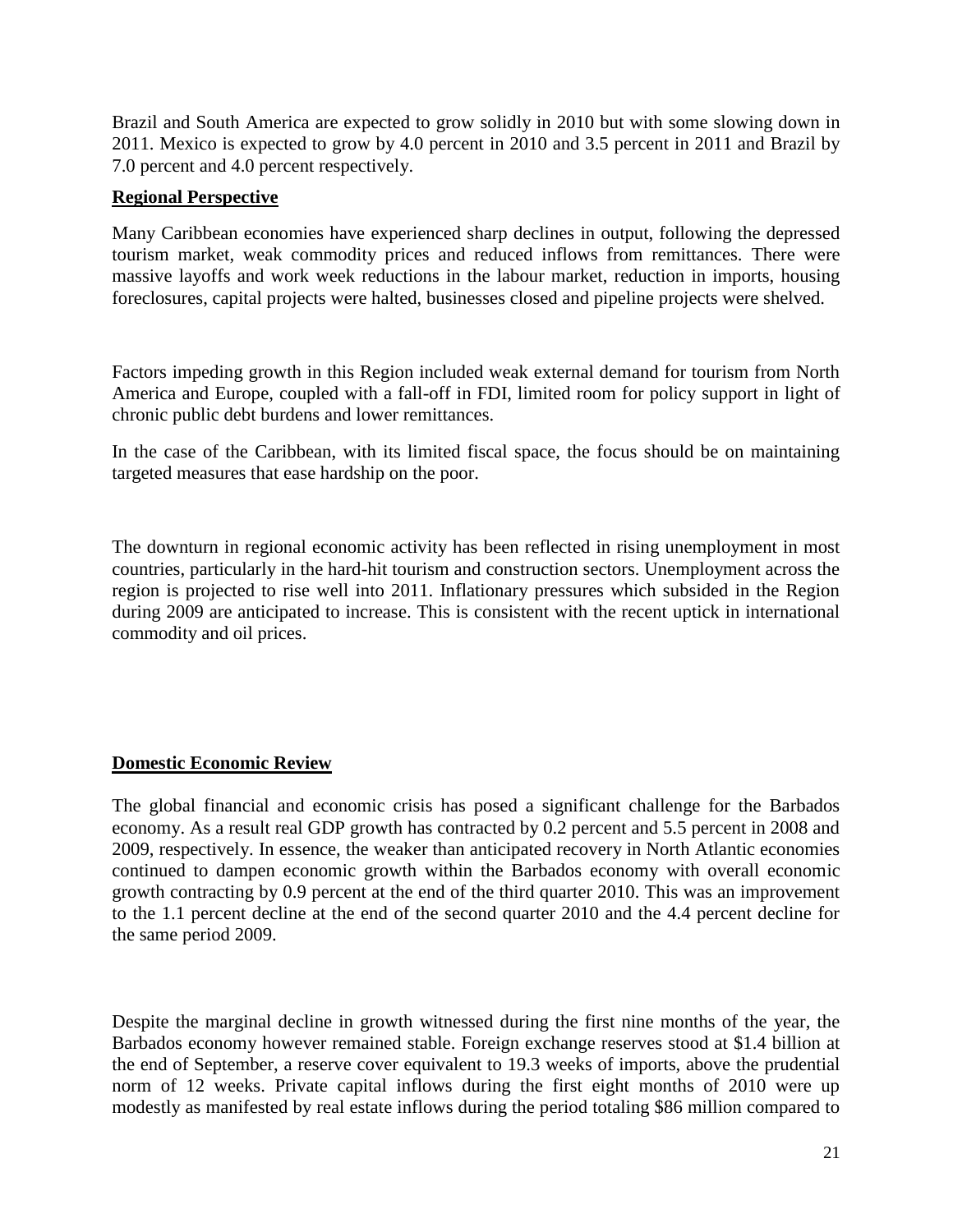\$53 million in the corresponding period of 2009. In addition, other significant private transactions included inflows of over \$100 million to finance the building of a new beer factory as well as financing for the soon to be completed Limegrove project.

However, during the first three quarters of 2010, the pass through effects of higher oil prices coupled with modest increase in volumes, contributed to the growth in retained imports. Imports were estimated to have increased by almost \$140 million primarily on account of a 37.0 percent increase in the average price of oil.

Moreover, the depth and protracted duration of the crisis has led to broad-based contraction in output across virtually all sectors. This scenario has generated lower levels of government revenue, decreases in foreign exchange inflows from tourism and other related services and higher levels of unemployment across certain sectors, specifically the construction sector.

#### **Traded Sectors**

This economic outturn within the Barbados economy has in large measure been driven by a downturn in tourism activity which declined sharply by 6.6 percent in 2009 following the downward trend in tourism output witnessed since mid-2008. Empirical data suggest that the decline in tourism activity was due mainly to a fall off in long-stay arrivals. However, the sector has shown signs of recovery.

Information has shown that overall long-stay arrivals from the US and Canada continues to improve. This expansion in arrivals from the U.S and Canadian markets has partially compensated for the fall-off in visitors from Barbados's largest source market, the U.K, largely due the continued weak performance of the UK economy compounded by the imposition of the Airline Passenger Duty by the United Kingdom government. Nonetheless, provisional data for October 2010 showed a marked increase in U.K arrivals by 7.3 percent, which would have contributed to the overall increase in tourist arrivals by 0.7 percent for that month when compared to the year before.

The improved tourism outturn in the first three quarters of 2010 is estimated to have boosted earnings by 4.7 percent or \$75 million over that of the first three quarters of 2009.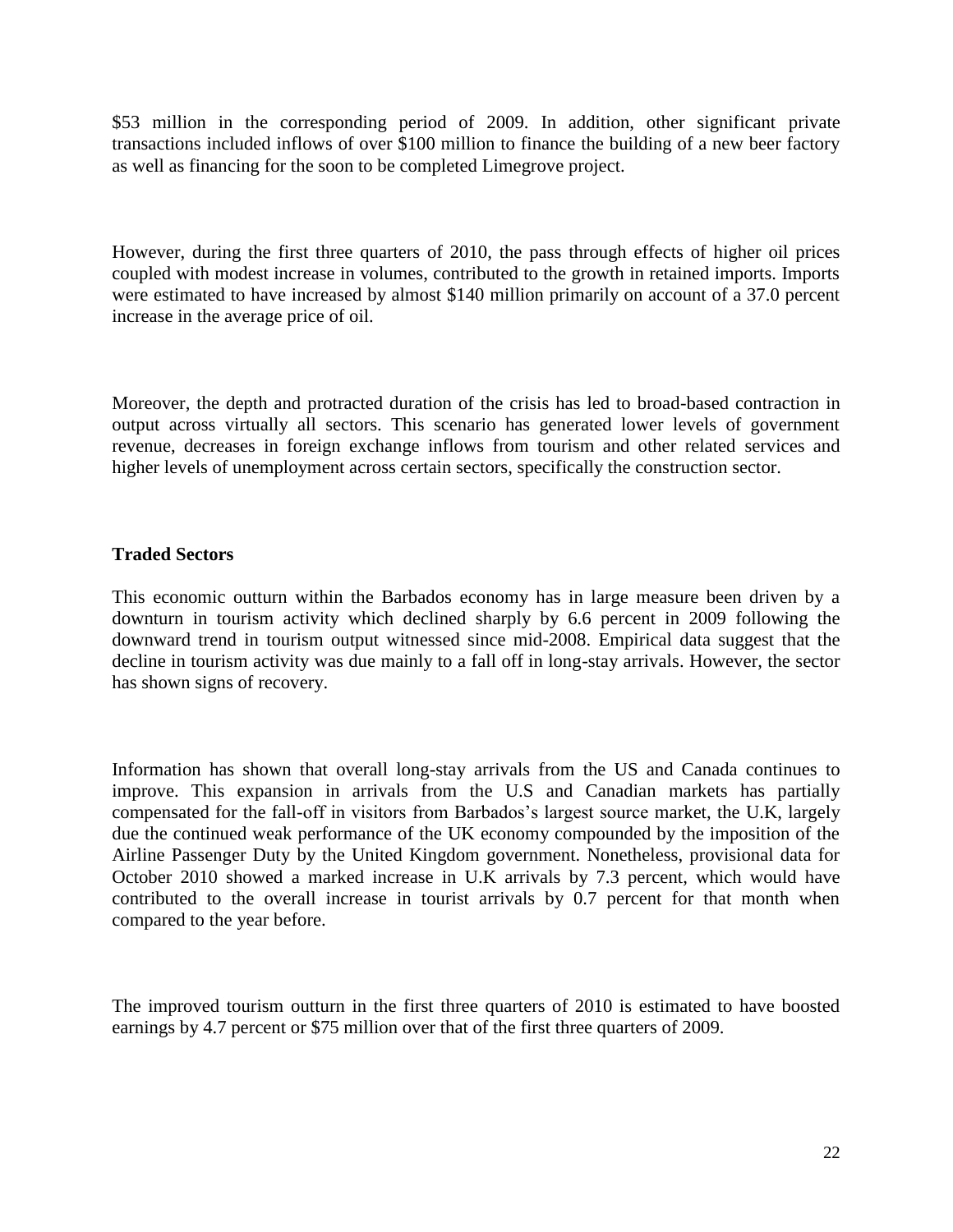The overall weakness in tourism output has had a knock-on effect on other sectors of the economy, with related services growing slower than the pace of visitor arrivals. Output in business and other services and transport, storage and communication at the end of September 2010 remained unchanged while modest increases in the wholesale and retail sector were witness in the similar period.

Manufacturing output fell by an estimated 3.2 percent in the third quarter of 2010 compared to 15.9 percent in the similar quarter of 2009. However, among the foreign exchange earning activities, there were positive signs with respect to the production of garments and chemical which were up noticeably during the first half of 2010.

Sugar production which was adversely affected by severe drought conditions since 2002, increased by an estimated 1.2 per cent in 2009, reversing the 6.9 per cent decline registered in 2008. However, foreign exchange receipts from sugar in the first half of 2010 were 20.0 percent lower than in the first half of 2009, reflecting not only the adverse impact of severe drought on crop yields but also the combined effect of the phased reduction of guaranteed prices and a fall in the value of the Euro vis-à-vis the US Dollar. Output in the non-sugar agriculture and fishing sector also recorded increases during the period.

The international business and financial services sector continued to exhibit moderate growth despite the challenges posed by the global financial and economic crisis. At the end of September 2010, the number of new entities licensed remained unchanged at 380 when compared to the same period in 2009. There were 297 International Business Companies (IBCs) licensed at the end of September 2010 compared to 285 in the similar period of 2009. With regard to Societies with Restricted Liability (SRLs), the new licences at the end of September 2010 numbered 9 in contrast with 15 recorded at the end of September 2009. These increased registrations notwithstanding, tax revenues from the sector remain significantly below pre-crisis levels.

# **Non-Traded Sector**

In relation to the performance of the non-traded sector, the indirect effects of lower tourism activity were also acutely reflected in all sub-sector activity which contracted in 2009 for the first time since 2001. Performance in the construction sector was most noticeable, with output falling by almost 15.0 percent at the end of September 2010.

# **Unemployment and Inflation**

The relatively weak economic performance within the economy was reflected in the rate of unemployment which moved from 9.9 percent at the end of the second quarter 2009 to 10.7 percent at the end of June 2010. Given the increase in the cost of consumer goods and services, the inflation rate edged up to 5.0 percent in July 2010 from 4.7 percent a month earlier.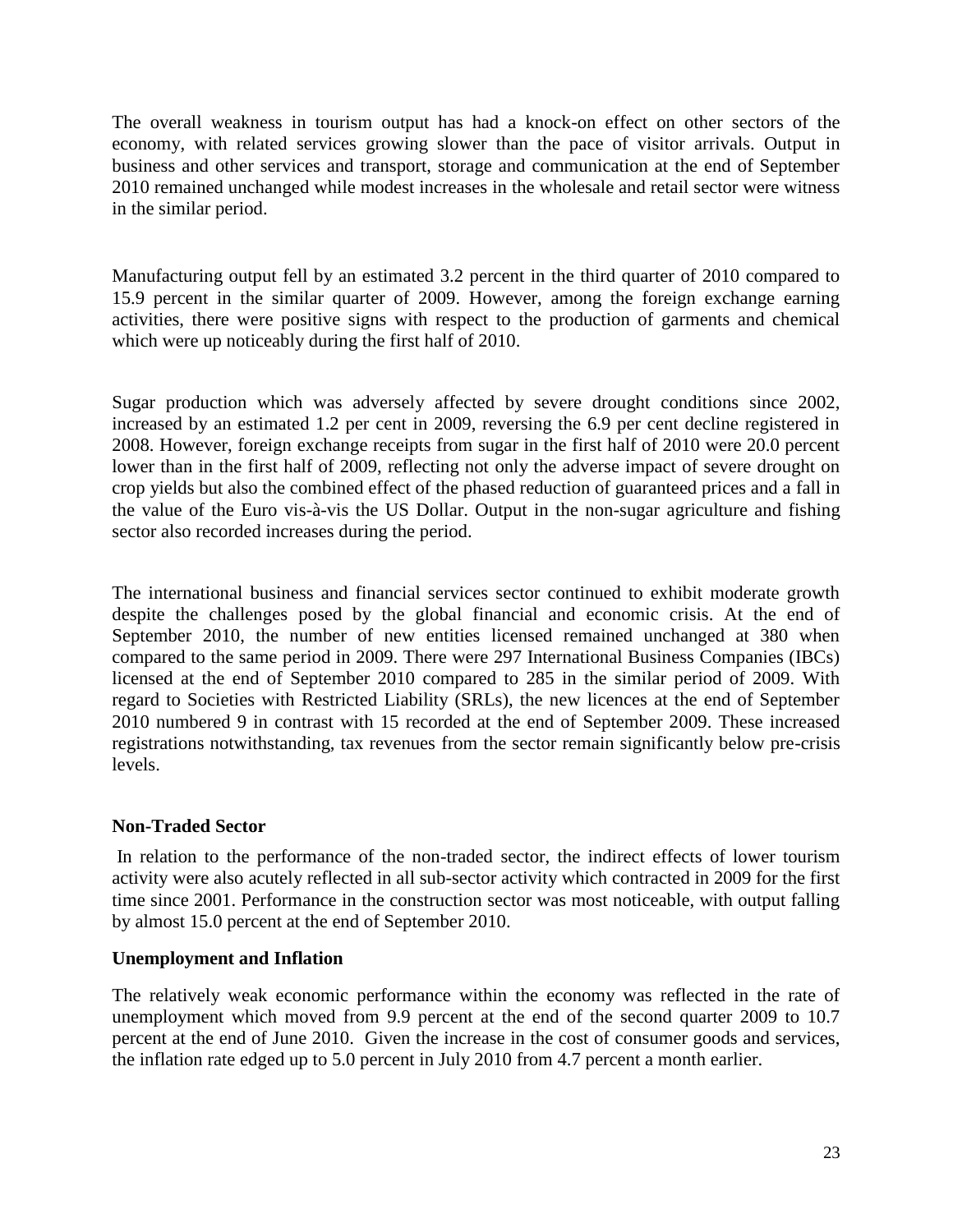#### **Financial Sector**

On the financial sector side, domestic deposits of commercial banks declined marginally during 2009, while credit accumulation was severely constrained by the downturn in productive activity. However, liquidity in the financial system during the first half of 2010 remained relatively high with cash reserves at the equivalent of 7.5 percent of deposits, 2.5 percent points above Central Bank requirements. Bank deposits rose marginally while credit demand remained weak. At the end of the second quarter of 2010, interest rates on deposits and loans were unchanged, although the interest rate on treasury bills softened.

#### **Mr. Speaker I now turn to the fiscal situation.**

The fiscal year 2009/2010 proved to be a very challenging one for central government. The fiscal deficit, for the period 2009/2010 was estimated at \$712.9 million or 8.6 percent of GDP compared to \$396.9 million or 4.8 percent for fiscal year 2008/2009. This fiscal outturn reflected a marked slowdown in revenue intake on account of the weakened domestic economy, increased government expenditure that supported certain key sectors such as tourism, and support mechanisms for job retention within the Barbados economy.

Preliminary information from the Accountant General indicates that current revenue for the fiscal period 2009/2010 was \$2,295.9 million, a decrease of \$325.9 million or 12.4 percent from the amount recorded for the corresponding fiscal period 2008/2009. This fiscal outturn was \$441.6 million below the original projection for 2009/2010

The decline in overall economic activity for the first nine months of 2010 contributed to a weak fiscal performance within the Barbados economy. In this regard, some components of tax receipts mirrored the decline in economic activity.

Taxes on incomes and profits for the period April to October 2010 realized \$327.1 million, an amount of \$66.2 million less than collected for the similar period a year earlier. Similarly Nontax revenue were also notably down, recording \$35.7 million compared with \$77.3 million a year earlier.

Taxes on property however showed a marginal increase moving from \$88.6 million collected in the period April to October 2009 to \$91.4 million in the corresponding period of 2010. Taxes on goods and services also registered increases moving from \$526.0 million in the corresponding period of 2009 to \$563.7 million in the period April to October 2010. Within this context, total current revenues collected for the period April to October 2010 stood at \$1236.6 million, \$62.8 million less than the similar period in 2009.

On the expenditure side, Government expenditure rose by \$173.5 million in the period April to October 2010 over that of the similar period a year earlier. In order to achieve a measure of fiscal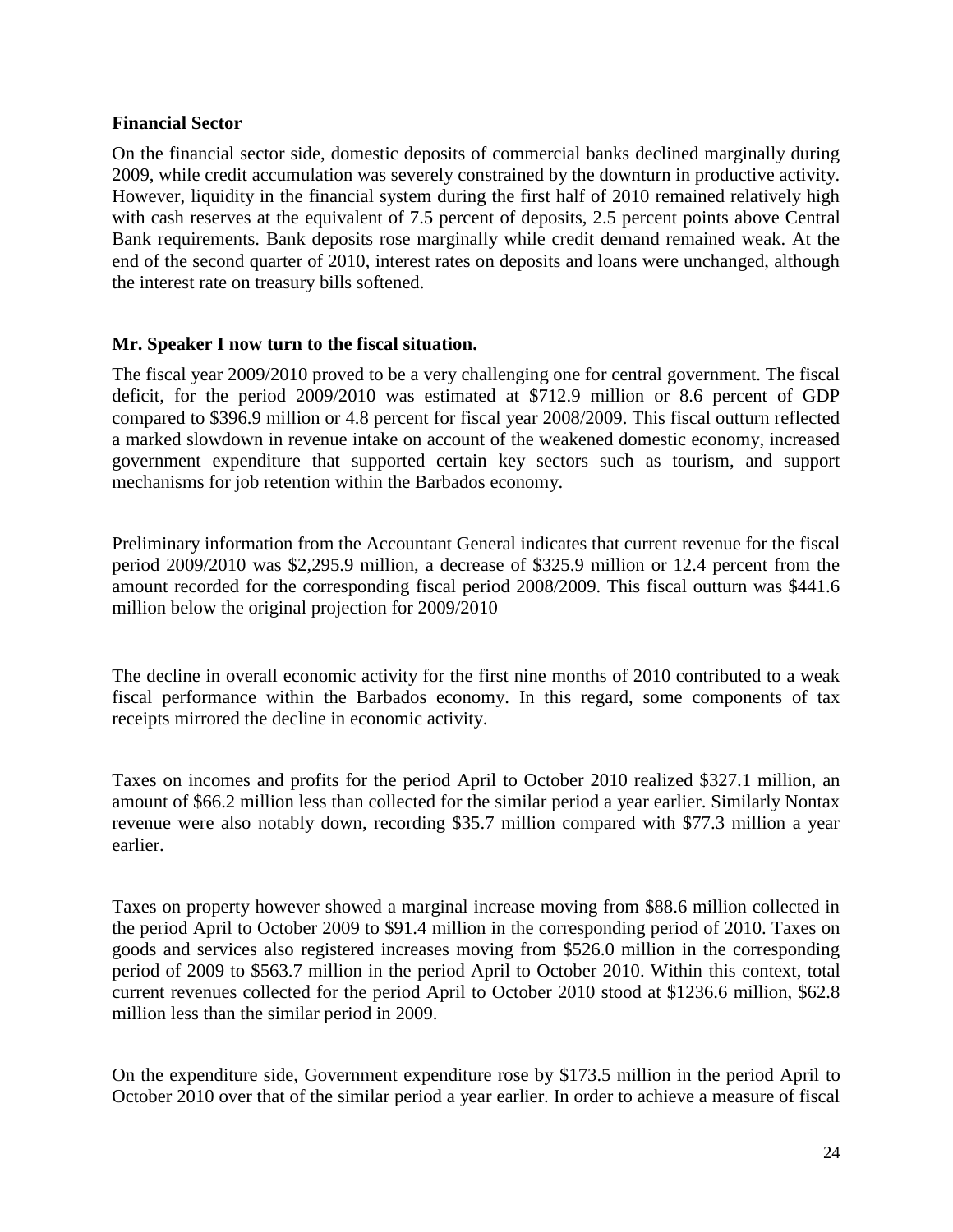consolidation, cuts were made in the purchase of goods and services by \$40.9 million and expenditure on government's wage bill was also reduced to the tune of \$447.1 million, or \$15.5 million less than that for the similar period of 2009.

The government deficit was financed mainly by domestic sources, especially the NIS scheme with a small contribution from foreign project funds. The fiscal deficit for the period April to October 2010 stood at 5.2 percent of GDP

#### **Major Challenge for 2010- Economic Outlook**

The outlook for the Barbados economy is predicated on the pace of recovery in the global economy. Current projections on the key macroeconomic indicators suggest that in 2010, the Barbadian economy is likely to register a marginal decline of 0.5 percent driven largely by an anticipated marginal improvement in the performance in both the traded and non-traded sectors.

These projections are in large measure however determined by the kind of recovery that will occur in our major source markets. While the global financial markets are showing signs of recovery, the Government of Barbados has acknowledged that there are a series of policy initiatives that must be continued in order to reposition the economy. These policy initiatives must however be buttress with other revenue raising measures in order to achieve the objectives of the Medium Term fiscal Strategy (MTFS). In that Strategy the target established for the fiscal outturn for 2009-2010 would be 7.2 percent. On current projects the fiscal balance expected to end the year at 10.01 percent short of any intervention from government and based on expected key supplementaries for the University of the West Indies of 60 million dollars, Ministry of Transport 31 million.

Indeed Sir, the general point of government financing of public institutions the point must made that even with declining levels of revenue we still are expected to provide almost full support to some of these critical services.

In 2006/20007 the government gave a total transfer to the Transport Board of **40,234,000.** In 2007-2008 it gave **34,839,048**. In 08/09 government gave **40,000,000**.

In 2006/07 government gave a transfer to the UWI in the amount of **96,806,689.** In 2007/08 it moved to **105,080,043.** In 2008/09 it stood at **128,623,957** and in 2009/10 it was **118,000,000.** For 2010/11 we are projected a transfer of **138,000,000.**

Similarly for the QEH in 2006/2007 the transfer was **130,058,991.** In 2007/2008 it grew to **138,653,944.** For 2008/09 the transfer stood at 170,414,255 climbing to **161,294,000** in 2009/2010. It is now project to be **145,500,000** million for 2010/2011.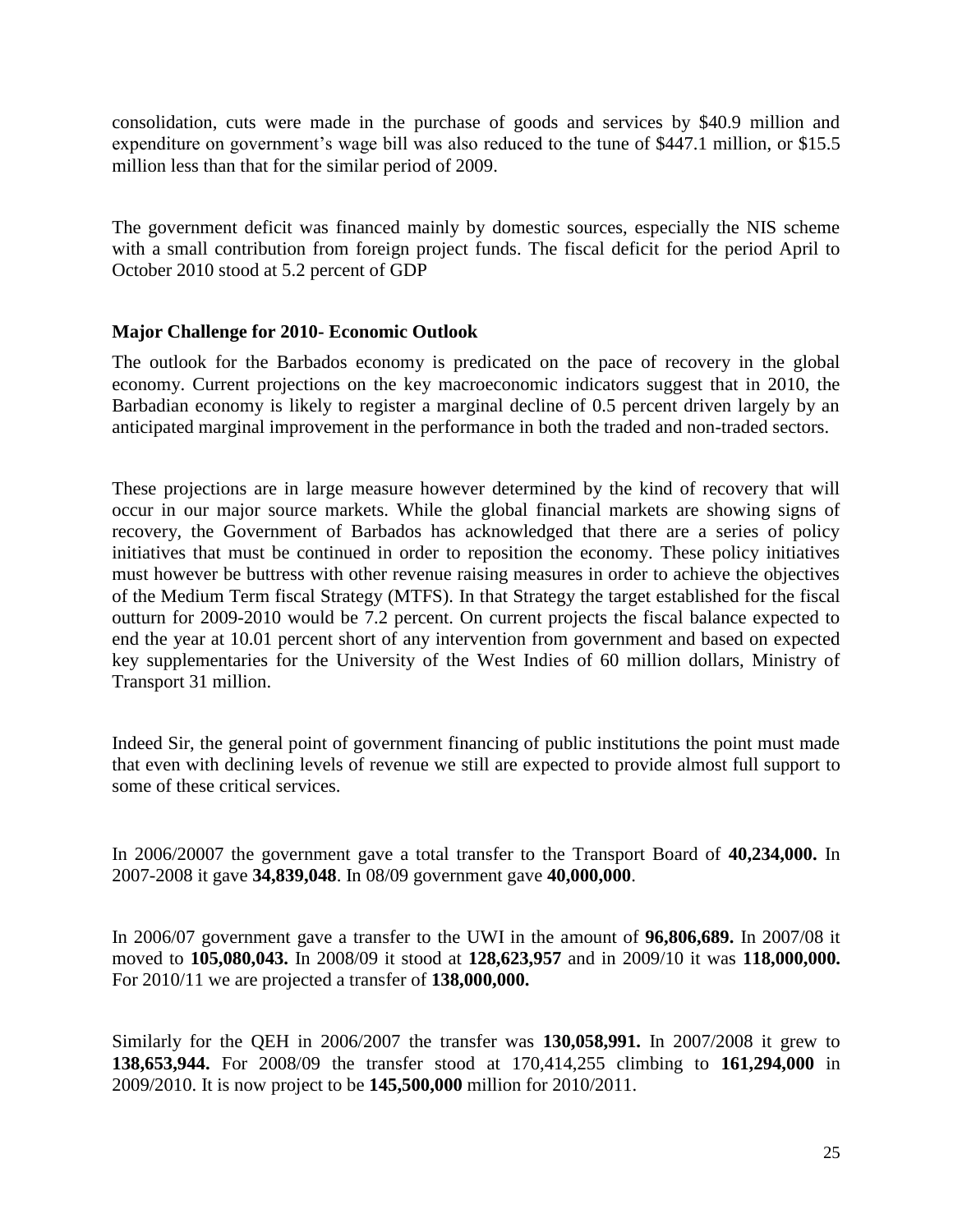As you can see Mr. Speaker, from just these three one can easily glean the level of resources which government is call upon to provide when revenues are up or equally when they are down. These are critical institutions for which we are committed to support but if revenues are struggle the challenge becomes even greater.

Indeed on the current pace and with these and other major expenditure commitments for wages and salaries and debt services payments, the deterioration in the public finances means that we not only will not reach our Medium Term fiscal targets but that our goal of bringing down the national debt will also not be meet. This is so primarily case because government will have to continue borrowing significant amounts to meet its operations. Equally, our Debt to GDP ratios have risen appreciably in the last decade surpassing the accepted international average of 60 percent of GDP to now stand at 110 percent of GDP. This is further compounded by steadily declining levels of factor productivity across both public and private sectors. The reality Sir is that we are producing less every day and all Barbadian must stop and take stock of the fact this lower level of productivity is impacting on the country's ability to pay its way as compensatory measures have to be put in place to allow the country to maintain its high standard of living. Put another way Mr. Speaker our declining levels of output are causing us to borrow more and live off other people's savings.

This Sir, is unacceptable in any terms, and corrective action must be taken now. If we don't do this, then the recovery we expect in 2010 will not materialize and the country will face the real spectre of another down grade by the international credit rating reducing our standard to below investment grade or junk bond status. That is a luxury we cannot afford and that I will allow to happen because of in action on the part of the government.

The current challenge within the Barbados economy will be how to balance the short-term need for continued policy support in order to strengthen the recovery with long term need to consolidate public debt in order to maintain fiscal sustainability. Therefore there will be a need to exploit policy synergies, especially between fiscal policy and structural reform within the economy.

In order to address appropriately this challenge and to provide further, a framework for recovery and growth within the Barbados economy, government must continue to strive to reach the targets set in the Medium Term Fiscal Strategy. This will constitute Government's key crisis management tools for the realization of a quick recovery, adjustment and sustainable growth during this waning period of financial crisis and economic recession.

The Medium Term Fiscal Strategy 2010 to 2014, in collaboration with the Government's Medium Term Development Strategy provides an operational plan for stabilization and recovery in the short to medium term while laying the framework for sustainable growth through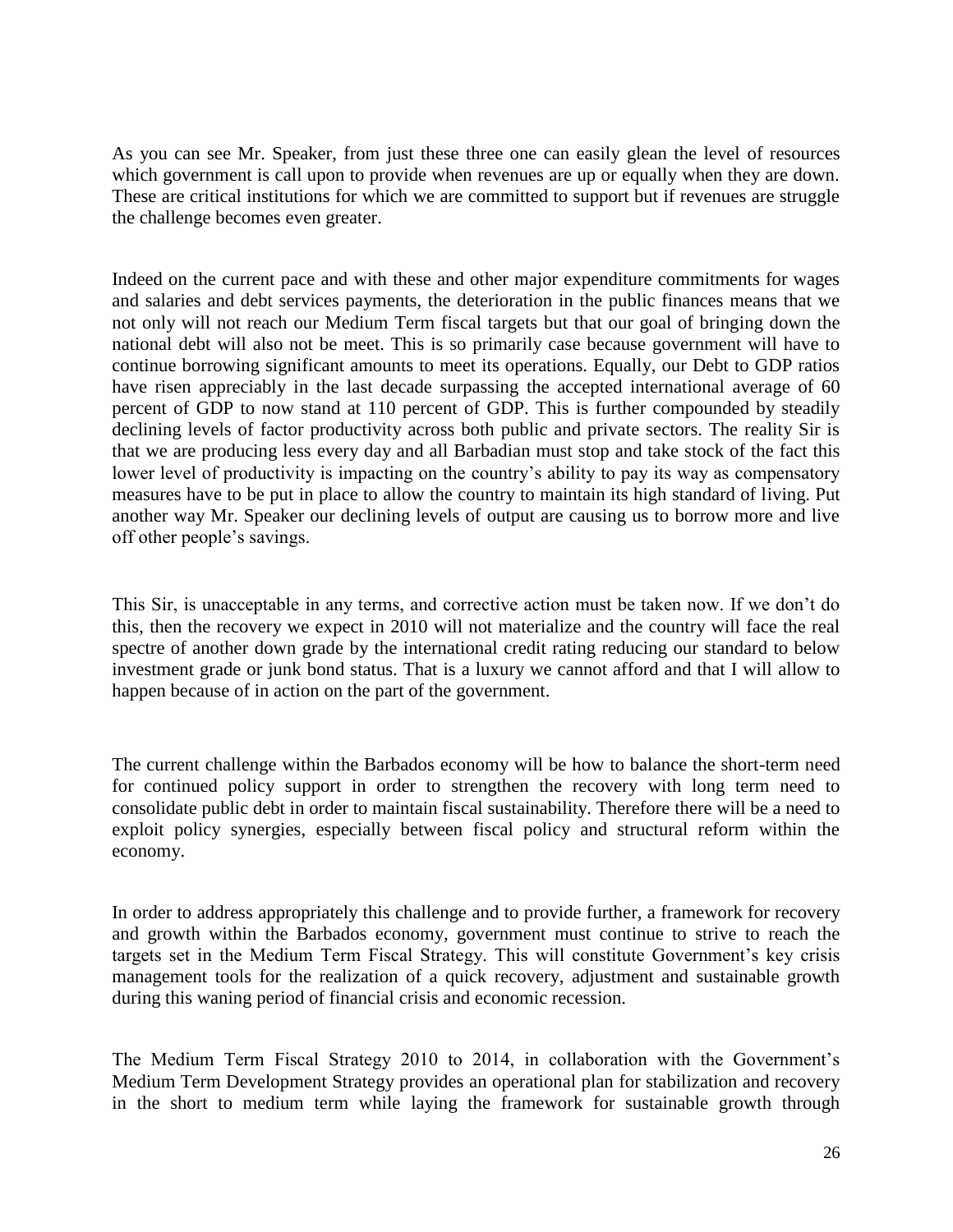encouraging strong foreign exchange earnings, increased productivity and competitiveness, the creation of private sector jobs and greater social advancement. These two planning documents also highlight the targeted policy interventions and strategies over the next five years and should be viewed as important recovery tools that will be used to guide the country as it emerges from the current global recession.

Mr. Speaker, I now turn to the Budgetary Proposals.

# **TAXATION**

Mr. Speaker, the fiscal imbalance referred to earlier necessitates the Government taking corrective action. There are two sides to the equation, revenue and expenditure. Because of the structure of Government expenditure there is not a lot of room to exercise flexibility though we will be asking departments to for additional efforts in coming fiscal year. Preliminary projects without any additional revenue measures have provided for a fiscal deficit in 2011/12 of 8.4 percent. It is my intention to work with ministers to identify areas where savings can be made from the elimination of non-priority programmes, wastage and building greater efficiencies. Last Wednesday I met with all the Accounting officers to alert them ahead of the coming 2011/12 estimates process that a firm grip will be taken on expenditures and so we expect them to exercise the required frugality across their ministries and statutory authorities. For the rest of this fiscal year we will reign in expenditure in line with the projects of the Medium Term Fiscal Strategy projections.

However any attempts to correct the fiscal imbalance must of necessity involve revenue enhancement.

I therefore propose effective December  $1<sup>st</sup>$  2010 to increase the Value Added Tax rate from 15% to 17.5%. This increase in the VAT is intended as a temporary measure for the next eighteen months. I further propose to review this at the end of one year with a view to providing relief subject to progress in reducing the fiscal deficit. **This measure is expected to raise an additional \$124 million.**

I also propose to eliminate the tax free allowances for travelling and entertainment granted to employees starting for the current income year. **This measure will result in revenue savings of \$25 million**. This allowance was discriminatory to the self employed and corporations as such persons had to prove that the travelling was in fact expended and in the case of entertainment that the funds were expended for the purpose of earning revenue. The employees given these allowances were not required to do so.

The allowance for investing in mutual funds and savings with credit unions was useful as a means of stimulating investment using these two vehicles. There is no doubt that it has contributed to the growth of credit unions and today one of the largest credit unions is the owner of a mortgage company. The Credit Unions now control significant assets in the country and the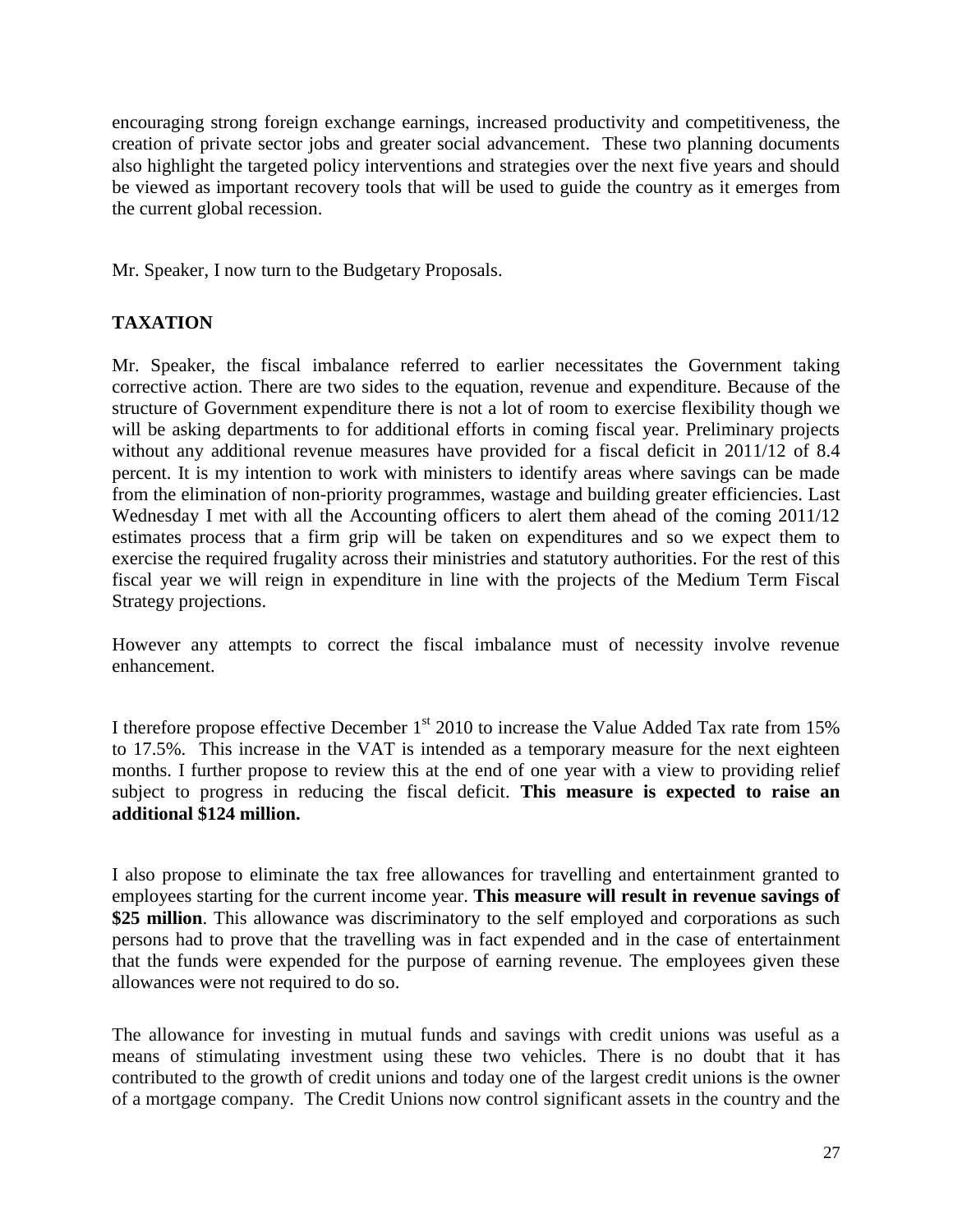larger ones such as Public Workers are bigger than some banks. There is therefore no need for an allowance to encourage persons to save with credit unions I therefore Mr. Speaker will remove this allowance with effect from income year 2011. **This will result in a saving of \$9 million.** 

Additionally Mr. Speaker, The excise tax on gasoline will be increased by 50% with effect from December 1, 2010 as a revenue raising measure. The new Excise on gasoline will be \$0.5358 per litre. **This measure is expected to raise an additional \$22.7M in a fiscal year.**

**User fees:**

Mr. Speaker, I now to the issue of user fees.

# **The Barbados Drug Service**

The Government of Barbados established the Barbados Drug Service in 1980. In 1981 it was expanded to ensure that every citizen gained access to drugs "free of cost" at point of service from the public sector pharmacies, but with an option of co-payment if beneficiaries decided to receive the drugs from private sector pharmacies.

This was changed subsequently and all formulary drugs were made available to citizens free of cost irrespective of whether the prescription was filled in the public or private pharmacies. In addition, the number of chronic illnesses for which free drugs were provided was increased.

Consequently Mr. Speaker, expenditure under the scheme has risen astronomically over the years such that the very viability of the scheme is threatened. The cost of the provision of free drugs has risen from \$9.2 million in the financial year 1992/1993 to \$49 million by 2009/2010. In order to ensure that Barbadians continue to enjoy "free drugs" I propose that effective 1<sup>st</sup> April 2011 persons who have their prescriptions filled in private pharmacies will pay a dispensing fee as follows:

| Drug Cost \$      | <b>Amount to be paid by Patient</b> |
|-------------------|-------------------------------------|
| $$0.01 - $2.00$   | $$5.00 - Drug Cost$                 |
| $$2.01 - $10.00$  | \$5.00                              |
| $10.01 - $20.00$  | \$7.00                              |
| $$20.01 - $40.00$ | \$12.00                             |
| \$40.00<br>Over   | 30% of the cost of the drug         |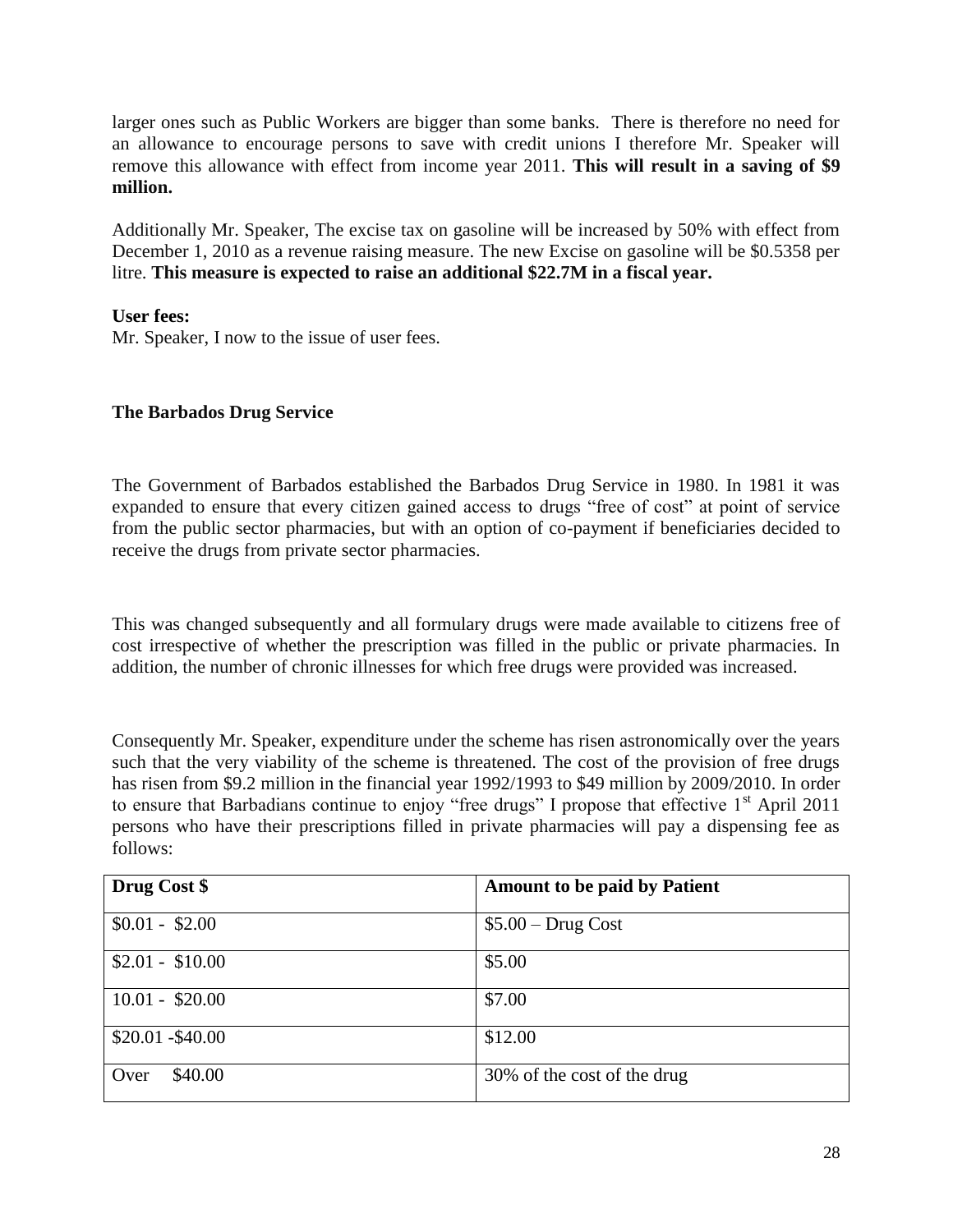This measure will result in an inflow of about \$12M annually but \$1M of this will be reinvested to ensure that our public pharmacies are equipped with the necessary human and technological resources to meet the increased demand**.**

#### **Immigration**

The Immigration Department plays a significant role in securing the borders of Barbados while facilitating the entry and exit of citizens, residents, visitors and business persons.

As the world responds to the growing challenges of human trafficking, transnational crime and narco trafficking, the Department must honour its commitments to the international and regional organisations with respect to the movement of people.

Accordingly, significant outlays have been made in equipment to introduce machine readable passports, increase in human resources to deal with increasing traffic at the ports of entry, provision of training etc.

It is felt therefore that the persons benefiting from these services should pay a reasonable fee.

Accordingly, with effect from December 1, 2010 the fees for services provided by the Immigration Department will be increased as shown in the appendices attached.

# **The increases are expected to yield \$4 million in revenue**.

# **Environmental Levy**

Since its introduction in 2007, this levy which was intended to provide government will additional resources to mitigate the effects of trading on the environment, has been a major cause of concern for the Government. Firstly, it was being discriminately applied to regional and extra regional goods but not on like products produced in Barbados. This was in clear violation of our obligations under the Revised Treaty of Chagaramus which establishes a national treaty obligation for all single market parties.

At the same time Barbadian businesses, especially those in the manufacturing sector have petitioned government not to impose the levy on locally produced goods as this will more than likely raise the cost of inputs into the manufacturing process and lead to uncompetitive prices.

Having had extensive consultations on the matter with local business people and Ministry staff I have decided to abolish the environmental levy with effect from December  $1<sup>st</sup>$  2010.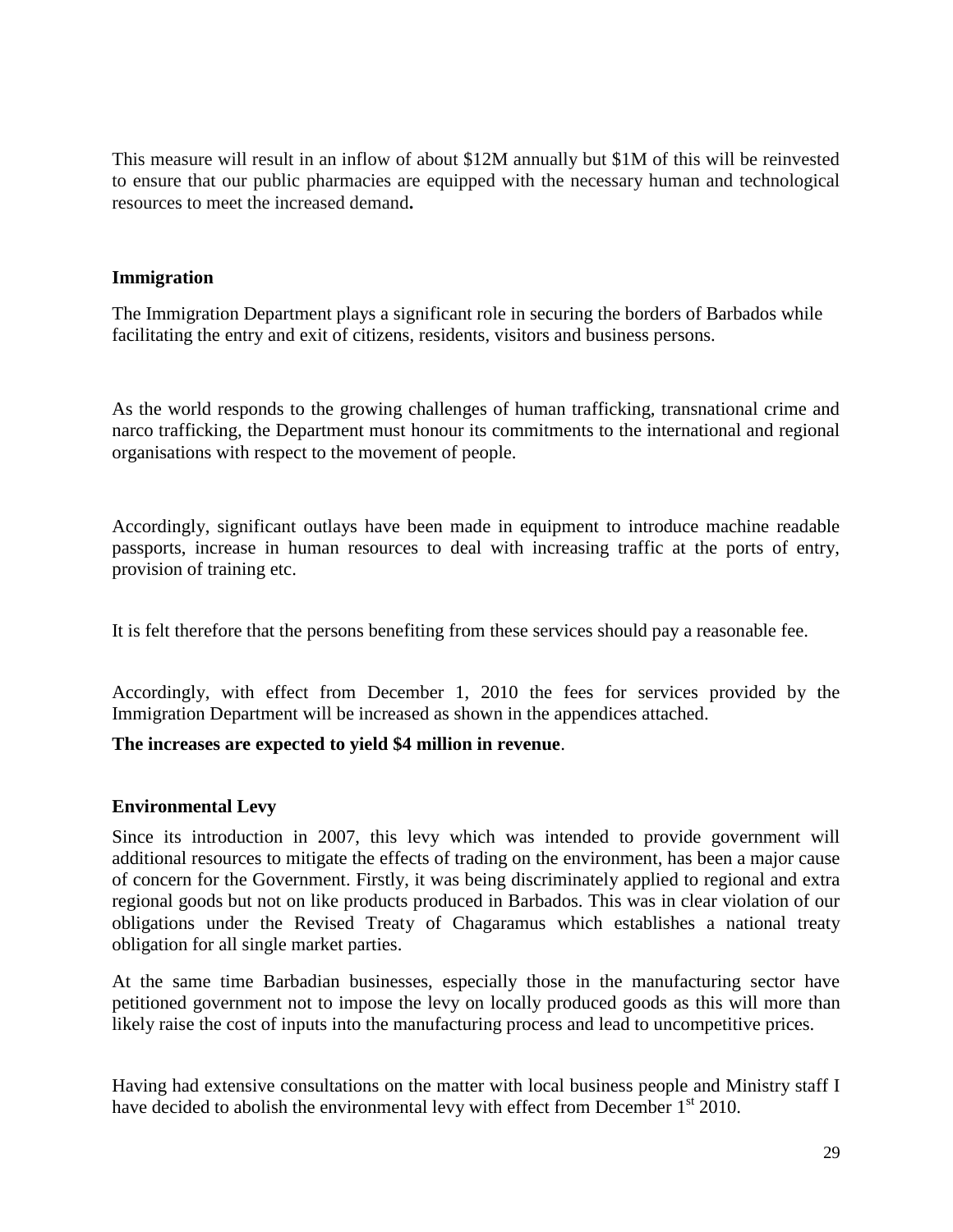This will also have the added effect of modulating the impact of proposed increases in the VAT on Barbadians as this added cost to each item is removed.

#### **Public Transportation**

Mr. Speaker, the Transport Board has continued to accumulate large deficits over the years. The entity is unable to meet its debt servicing cost and based on the current tariff is unable to meet its operating costs. The Transport Board however provides an essential service in transporting people across the island at a reasonable cost.

In the present circumstances however, the Government cannot afford to carry the level of subsidy required to support the operating cost of the Board. Moreover the Board should be placed in a position to allow it to operate in a more businesslike manner thereby reducing the extent to which they rely on Government for transfers. I therefore propose that with effect from January 1, 2011, bus fares will be increased by 50 cents per ride in an effort to improve the finances at the Transport Board. **This measure will add \$8.4 million in revenue to the Transport Board.** 

Additionally Sir, in the area of transportation I believe it is now common knowledge that the Public Service Vehicle Sector has and continues to provided invaluable transportation services for thousands of Barbadians as the engage their daily activities. This sector which now accounts for upwards of 70% of the country's transport requirements constitutes a critical part of the economic and social fabric of the country.

Over the years however indiscipline on the nation's roads and failure to institute voluntary corrective measures have dogged the operators and caused great public outcry about level of seriousness which owners and operators have towards forging change in the sector and cleaning up bad behaviour.

These things notwithstanding, even the most severe critic of the sector cannot deny the vital services which the sector provides to Barbados and Barbadians. Moreover such persons would be forced, much as I am, to equally concede that PSV operators have been operating under the most trying circumstances in the past decades with bus fares not increasing, while the cost of fuel and spare parts escalating at the same time. They have had little or no relief from successive administrations.

Having met and consulted with sector leaders I have heard their pleas and am now prepared to offer the following relief: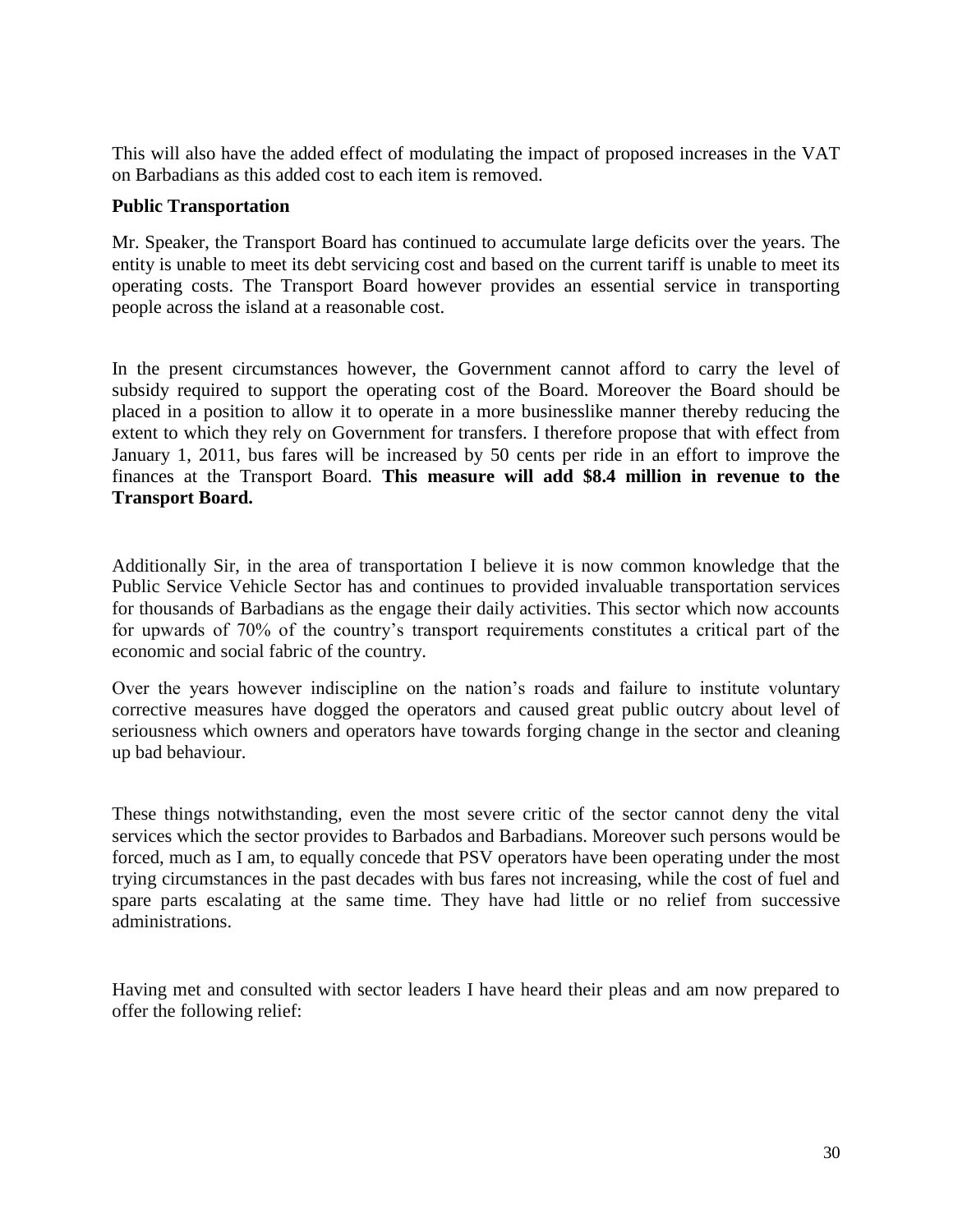The current fees for mini-buses and route taxis are \$7,250 and \$4,500 per-annum. I therefore propose to reduce the fees as follows \$3,625 and \$2,250 respectively effective  $1<sup>st</sup>$  April 2011. **The revenue lost to the treasury will be \$1.2 million**

However, these reductions will be performance based as operators will only be able to access these benefits if they have demonstrated proper standards on the public roads. Some of these will include the wearing of uniforms by employees while on the job; a drastic reduction in traffic violations; the elimination of the playing of loud and offensive music and generally good deportment.

The Association of Public Transport Operators has agreed to work with the Ministry of Public Works and Transport, and the Royal Barbados Police Force to establish a system of appraisal on which operators will be assessed to determine eligibility for the relief.

Additionally, at present PSV drivers are required to pay \$230.00 per annum for a driver's license in addition to the fee payable for heavy duty license. On the other hand Transport Board drivers pay \$80 per annum to perform the same task. This is discriminatory and should be standardized. Consequently effective April 1<sup>st</sup> 2011, I propose allow PSV employees to pay a flat renewal rate of \$80 dollars thus bringing them in line with their counterparts. This will be a revenue loss of approximately **\$185, 000.**

#### **Liquor Licenses:**

In his 2008, budget the late Minister of Finance considered and instituted a series of liquor license fee increases. Most of these have gone through with only marginal impact on the operators. However several small shop operators, including some in my own constituency have complained that the increases were too steep and have drastically eroded their earnings. I have heard their protestations and now propose to reduce **the retail license for liquor \$1000 to \$500 effective immediately. This should reduce the cost of doing business for small shop-keepers.**

Mr. Speaker Sir, concomitant with the measures I have just announced to stabilize our public finances we fully appreciate the fact that in order for efforts at fiscal consolidation to be sustainable it is critical that the return a growth path in the shortest possible timeframe. In this regard the government has concluded that it will be absolutely necessary for some immediate interventions to assist some of key productive sectors, tourism, international financial and business sector, manufacturing and agriculture in their quest to forge a return to positive growth. From our analysis 2011 is likely to be the year in which real GDP is expected to grow and our intention is to provide critical assistance to ensuring that this goal is achieved. I am advised that forward bookings for the tourist winter season as looking strong and coupled with resurgence in foreign direct investment and construction especially in the first half of the year we are quietly confident that our predictions will be realized.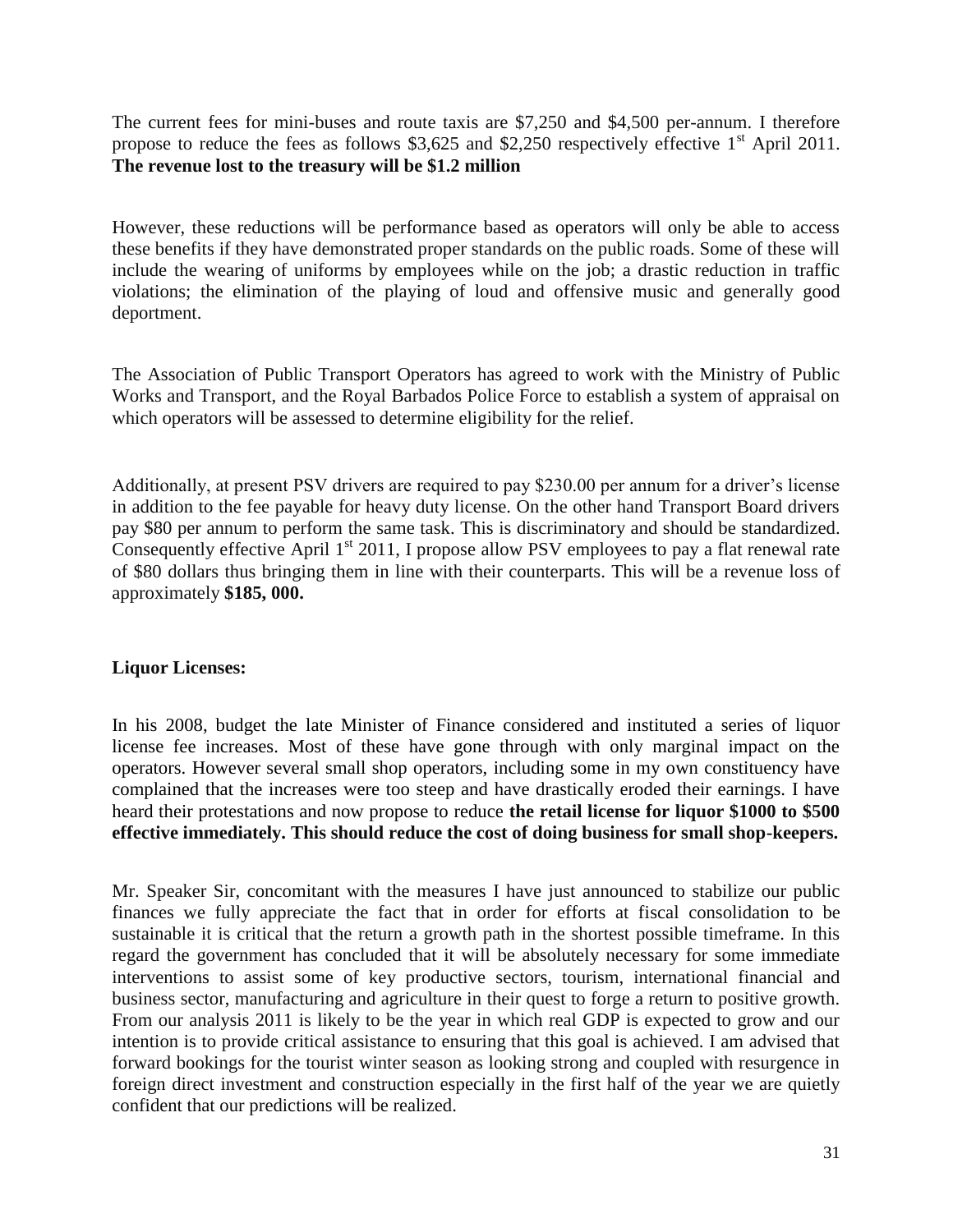Mr. Speaker, I will now outline further measures to assist these sectors while outlining the road map of domestic and foreign construction initiative we expect catapult our economy back on a growth trajectory.

## **Tourism**

Tourism is one of the pillars of the Barbados economy and our rebound from the recession is dependent on the performance of the tourism sector. The Barbados Tourism Authority will therefore embark on a new marketing program in the UK one of our principal markets for long stay visitors, featuring radio and television advertising at a cost of **\$6 million.** This would be on top of the additional \$10 million provided last year.

The United Kingdom (UK) remains Barbados' most important source market for tourists. Despite the economic difficulties brought about by the recession in that market, and the significant austerity measures recently introduced by the British Government to reduce its fiscal budget deficit, it is considered important that Barbados make all efforts to maintain a high profile in the market and position itself for the improvement in UK economic fortunes that are expected to emerge in the next 12-24 months.

It is important that the BTA invest in those opportunities in the UK market that guarantee the highest return on investment. Given the increase in UK airlift to Barbados that will come on stream from March 2011, it is strategically wise to frontload expenditure on an advertising campaign and use the attention created to provide an impetus to increase the number of UK arrivals to Barbados.

In addition to the foregoing it is necessary to upgrade the Small Hotels Sector. Barbados is a world class destination, offering world class products and services and this must be evidenced in the hotel plant at every level of tourist accommodation. Tourists today are more discerning and have come to expect much more for their dollar. In order to remain competitive, the product offering of the small hotels must improve. European Tour operators, for example, expect a minimum of a three-star product for their customers. Additionally, the new and emerging markets being pursued by the BTA in Central and South America prefer hotel products of threestar standard and above. Those small hotels falling below this standard are denying themselves lucrative business opportunities.

**It is therefore proposed that a \$20 million Small Hotels Refurbishment Programme** be established that would allow approximately 300 rooms in the small hotels group to become aligned with established market standards. It is further proposed that the programme should be executed by the Small Hotels Investment Fund (SHIF) on terms and conditions similar to those in place for accessing financing from the SHIF by members of the Intimate Hotels of Barbados Group (IHB), and may indeed also be accessed by the IHB Finally, it is proposed that the programme be managed by the Enterprise Growth Fund Limited.

In addition, I propose to establish a Tourism Loan Guarantee Facility to provide assistance to those hotels which require working capital support. The provision of guarantees presents a viable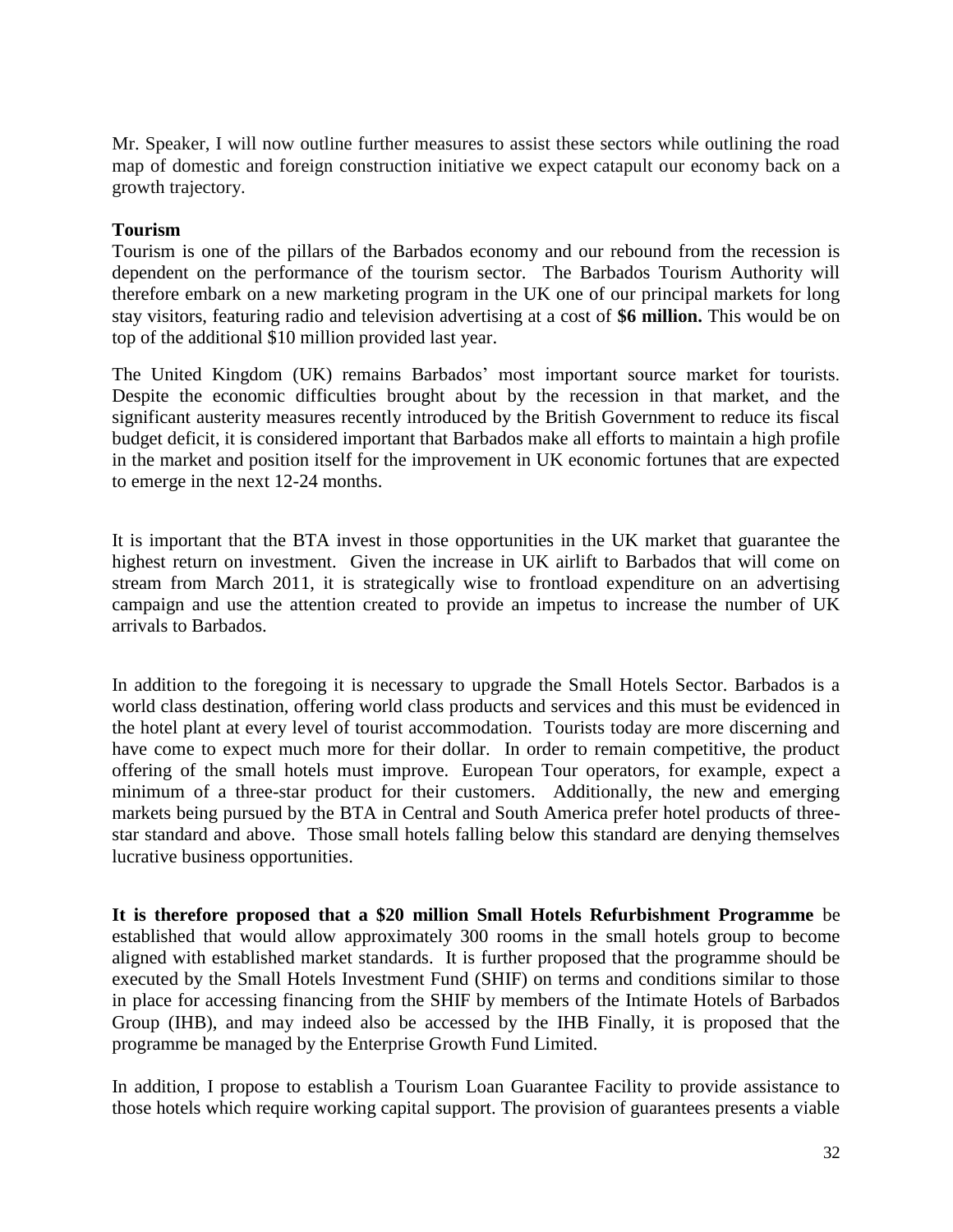option for government as it will enable the sector to meet its working capital needs with little damage to government's fiscal position.

The objective of the Tourism Loan Guarantee Facility (TLGF) is to contribute to the long–term sustainability of the tourism sector and to this end, the TLGF will provide credit enhancements to qualified financial intermediaries for existing debt service and new short-term loans to hotels and enterprises providing accommodation for tourists in Barbados.

#### **Eligible Activities**

The eligible activities will be new loans and debt service payments through approved financial intermediaries in respect of hotels and enterprises in the tourism sector that provide accommodation for tourists in Barbados.

The TLGF resources will be used for, working capital purposes including maintenance and minor repairs of hotels and enterprises providing accommodation for tourists in Barbados as well as, the payment of debt service incurred by hotels and enterprises providing accommodation for tourists in Barbados.

# *Size of Facility*

Indications are that working capital support needed for the sector is around \$100.0 million. Based on an estimated default ratio of 15% and 100% guarantee, the facility will require capital of \$15.0 million to be able to provide guarantee cover for facilities totaling \$100.0 million.

This facility will be established January, 2011.

# **International Financial and Business Sectors**

Given the importance of the International Business Sector to the Barbados Economy, it is a continuing cause for concern that the contribution of the International Business Sector to GDP, employment and foreign exchange cannot be quantified. In the absence of such data, it is impossible for both the Government and the Private Sector to determine the level of investment that is required to grow the sector and to make informed decisions relating to the development of new markets and products.

It is our view that this deficiency can be addressed through effective collaboration between the Government and the Private Sector. In this regard, Government has engaged consultants to devise a methodology for gathering the required data and for updating it on an annual basis. The Private Sector fully supports this initiative and stands ready to provide input and assistance where required in order to ensure the success of the project.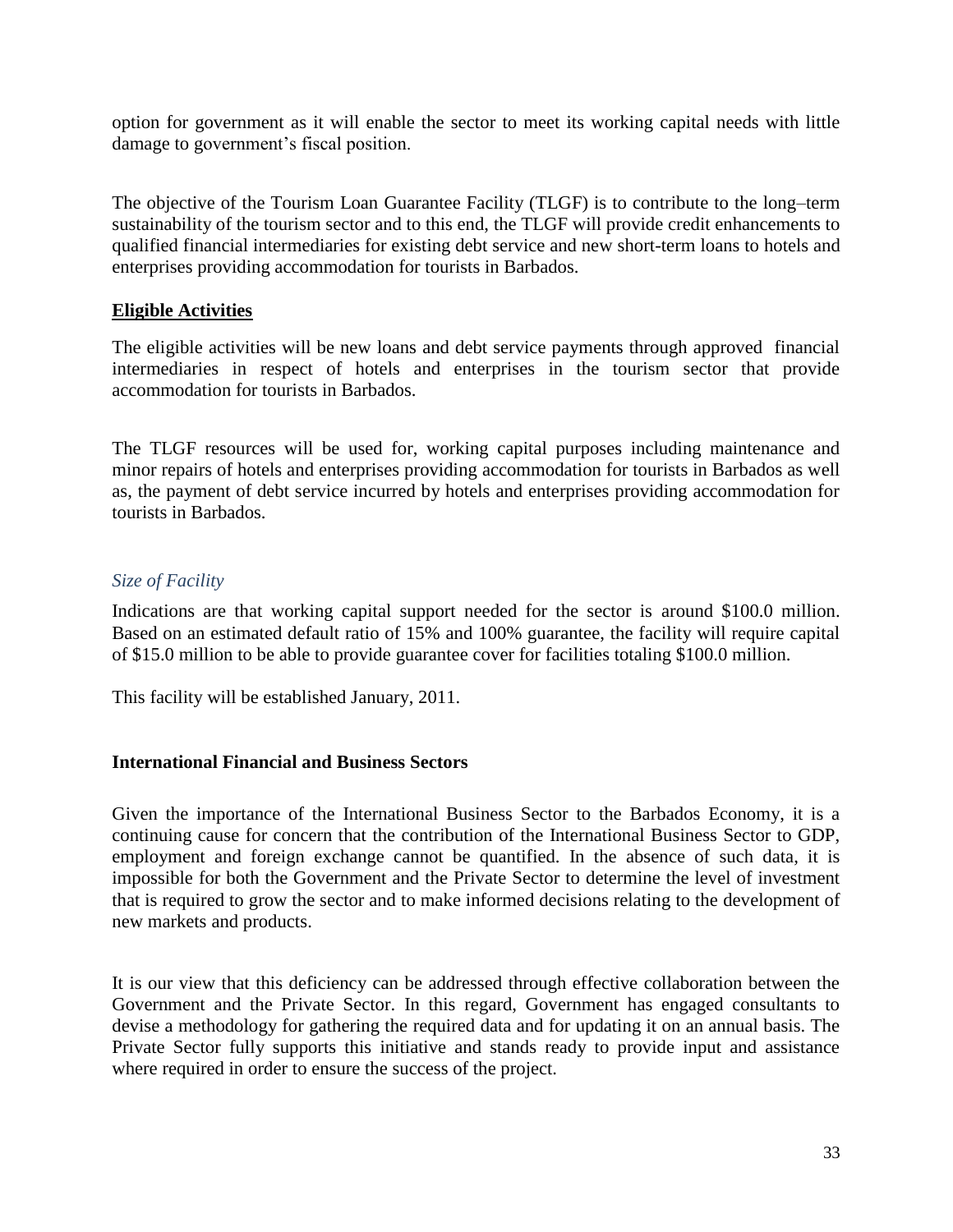In order to ensure that Barbados continues to retain its position as the second largest recipient of foreign direct investment from Canada, after the US, the Government proposes to allocate additional financial resources to Invest Barbados in the 2011 fiscal year to enable it to mount an aggressive and sustained marketing campaign in the major cities in Canada through a series of seminars and road shows over the next 12 months.

Additionally, with respect to Mexico, Government will explore the possibility of Invest Barbados appointing marketing representative in Mexico, who speaks Spanish, to assist in developing opportunities in the Mexican market as well as other countries in Latin America.

Government will also continue to work closely with the Barbados International Business Association to ensure that Barbados maintains its competitive edge in this highly competitive sector.

# **Agriculture**

Mr. Speaker, agriculture remains one our critical sectors. Though it is no longer a major export sector, it provides a source of domestic food which must seen in the long term context of food security It is therefore importance to make some adjustments as follows:

Currently registered farmers are paying for water at a higher rate than the normal flat commercial rate which is available to manufacturers. This puts the farmers at a disadvantage and begs the question of equity in a competitive business environment. Therefore with effect from Jan 1, 2011 registered farmers can apply to the BWA to have the flat commercial rate applied to them. It is hoped that this contribute significantly to the island's food security efforts. Farmers applying for this facility must have their irrigation supply separately metered and in addition have tensiometers to ensure that the water is being used efficiently. **This will cost the BWA \$5.7 million.** 

# **Manufacturing**

Manufacturing provides local jobs and is a significant export sector particularly to the Eastern Caribbean countries. It must therefore be supported. In this regard government has mandated the Barbados Industrial Development Corporation to engage discussions with a foreign financier to procure a US\$50 million loan, which government proposes to guarantee to allow the organization to build both internal capacity to assist domestic manufacturers, and other small businesses that call upon their services.

The loan is expected to assist with plan upgrade, technological advancements as well as some working capital to improve general production capacity. It is anticipated that once the parties agree the loan negotiations should be completed in early April 2011.

# **Capital Works – Public and Private**

**A central part of government's plan to restore growth in the economy in the short term will rest on a strong resurgence in construction activity during the first part of 2011. This effort is expected to be led both private investors and an active public sector capital works programme.**

**Indications are that key private projects at Beachlands, Merricks and Four Seasons, Pickerings, Batts Rock, Apes Hill and Foul Bay will either initiate or continue into the new**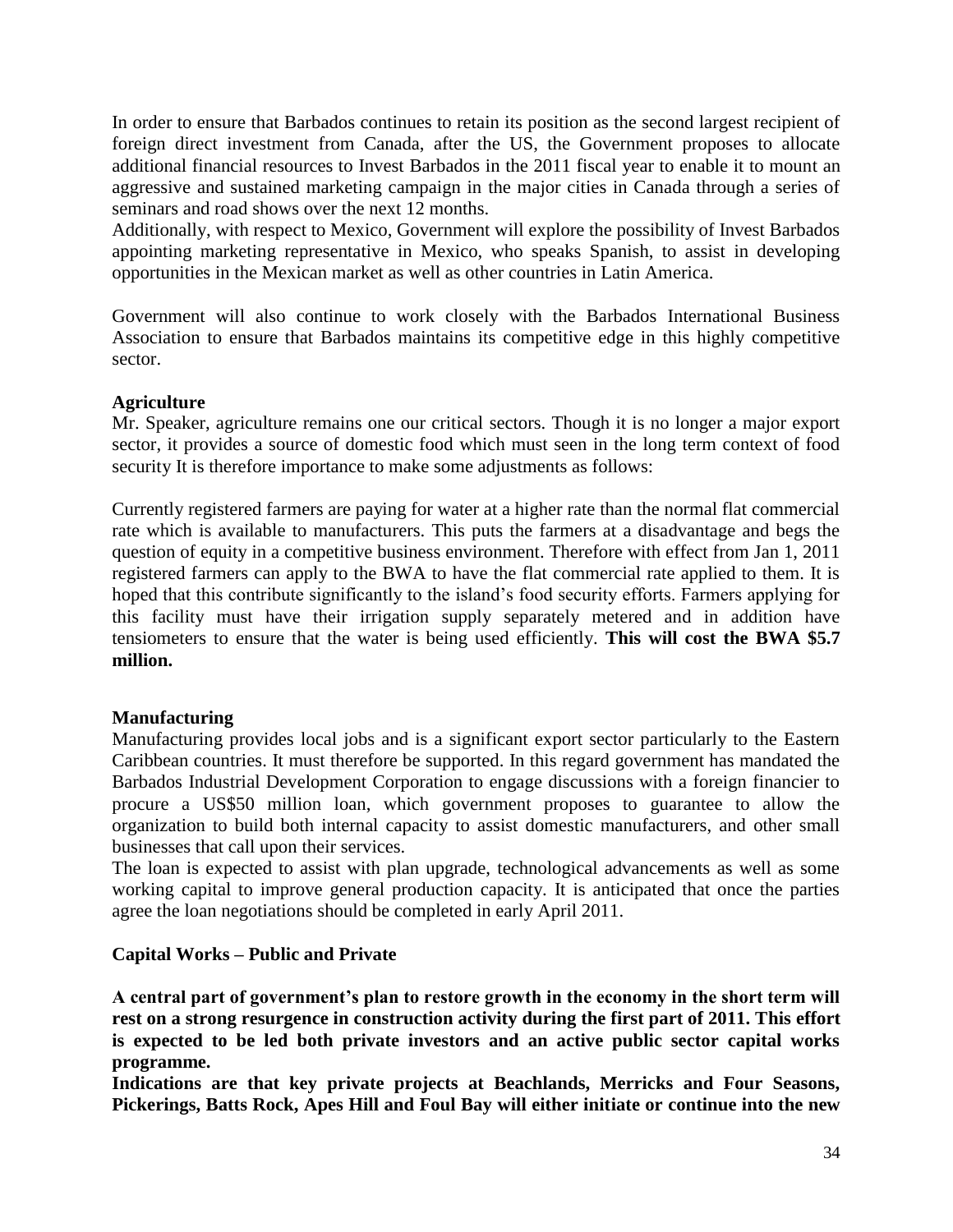**year. These along with an expected start of construction on the Cost-U-Less mega store at Warrens, and other smaller projects will give a welcomed boost to sector which has been struggling ever since the global recession started.**

**To match this, Government intends to accelerate its capital works programme behind the following major projects.**

- **The Warrens Road Expansion project due to start in January 2011.**
- **The US\$50 million mains laying programme for the BWA expected to start in January 2011**
- **The NHC's housing programme at Lancaster 1, St. James, for the construction of forty five (45) houses to start in February 2011 costing \$4,187,500.**
- **Lancaster 2, St James, construction of forty one (41) houses expected to start February 2011 costing \$4,397,350.**
- **Parish Land St Philip, construction of seven two (72) houses expected to start March 2011 costing \$7,356,954.** 
	- **Housing and Neighbourhood Upgrade Project with the IDB scheduled to commence work at Garden Land at the end of January 2011. The estimated cost is \$5,116,781.00.**
	- **Allen View to commence at the end of January 2010. The estimated cost of Allen View is \$5,347,716.00.**
	- **Cats Castle at the end of March 2011. The estimated cost is \$8,502,611.**
	- **And in Green Fields scheduled to commence at the end of April 2011. The estimated cost is \$9,493,462.**
- **Extension of Mangrove Pond Landfill at Cell four at a cost of \$27.5 million schedule to commence in February 2007.**
- **The new School Meals Centre schedule to commence mid 2011.**

**It is our anticipation that with all of these fully initiated, together with increased tourism valued added, and continued growth in non-sugar agriculture we would have constructed a pathway to positive economic expansion in the economy leading to a creation of new jobs and positive knock-on effects in the retail and wholesale sectors of the economy.** 

**It with this strategy in mind that we are confident of a 2 to 2.5 percent increase in real GDP.**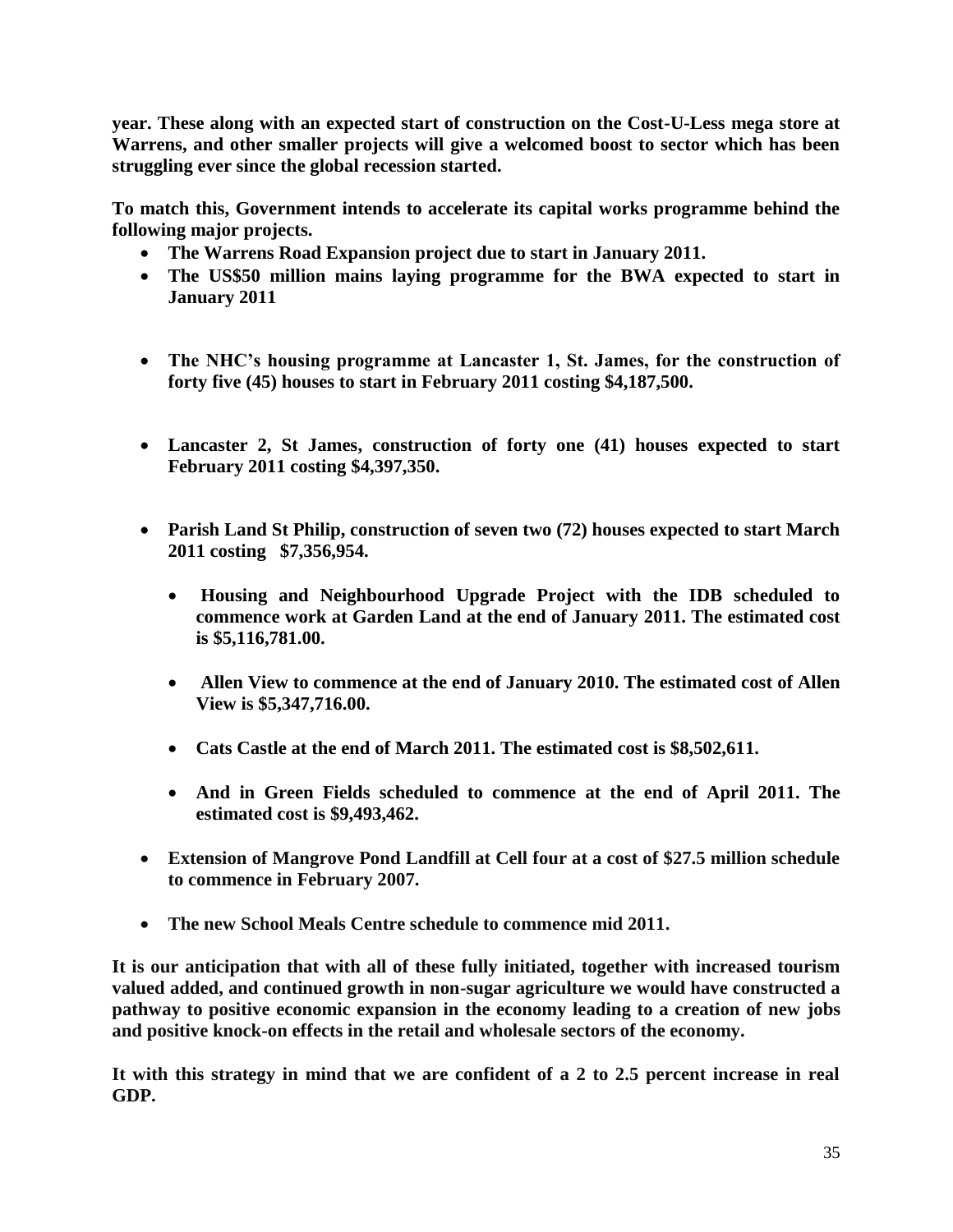#### **CULTURAL INDUSTRIES**

**Mr. Speaker,** the Government of Barbados, in recognition of the potential resource value of cultural and creative expression, undertakes to develop this renewable resource as a means of unleashing the innate creativity of our people.

Cultural Industries are among the fastest growing contributors to GDP in the developed countries, with only marginal contributions accruing in developing countries.

In recognition of this economic potential, the Government will introduce the Cultural Industries Development Bill during 2011, as a measure for stimulating development of the cultural sector. The regime of incentives, similar to those designed to stimulate growth in the tourism sector, has already been approved by the Cabinet and is currently being incorporated into the Bill. The legislation will extend income tax and customs duty concessions to individuals, groups and companies operating in, investing in or making philanthropic contributions to the sector. The concessions will also be granted in respect of expenditure on marketing, research, product development and training and, have been specifically extended to facilitate film and motion picture development as well as heritage and conservation activities and projects.

Mr. Speaker, for the past thirty-four years the Richard Stoute Teen Talent Show has been the bedrock around which vibrant performing arts industry has developed. Local music industry stars such as Edwin Yearwood, Terencia Coward, Allison Hinds, Anderson Armstrong, Rupert Clarke and Adrian Clarke have emerge from this veritable nursery of young talent in Barbados.

Over the years however Mr. Stoute though doing the contest as a labour of love and a contribution to the young people of Barbados, has been finding it difficult to attract the levels of sponsorship required to truly take this completion to another level.

Given the undeniable importance of this contest to the cultural, social and economic landscape of Barbados and the need to maintain and ultimately institutionalize its existence the Government of Barbados has agreed to throw its full support behind the creation of a Richard Stoute Teen Talent Competition Trust to assist with the financial, technical and operations management of this national institution.

The Trust, which will be funded by an initial investment of 400,000 dollars, will formulate and partnered by the Enterprise Growth Fund Limited which will establish a governing Board on which Mr. Stoute will sit along with other technical personnel specially chosen to develop and the show into a major instrument of tutelage in the performing arts. Further details on this initiative will be made known in the coming weeks.

#### **Business Facilitation**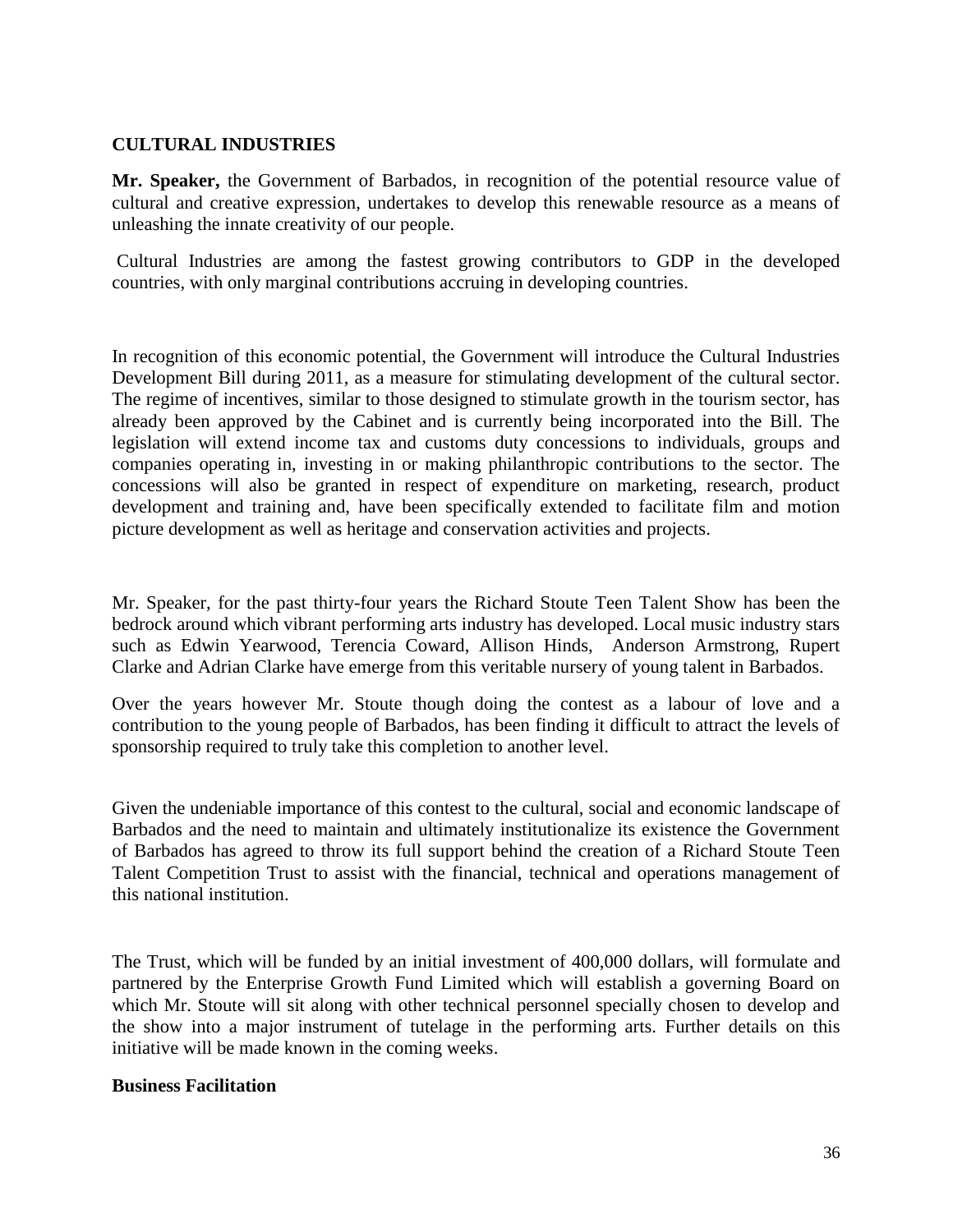Mr. Speaker, ecommerce is the way of the future and the internet will present many business opportunities especially for small businesses. The Government will therefore mandate that part of its subvention to the Small Business Association be used for the provision of website development and ecommerce services to members.

Mr. Speaker the threshold for the mandatory audit requirement under the Companies Act of Barbados has been set at \$1M since 1982. Representation has been made by stake-holders including the Institute of Chartered Accountants for the raising of this threshold. I have taken into consideration their recommendations and therefore the threshold will be increased this year from \$1M to \$2m affecting companies with year ends after December 31, 2010. This threshold will be increased to \$4M in 2014 for companies with year ends after December 31, 2013.

Equally Mr. Speaker, I am happy to announce that after careful consultation and planning the new factoring announced by the Late Minister of Finance last year will be launch  $1<sup>st</sup>$  2010. This will provide another ease for small and medium sized businesses who do business with the Government but have to wait extended periods of time for settlement of payments. This should vastly improve cash flows.

#### **Waiver of Interest and Penalty Programme**

The Waiver of Interest and Penalty Programme which was implemented during the years 2008 and 2009 was readily embraced by employers and self-employed persons, as it was viewed as an opportunity to liquidate their indebtedness to the various revenue collection agencies, namely the National Insurance, Land Tax, Income Tax and Value Added Tax Departments.

This programme which provided for a waiver of 50% interest and penalty in certain circumstances came to an end in December 2009. However, subsequent to the expiration of the programme, all revenue collection agencies received several calls with respect to whether the Government would again consider extending the programme due to the financial difficulties that some businesses were experiencing because of the economic crisis.

As a consequence of these requests, I have decided to extend the facility for another year effective December 1, 2010. This will apply to VAT, Inland Revenue and the National Insurance Scheme.

#### **Improvements at the Bridgetown Port & Town and Country Development Planning Office**

Mr. Speaker, recommendations coming out of a study on Strengthening Trade Logistics and Trade Facilitation done in February, 2009 indicated the need for reducing time taken in Barbados for trade processes and suggested that this can be achieved by implementing an Electronic Single Window. Barbados' trade occurs primarily through sea cargo and the average dwell time of nine (9) days is poor when compared to international performance. While Customs declarations are submitted on-line, all remaining steps are paper-based.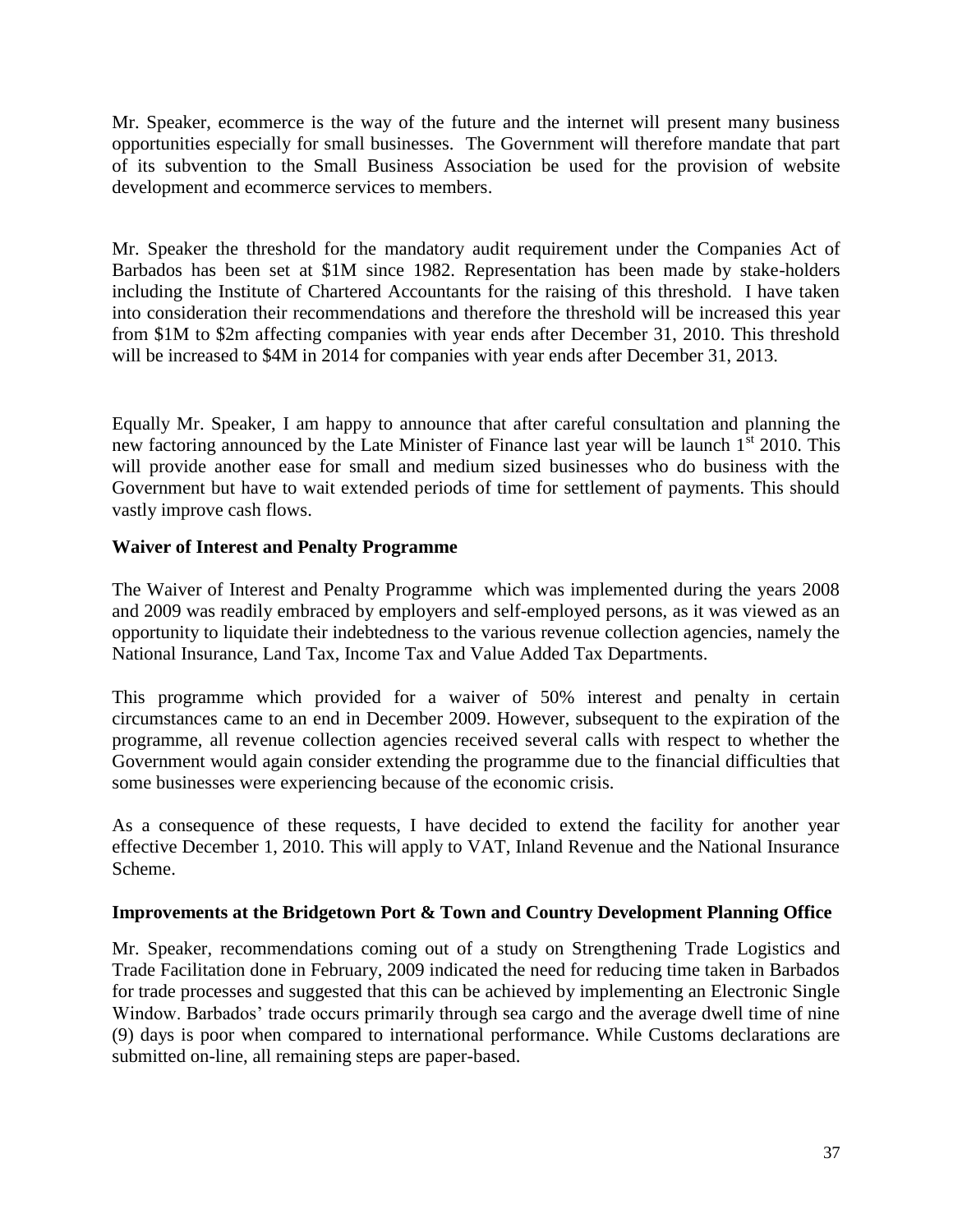Further strengthening of Customs in Barbados is required in light of a continuous implementation program for all customs treatment and procedures as defined in the Revised Kyoto Convention. This will require some modification of the Customs operation.

The report further recommended that a Centralized Customs Examination Facility is needed, in order to improve Customs processing time and simplify procedures at the sea port and the airport. To implement this, a central container examination facility at the sea port is being considered as a public/private partnership. A similar facility at the airport was recommended. These two projects are included as studies within the Barbados Competitiveness Project.

Regarding the Seaport container handling cost, the consultants noted that these are relatively high in comparison with a selected sample of tariffs for other ports and suggested that Barbados Port Inc. should seek ways of reducing current charges bringing them in line with International and regional bench marks. It was felt that the information system enhancement to optimize seaport operation needs to be considered in the Barbados Port Inc. investment plans.

With respect to the Town and Country Development Planning Office, the late Prime Minister, the Honorable David Thompson instructed that this department should be strengthened to allow it to expeditiously respond to the demands of developers and home owners and thereby facilitate the economic and developmental needs of Barbados. As part of this process, an institutional strengthening program for the department is being undertaken, and the outcome of this study will be followed up, using the IADB-funded Barbados Competitiveness Program as a modality for this activity.

# **Enhancing Business Performance**

#### Mr. Speaker,

It is my intention to offer a Tax Credit to any business organization which over the next three years beginning income year 2011, is able to increase its profits and at the same time increase employment by at least 10% of its work force. The increased employment must be maintained for 3 years in order to obtain the tax credit. The Tax credit will be equal to 10% of the cost of wages of the firm and will be applied against taxes payable. The firm will be able to carry forward the credit for 3 years if it does not have the taxable income to utilize the credit in the year the expenditure is incurred.

Furthermore Mr. Speaker, employment, productivity and innovation must be at the epi-centre of our national strategy for growth and development of Barbados within the  $21<sup>st</sup>$  century. Creativity and Innovation and a will by entrepreneurs to invest effort and resources towards creating greater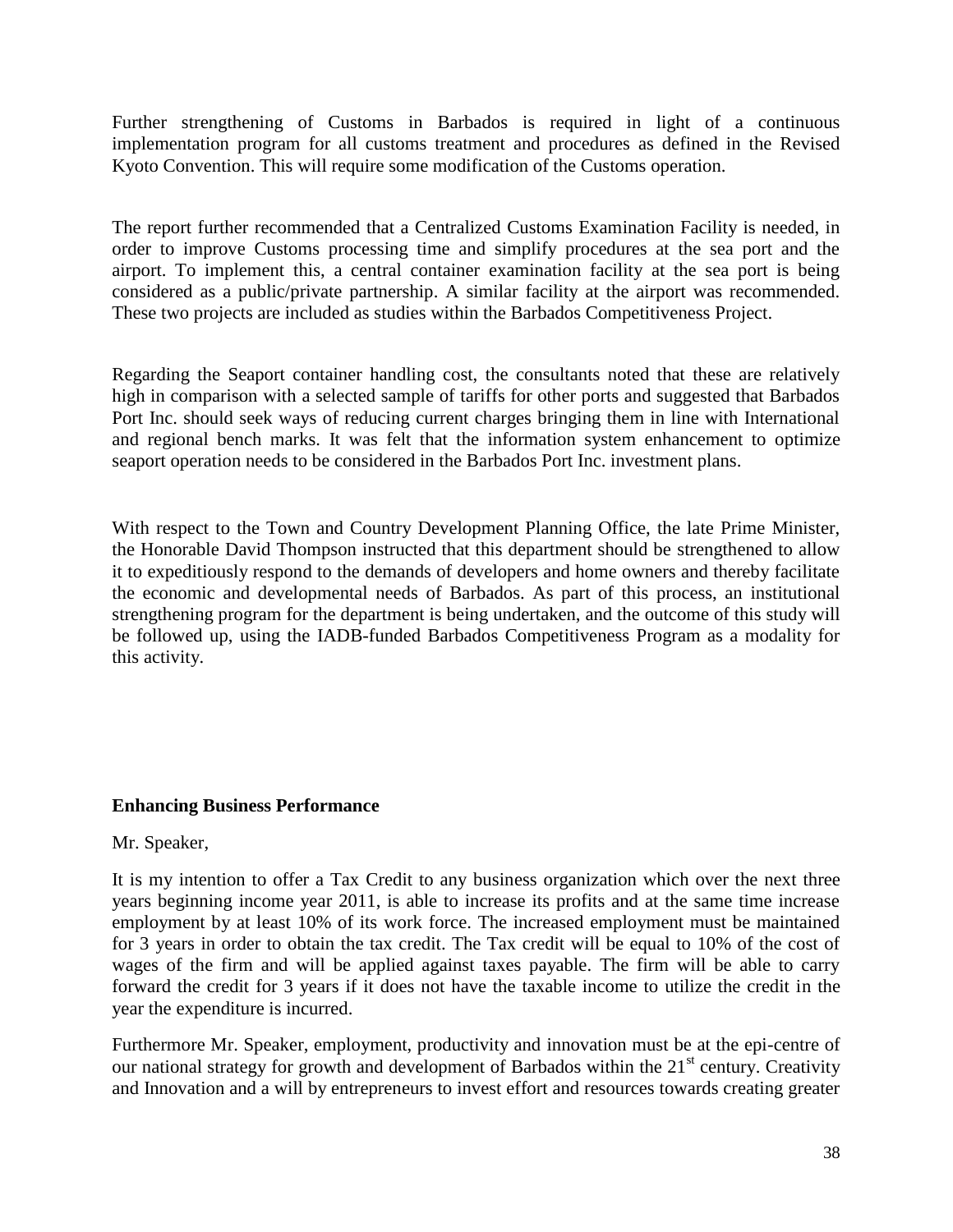value-added will ensure enterprise growth and subsequently have a positive impact on national productivity.

In recognition of this I intend to introduce a Productivity and Innovation Tax Credit, which, will focus on businesses placing emphasis on investment in the following areas:

Process innovation – that leads to the development of a new manufacturing process

Product innovation – the development of improved products and services

Organisational innovation which establishes a new venture for improved productivity, example new internal communication system, a new accounting system

Service innovation – the development of new services for local or international markets

Mr. Speaker, the innovation must be successfully introduced into the market thereby creating commercial value manifested in sales, increased productivity and organisational efficiency.

The qualifying business would be allowed to claim 25% of its expenditure as a tax credit for the qualifying year i.e., the year in which the expenditure was incurred, for any of the four (4) qualifying areas stated above.

This credit will be applied against taxable income and where there is a loss the enterprise would be allowed to carry forward the credit to subsequent years for up to a three year period.

The National Productivity Council will be the agency responsible for certifying that a business has met the eligibility criteria for the award.

# **Small and Micro Business**

Small business is very important to the economy of Barbados, the programme for small business is an integrated programme which will provide only beneficial but also technical benefits as well.

It is well known that small businesses can encounter challenges in accessing working capital as well as training for the development of their activities. In this current economic crisis these businesses, through the creation and maintenance of employment for workers, continue to play a key role in entrepreneurship and economic stability in Barbados. There is a need to extend the scope of Government's assistance to this group to allow for working capital needs of small businesses which are stuck by undercapitalization. The Government has a duty to ensure that these businesses have a chance to survive. Fund Access has been in business for some thirteen (13) years, providing funding for businesses. It knows the typical risks, reasons for business failure or success and provides technical assistance and training for such persons.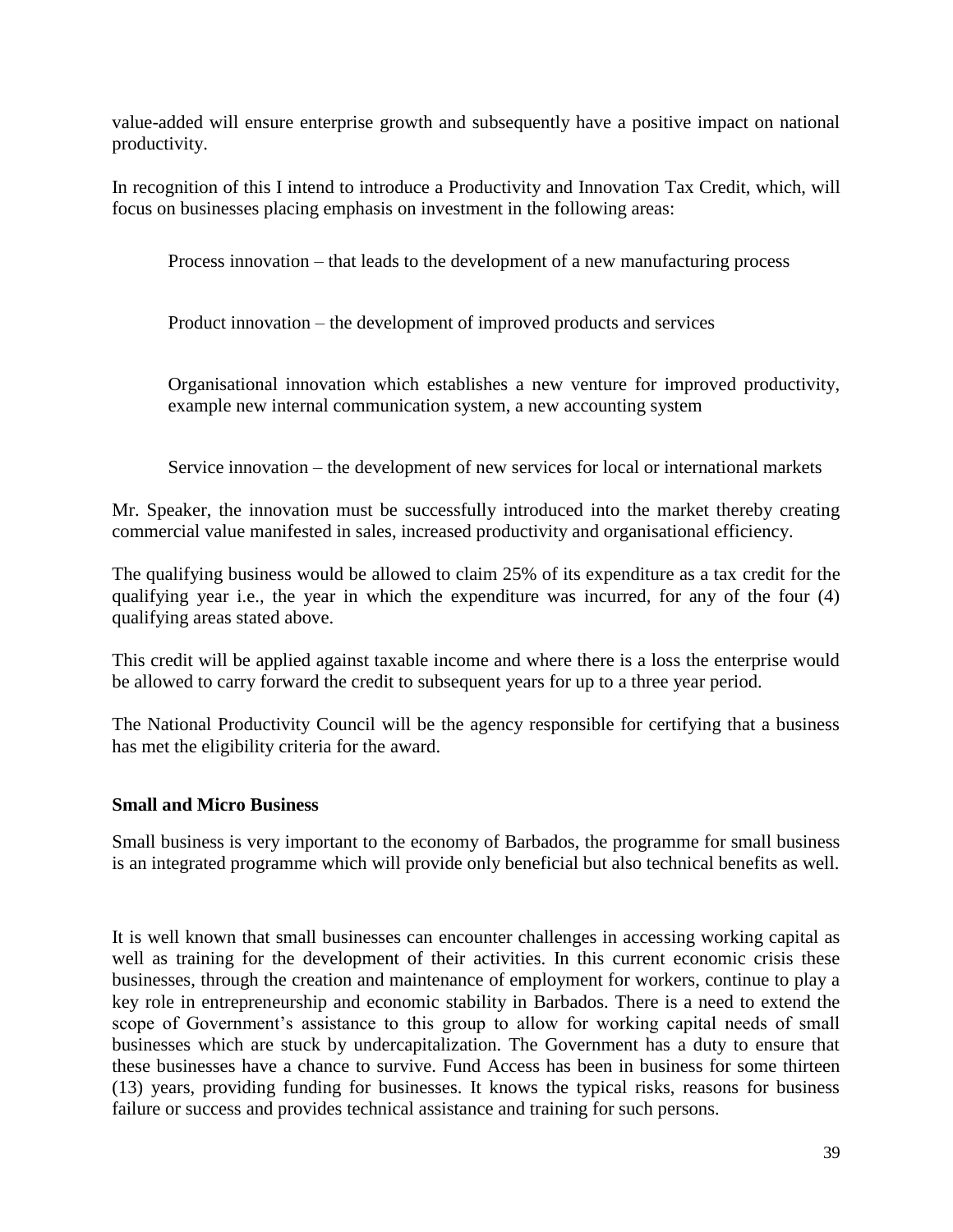I propose to allocate the sum of \$1.5 million to Fund Access to empower it to facilitate the needs of the small business sector through additional technical assistance for existing and new businesses, training and working capital. I wish to note that there are many examples of companies using funds from Fund Access which are able to survive the difficult economic environment and Fund Access has also only recently provided technical assistance out of its normal budget to benefit businesses which suffered from the ravages of Tropical Storm Tomas.

E-commerce is the way of the future and the Internet many business opportunities especially for small businesses. The Government will therefore mandate that part of its subvention to the Small Business Association be used for the provision of website development and ecommerce services to members.

#### **Education**

Mr. Speaker human capital is the bedrock of our development in Barbados and as a result we need to continue to make timely and necessary investment in our youth to ensure that Barbados has a cadre of qualified, productive and creative members of the work force.

In keeping with Government's pledge to introduce a Text Book Scheme for primary schools, the Ministry of Education commenced the phased procurement and distribution of text books to all primary schools. The goal is to provide text books in the core subject areas of the national curriculum. To date, all public primary schools have been issued with text books to cover the curriculum in Language Arts and Mathematics. The process is ongoing with text books in the area of science being distributed in the current phase.

However, the Ministry is aware that approximately 10% of the primary school population experience serious challenges in acquiring the requisite texts and workbooks which parents are required to purchase for their wards. To ensure that this vulnerable group is not disadvantaged in anyway, we are proposing to make available to the Ministry of Education a sum of \$500 000 to cater to the needs of those most in need of assistance. The Ministry, in collaboration with the primary schools, will institute a mechanism to effectively identify and administer this new system.

Mr. Speaker, the Ministry of Education and Human Resource Development reaffirms its commitment to investing in human resource development through education and training at all levels of the education system, especially at the tertiary level. During the last five years, the Ministry of Education and Human Resource Development has contributed significantly to the financing of University education at UWI. The cost of providing education at the UWI has risen from Bds\$114.7 million in 2004/2005 to \$142.8 million in 2009/2010. At the same time, the UWI has continued to engage in various corporate partnerships to accomplish its agenda to modernize the Campus and to make its course offerings more relevant to the needs of Government and the corporate sector in the region.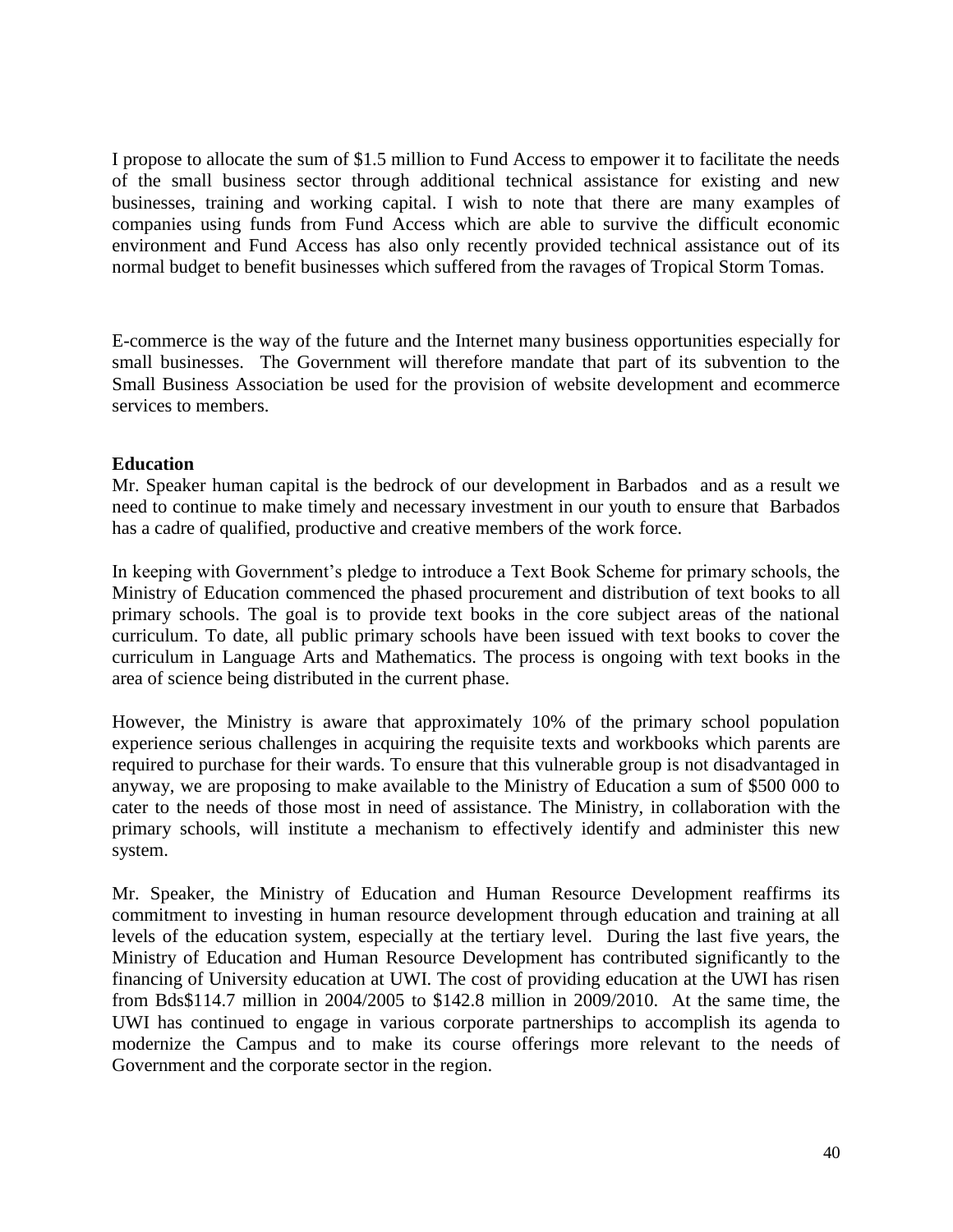However, it must be emphasized that measures to ensure improved efficiencies in the management of the financial resources allocated to the UWI must be maintained. Over the past few years it has been found that an unacceptable number of students are entering the UWI without fully matriculating. The consequential effect of this is that several of these are taking longer to complete their course of study with some spending as much as an extra two years within the campus. Part of this problem has stemmed from the unavailability of spaces at the Barbados Community College and the Samuel Jackman Prescod Polytechnic. The end result has been an increase in the overall cost to government since on average it is less costly to educate a student at these two institutions than it is for the UWI.

As a result in consultation with the Ministry of Education it has been decided that additional resources will have to be provided to the BCC and the SJPP over the next two years to assist them in building out capacity so as to offer more spaces to willing and qualified young Barbadians. This process will start with the preparation of the empty building which BCC recently acquired from Cable Wireless at Howells Cross Road.

Government will also push ahead with plans for and expended six form school system and a campus in the north of the island for the SJPP. Once these development come on stream our expectation will be that a properly articulated protocol will be developed between the UWI and BCC and SJPP for a two and two system to be implemented that allows students to spend two years at one of these institutions and the final two years at the UWI.

In keeping with these expected developments it will be the policy of the MEHR that all students entering the UWI in 2011 should be fully matriculated and hence will complete their undergraduate degrees in 3 years of full time study or 4 years part time. Students who fail to complete their course of study in the stipulated time will not be eligible for continued Government support except in extenuating circumstances.

# **Energy**

The Government has expanded the Sustainable Energy Framework of Barbados Project launched last year to include and additional US\$1 million in grant funding from the Global Environmental Facility (GEF) for the implementation of renewable energy demonstration projects. This programme will install 3000 power meters, 1,500 compact fluorescent lamps, 28 photo-voltaic systems and one micro wind system in selected households and other places.

In order to ensure the sustainability of these initiatives the Government of Barbados decided to take two-fold approach with the IDB as follows:

• The development of a Programmatic Policy Based Loan in the sum of US\$45 million for the Energy Sector as an instrument to catalyse the regulatory, policy and legislative measures required to promote sustainable energy. The loan agreement has already been signed by me and proceeds of the loan are expected to be disbursed during this month of November this year. It is to be noted the Government of Barbados has already met the conditions for the disbursement of the loan.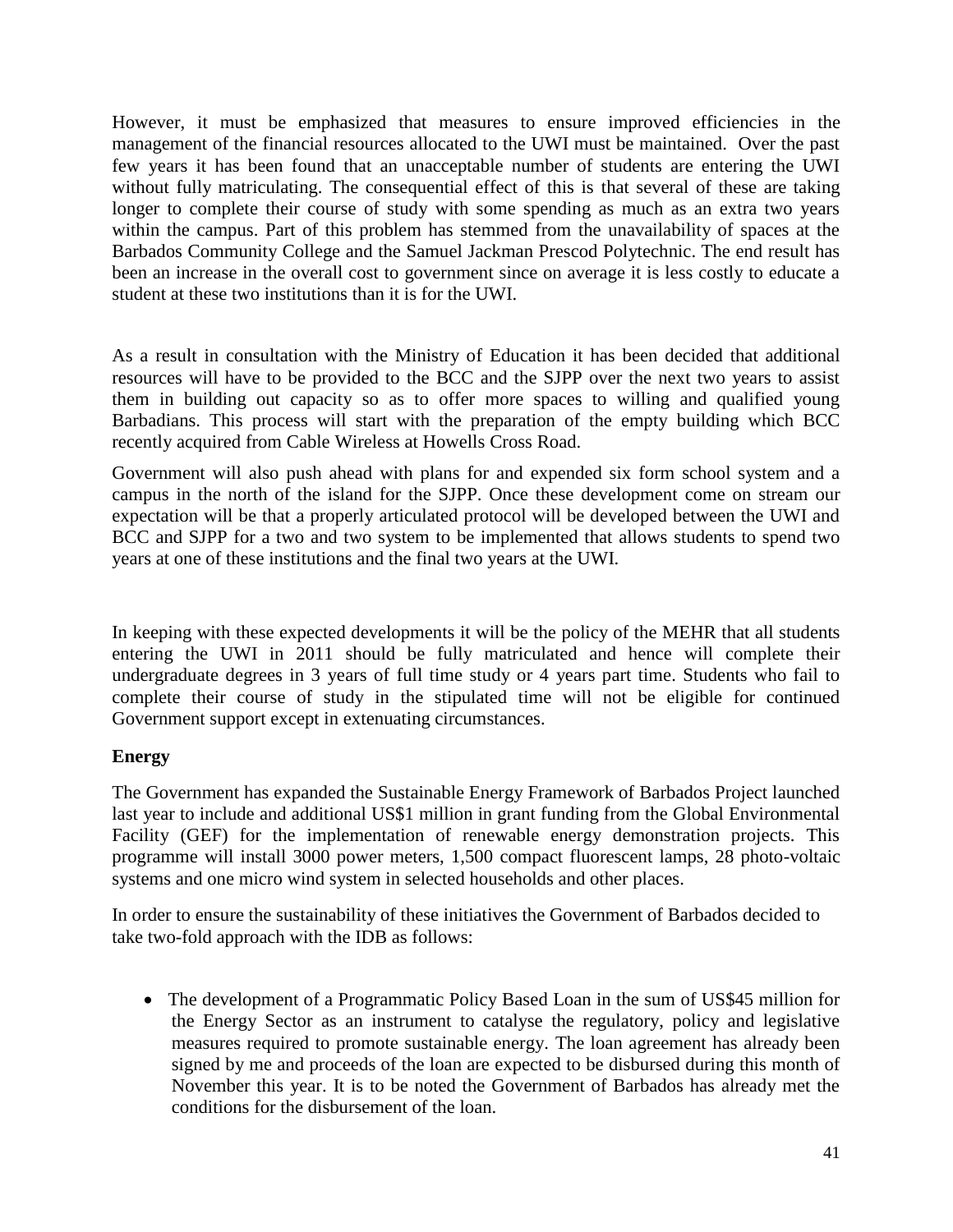A US 10 million dollar Smart Fund Initiative

While the Energy Policy Based Loan focuses on regulatory and policy actions required to promote energy, the US 10 million dollar Smart Fund Loan is a package of financial instruments and technical assistance to address the main market failures that prevent the country from adopting renewable energy and energy efficiency.

Although many renewable energy and energy efficiency technologies are commercially viable their uptake in Barbados is low mainly due to limited access to capital, limited and uncompetitive renewable energy and energy efficiency equipment supply and lack of information.

The Smart Fund will help to overcome these problems by providing the finance to overcome the access to capital problem, funding campaigns to develop a critical mass of users of some of the most promising technologies and develop a new market equilibrium in which these technologies become the norm.

# **Social Welfare**

The Welfare Department is of the view that with the increase in rates just two years ago and the decrease in the number of children on the roll, there is not an acute need for an increase now in the welfare grant for children. However bearing in mind the proposed increase in the VAT, rising cost of living and the concerns regarding nutritional needs and given the link between childhood obesity and chronic diseases in adulthood, a small increase could be useful.

# **The Current Rate is \$35.00 per week and I propose to increase the grant to \$45.00 per week at an additional cost of \$982,800 per-annum.**

The Welfare Department has noted an increase in Food Voucher requests, with the amount expended at November 11, 2010 being **\$155,525.00**. Last financial year total expenditure on food vouchers was **\$206,456.87***.* Given the indication that the recession will be protracted and also bearing in mind the consequential effects of Disasters such as Hurricane Tomas, resulting in increased requests for food vouchers, an additional provision of **\$200,000** for Food Vouchers for the financial year should assist in this regard.

Mr. Speaker, the National Insurance Contributory and non-contributory pensions will be increased with effect from January 3, 2011 in accordance with Section 25A of the National Insurance & Social Security Act Cap 47. The minimum contributory pension will be increased to \$163 per week from \$155 and the non-contributory pension will be increased to \$133 per week from \$127.

# **Conclusions**

Mr. Speaker the Sir, measures which I have outlined here today and the accompanying programme for productive sector stimulation have been specially designed with two purposes in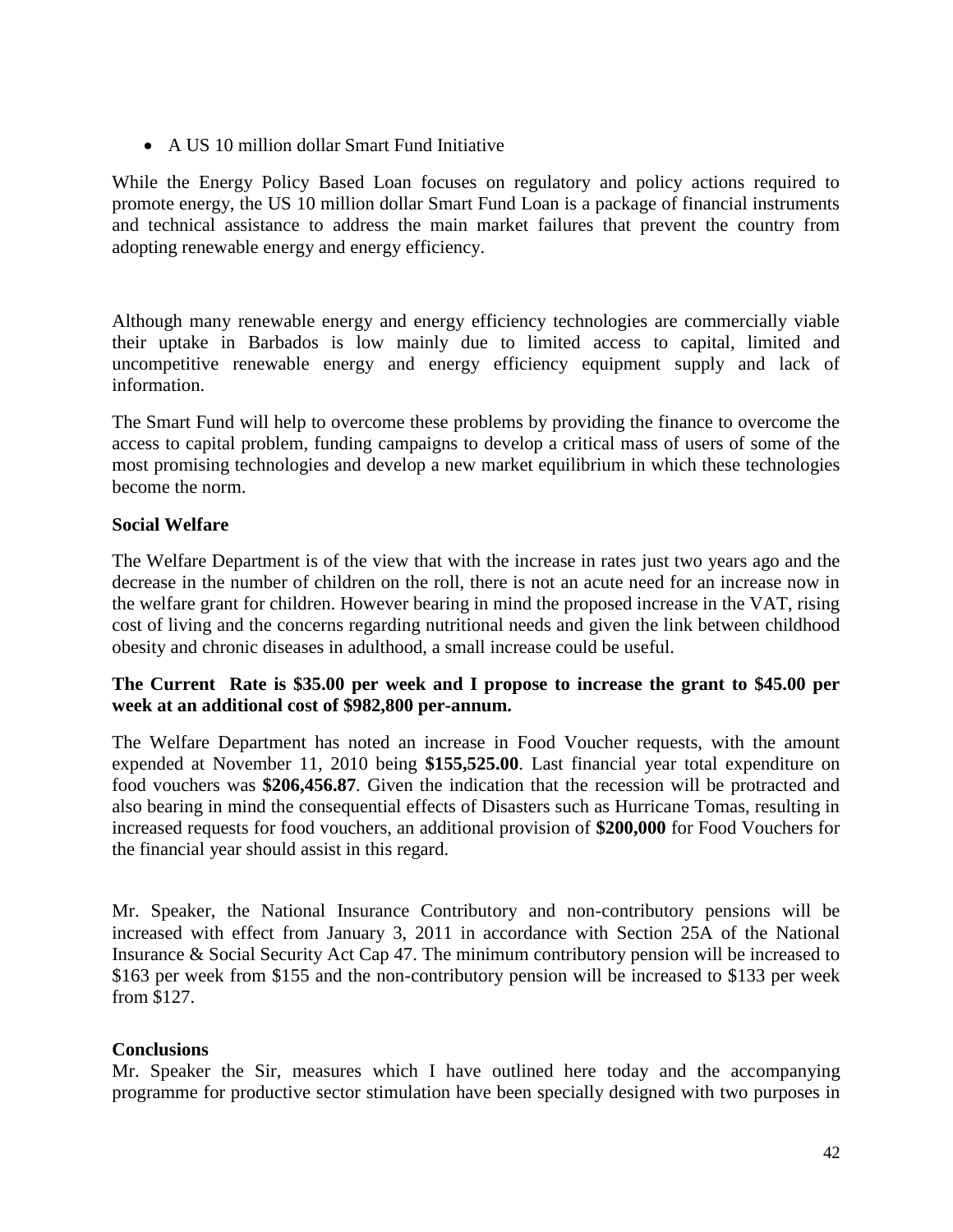mind. One, to restore financial stability to the public accounts while taking a bold imaginative step towards going for growth.

I am sure that immediately following this presentation, critics will argue that some of these measures are too harsh. I will be the first to concede that the increased taxes cause some level of discomfort at all levels. However Sir to my mind, the alternatives are ten times more painful. Our mission and mandate as Barbadians must be to protect the ship of state and be our brothers keeping. I take no pleasure in threading this path, but I take comfort in knowing that through these initiatives we will save hundreds of jobs and keep several families together.

The members of the opposition no doubt will seek to play the blame game. That is opposition politics. But governments are elected to govern and govern we shall. When circumstances threaten our collective livelihoods and our quality of life we must act to defend it.

This Government came to office with lofty intentions which we still hold fast to. But circumstances would have it that we were greeted with the worse economic recession in human history. Many people the world over from the USA to the UK, Cameroon to CARICOM, have suffered devastating losses and face grim and uncertain futures. But they have stood UP and faced the music.

We Barbados must now do the same. Mr. Speaker Sir I have great confidence in the spirit and will of the people of Barbados to weather this economic storm and emerge more determined and hungry for success than ever before. Why do I believe this Sir? Because we are Barbadians. We bow, we bend, but we never, never, never break.

It is our place to think we are great because we are great. Indeed Sir in the words of *Marianne Williamson* :

Our deepest fear is not that we are inadequate. Our deepest fear is that we are powerful beyond measure. We ask ourselves, Who am I to be brilliant, gorgeous, talented, fabulous? Actually, who are you not to be? We were born to make manifest the glory of God that is within us. And as we let our own light shine, we unconsciously give other people permission to do the same.

Mr. Speaker I urge all Barbadians, take this moment in time as an opportunity to renew our faith in God and in our abilities to achieve great things as a people. Let 270,000 lights shine so that we may illuminate new pathways to progress for the next generation to follow.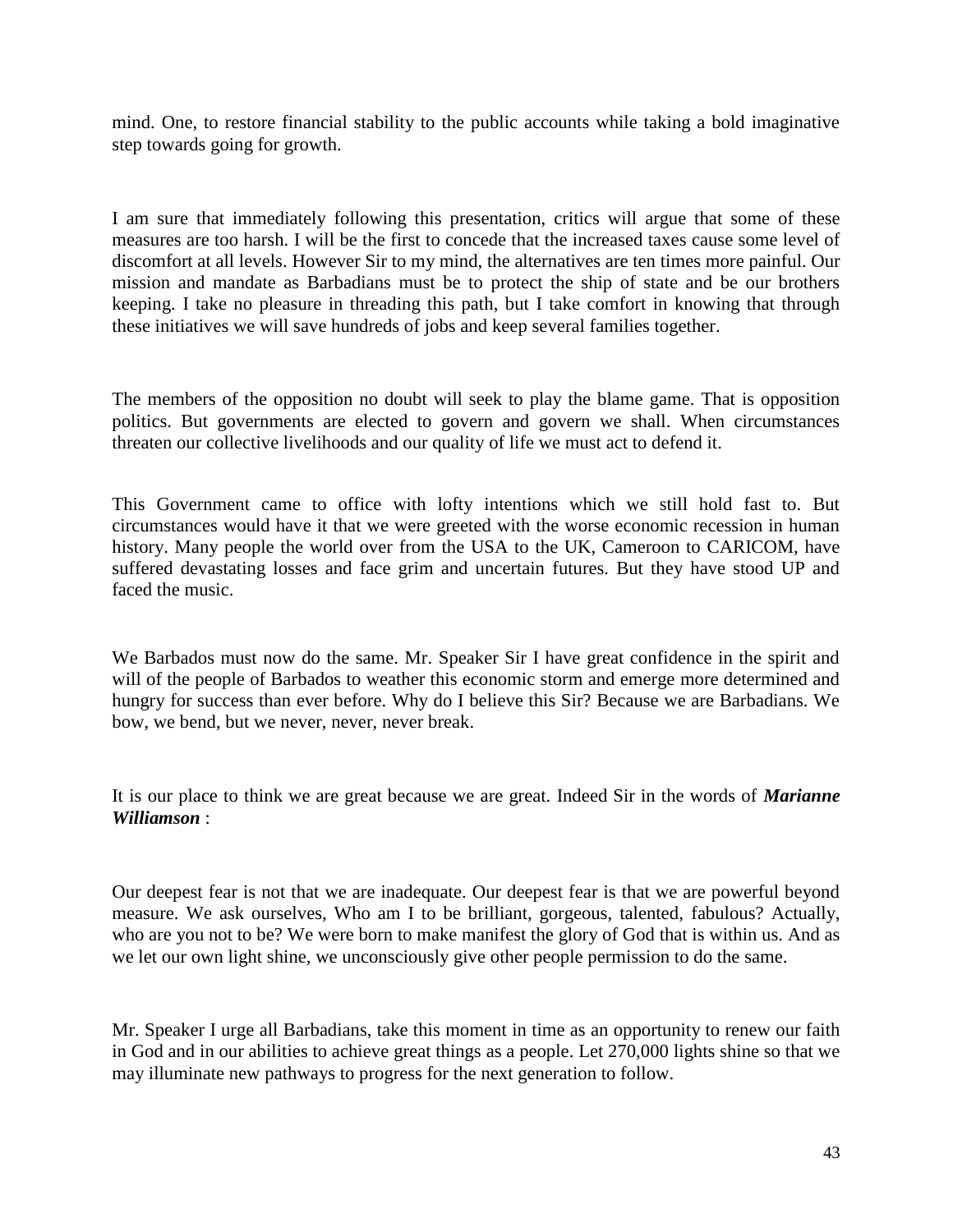I thank you Sir.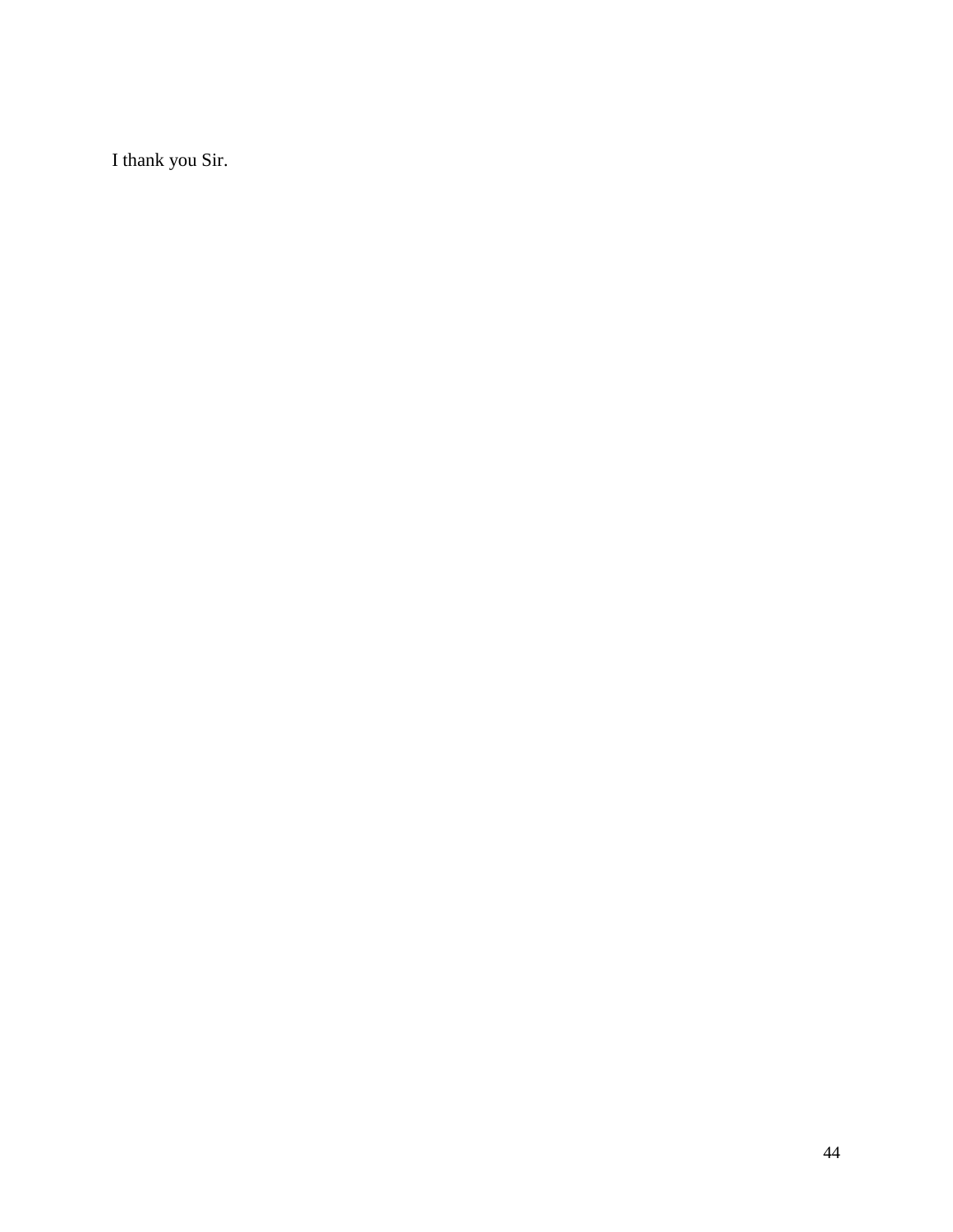| Drug Cost \$      | <b>Amount to be paid by Patient</b> |
|-------------------|-------------------------------------|
| $$0.01 - $2.00$   | $$5.00 - Drug Cost$                 |
| $$2.01 - $10.00$  | \$5.00                              |
| $10.01 - $20.00$  | \$7.00                              |
| $$20.01 - $40.00$ | \$12.00                             |
| \$40.00<br>Over   | 30% of the cost of the drug         |

Appendix 2(a)

# **Fees Relating to Permanent Residence and Immigrant Status**

|                                                      | <b>Current</b><br>Fee | <b>Proposed Fee</b> |
|------------------------------------------------------|-----------------------|---------------------|
|                                                      |                       |                     |
| <b>Permanent Resident Application under section</b>  |                       |                     |
| 5(2)(a)(i)                                           | 200.00                | 300.00              |
| <b>Permanent Resident Registration under section</b> | S                     |                     |
| 5(2)(a)(i)                                           | 800.00                | 1,200.00            |
| <b>Permanent Resident Application under section</b>  |                       |                     |
| 5(2)(a)(ii)                                          | 200.00                | 300.00              |
| <b>Permanent Resident Registration under section</b> | \$                    |                     |
| 5(2)(a)(ii)                                          | 600.00                | 1,200.00            |
| <b>Permanent Resident Application under section</b>  | S                     |                     |
| 5(2)(c)                                              | 200.00                | 300.00              |
| <b>Permanent Resident Registration under section</b> | S                     |                     |
| 5(2)(c)                                              | 600.00                | 1,200.00            |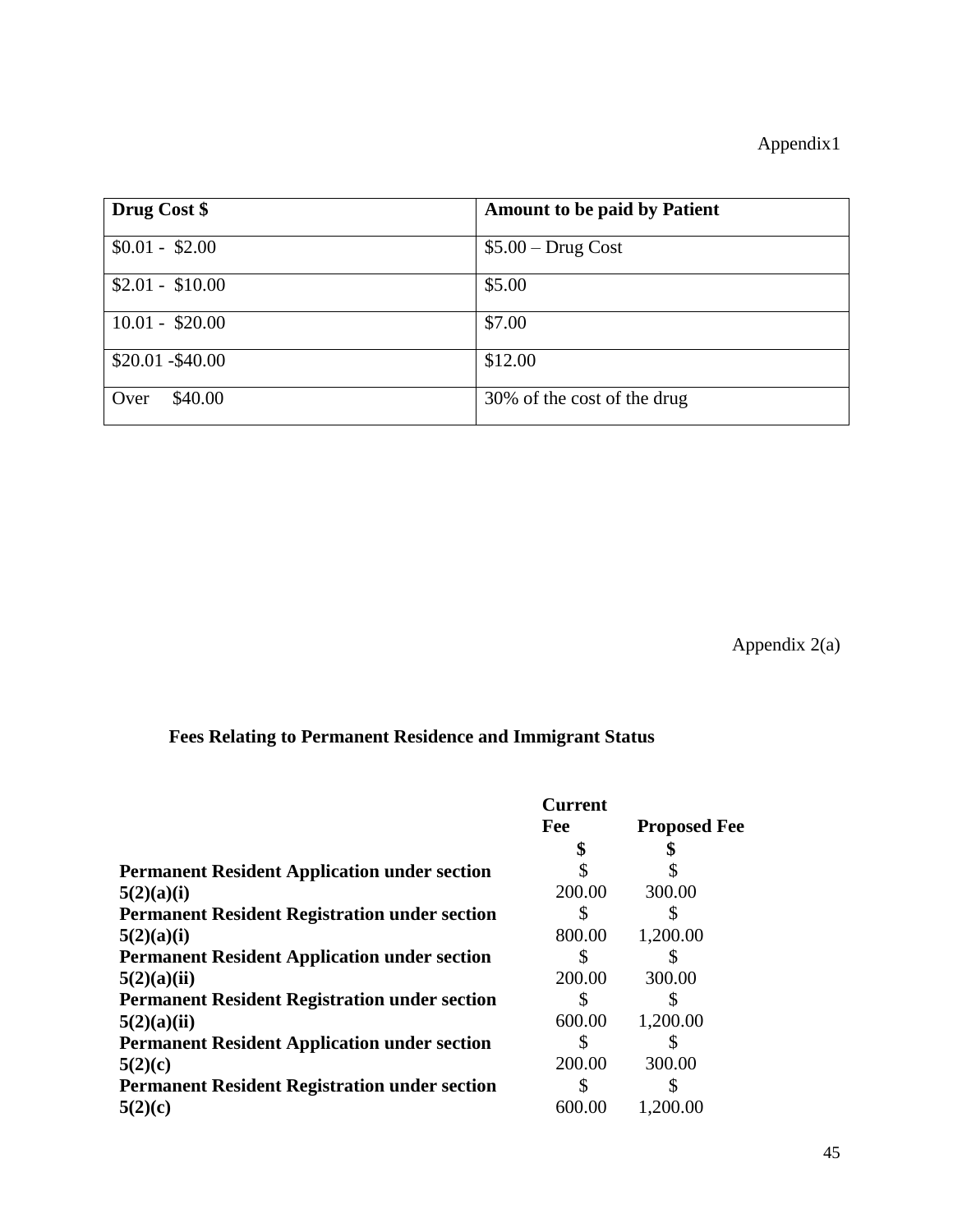| <b>Permanent Resident Application under section</b>    | $\mathbf{\hat{S}}$ | \$           |                 |
|--------------------------------------------------------|--------------------|--------------|-----------------|
| 13(7)                                                  | 200.00             | 300.00       |                 |
| <b>Permanent Resident Registration under section</b>   | \$                 |              |                 |
| 13(7)                                                  | 800.00             | 1,200.00     |                 |
|                                                        | \$                 |              |                 |
| Application to vary permit***                          | 50.00              | 100.00       | per six months  |
|                                                        | S                  | S            |                 |
| <b>Application for Special Entry Permit</b>            | 50.00              | 300.00       |                 |
|                                                        | \$                 | $\mathbb{S}$ | Per             |
| <b>Grant of Special Entry Permit*</b>                  | 300.00             | 500.00       | year            |
|                                                        | S                  | \$           |                 |
| <b>Application for Work Permit</b>                     | 200.00             | 300.00       |                 |
|                                                        | S.                 | S            |                 |
| <b>Application for Permission to reside and work</b>   | 200.00             | 300.00       |                 |
|                                                        | \$                 |              |                 |
| Grant of permission to reside and work                 | 800.00             | 1,000.00     | per three years |
|                                                        | \$                 | S            |                 |
| <b>Application for Immigrant Status</b>                | 200.00             | 300.00       |                 |
|                                                        | \$                 | \$           |                 |
| <b>Grant of Application for Immigrant Status</b>       | 800.00             | 1,200.00     |                 |
|                                                        | \$.                | S            |                 |
| <b>Application for Student Visa/Non-Immigrant visa</b> | 200.00             | 300.00       |                 |
|                                                        | \$                 | \$           | per             |
| <b>Grant of Certificate of Absence**</b>               | 100.00             | 300.00       | year            |
|                                                        | S                  | \$           |                 |
| Certified Copy of Certificate, Notice, etc.            | 50.00              | 200.00       |                 |
|                                                        |                    |              |                 |

**\* Recommendation that the fee be applied on an annual basis \*\* The existing fee is currently applied on an** 

**annual basis**

**\*\*\*Recommendation that the fee be applied on a six-monthly basis**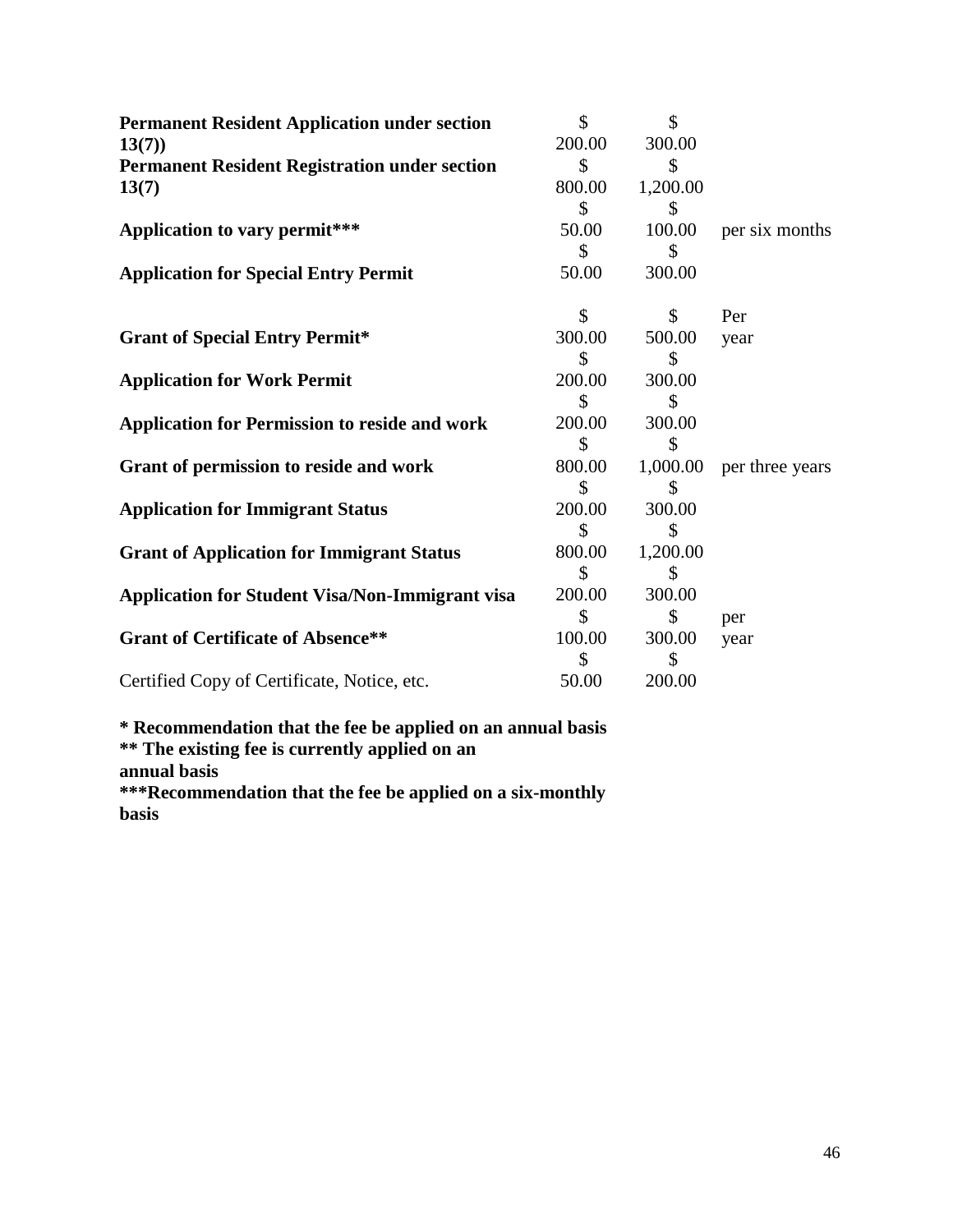# **Citizenship Application and Registration Fees**

|                                                         | <b>Current</b> fee | <b>Proposed fee</b> |
|---------------------------------------------------------|--------------------|---------------------|
|                                                         | \$                 | S                   |
| Application for Citizenship*                            | 200.00             | 300.00              |
|                                                         | \$                 | \$                  |
| Registration of Citizenship*                            | 800.00             | 1,500.00            |
| Application for Citizenship under section 5 of the      | \$                 | \$                  |
| Act                                                     | 200.00             | 300.00              |
| Registration for Citizenship under section 5 of the     | \$                 | \$                  |
| Act                                                     | 800.00             | 1,500.00            |
| Application for Citizenship under section 5 of the      | \$                 | S                   |
| Act                                                     | 200.00             | 300.00              |
| Registration for Citizenship under section 5 of the     | \$                 | \$                  |
| Act**                                                   | 400.00             | 750.00              |
|                                                         | \$                 | \$                  |
| Application for certficate of naturalization            | 200.00             | 300.00              |
|                                                         | \$                 | \$                  |
| Issue of certificate of naturalization                  | 1,000.00           | 2,000.00            |
| Application for citizenship under section $11(1)$ of    | \$                 | \$                  |
| the Act                                                 | 200.00             | 300.00              |
|                                                         | S                  | S                   |
| Issue of certificate under section $11(1)$ of the Act   | 600.00             | 1,000.00            |
| Application for certificate of citizenship - descent    | \$                 | \$                  |
| $2(2)$ or 5                                             | 50.00              | 300.00              |
|                                                         | \$                 | \$                  |
| Renunciation of Citizenship                             | 200.00             | 500.00              |
|                                                         | \$                 | \$                  |
| Supplying certified copies of certificats, orders, etc. | 50.00              | 200.00              |
|                                                         | \$                 | \$                  |
| Administration of Oaths, Witnessing Signature, etc.     | 50.00              | 200.00              |

\*Section 3(1), 3(2), 3(3) or 6 of the Constitution; and 4(3) of the Barbados Citizenship Act \*\*Where application is made at the same time as an application for another minor child of the same parent the second child pays half the registration fee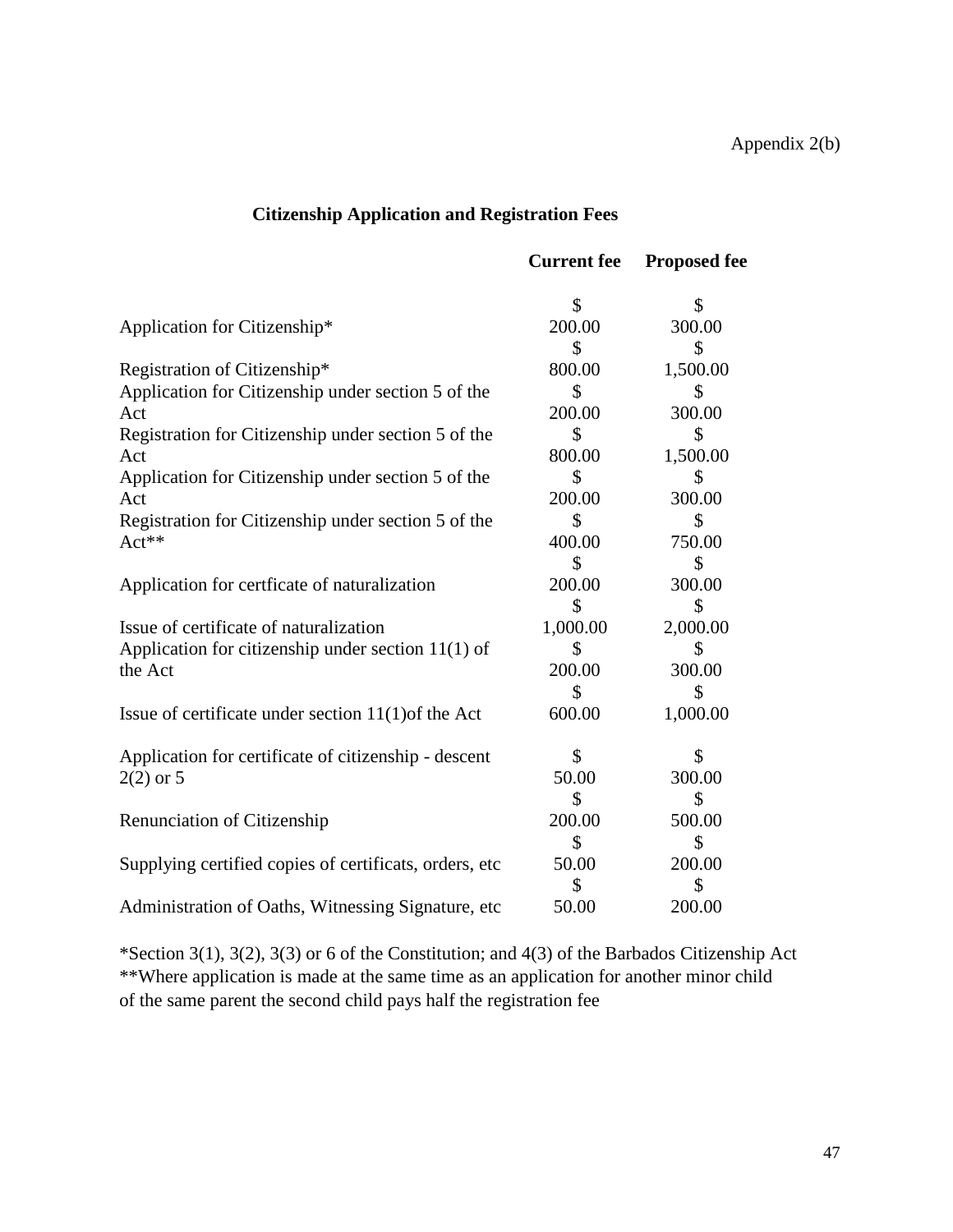# Appendix 2(c)

# **PASSPORTS AND TRAVEL DOCUMENT FEES**

| Where Issued                           |                      |     |                              |          |            | <b>United Kingdom</b> |                 |  |
|----------------------------------------|----------------------|-----|------------------------------|----------|------------|-----------------------|-----------------|--|
| and                                    | <b>United States</b> |     |                              |          |            |                       |                 |  |
| <b>Barbados</b>                        |                      |     |                              |          |            |                       |                 |  |
| Europe                                 |                      |     | Canada & Venezuela           |          |            |                       |                 |  |
|                                        |                      |     | Current                      |          | Proposed   |                       |                 |  |
| Current                                | Proposed             |     | Current                      |          | Proposed   |                       |                 |  |
|                                        |                      |     |                              |          | Fee        | Fee                   | Fee             |  |
| Fee                                    | Fee                  | Fee |                              |          |            |                       |                 |  |
| Adult's Passport<br><b>US\$ 75.00</b>  |                      |     | US\$130.00                   | \$125.00 |            | \$150.00              | £ 50.00 £100.00 |  |
| Minor's Passport (under 16)<br>£ 75.00 |                      |     | \$75.00<br><b>US\$ 90.00</b> |          | \$100.00   |                       |                 |  |
| Businessman's Passport<br>£150.00      |                      |     | \$175.00<br>US\$160.00       |          | \$225.00   |                       |                 |  |
| <b>Emergency Passport</b>              |                      |     | \$30.00                      |          | \$150.00   |                       |                 |  |
| Replacement of Lost Passport \$190.00  |                      |     |                              | \$300.00 |            |                       |                 |  |
| £125.00                                | £185.00              |     | US\$190.00                   |          | US\$250.00 |                       |                 |  |
| Urgent Passport (1 day)<br>150.00      |                      |     | \$125.00                     |          | \$300.00   |                       |                 |  |
| Urgent Passport (2-5 days)             | US\$185.00           |     | \$125.00                     |          | \$225.00   |                       |                 |  |

**Single Entry Visa US\$50.00 US\$100.00 - non-refundable, to be paid on application**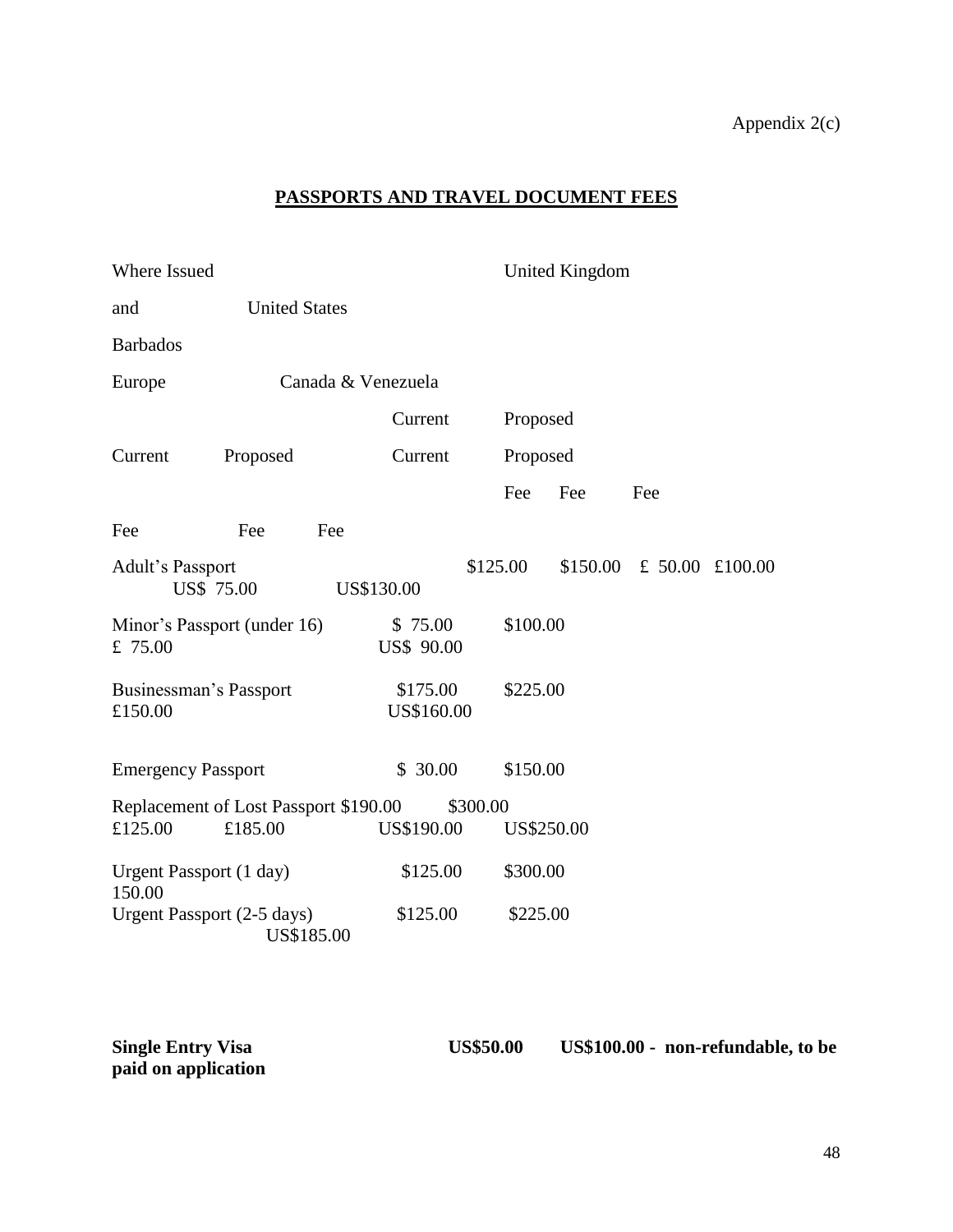**Multiple Entry Visa<br>paid on application**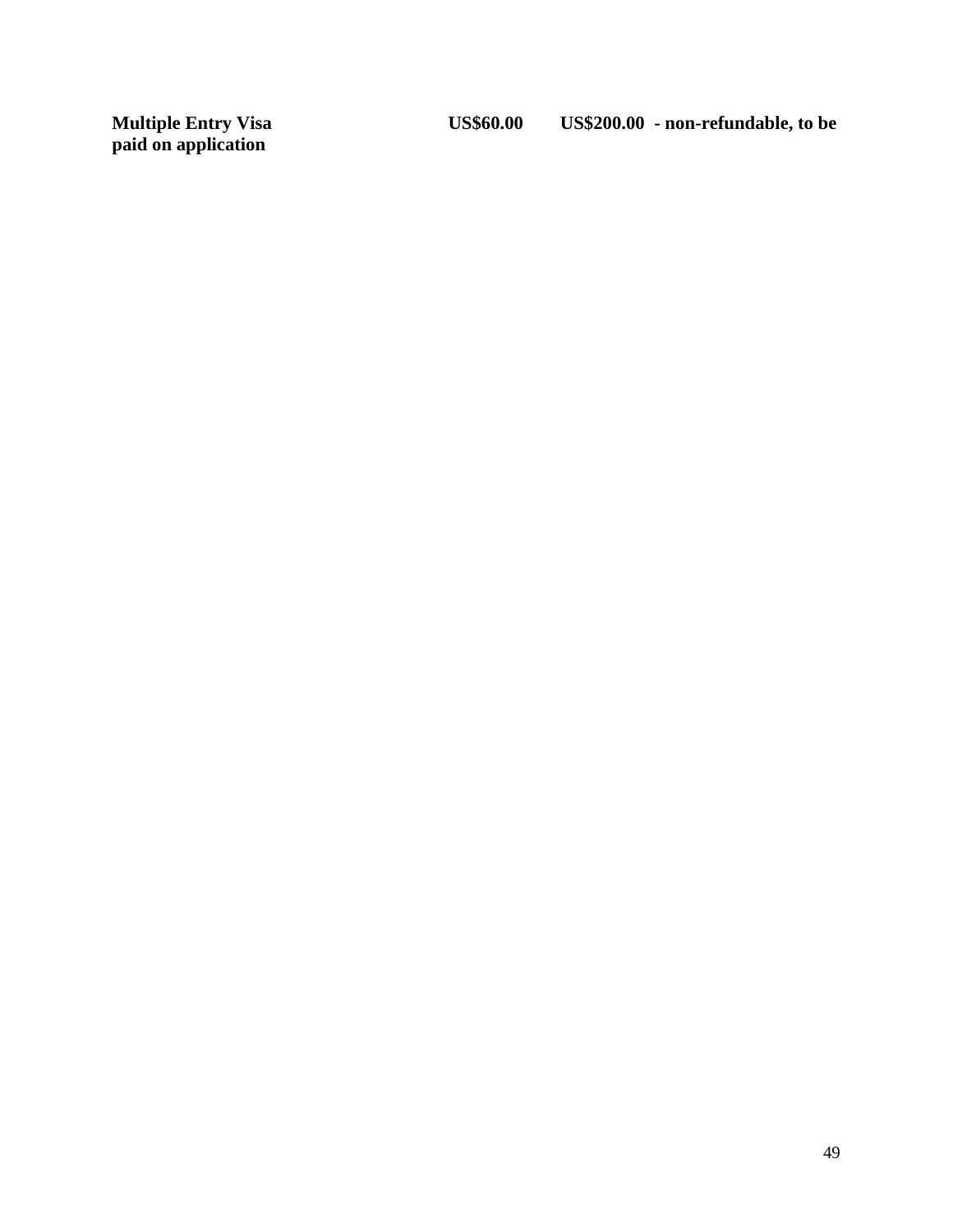# **Fees Relating to Work Permits**

|                                                          |                                         | <b>Current Fee</b>                                     | <b>Proposed Fee</b>           |                                                        |  |
|----------------------------------------------------------|-----------------------------------------|--------------------------------------------------------|-------------------------------|--------------------------------------------------------|--|
| <b>Categories of</b><br>Employment                       | Caribbean<br><b>Nationals</b><br>\$ per | <b>Citizens of</b><br><b>Other</b><br><b>Countries</b> | Caribbean<br><b>Nationals</b> | <b>Citizens of</b><br><b>Other</b><br><b>Countries</b> |  |
|                                                          | month                                   | \$ per month                                           | \$ per month                  | \$ per month                                           |  |
| Chemist                                                  | 75                                      | 150                                                    | 100                           | 200                                                    |  |
| Physicist                                                | 75                                      | 150                                                    | 100                           | 200                                                    |  |
| <b>Physical Scientist NEC</b><br><b>Physical Science</b> | 75                                      | 150                                                    | 100                           | 300                                                    |  |
| Technicians<br>Architects and Town                       | 75                                      | 200                                                    | 100                           | 200                                                    |  |
| Planners                                                 | 75                                      | 150                                                    | 100                           | 300                                                    |  |
| Civil Engineers                                          | 100                                     | 200                                                    | 125                           | 300                                                    |  |
| <b>Electrical</b> and<br><b>Electronic Engineers</b>     | 100                                     | 200                                                    | 125                           | 300                                                    |  |
| <b>Mechanical Engineers</b>                              | 100                                     | 200                                                    | 125                           | 300                                                    |  |
| <b>Chemical Engineers</b>                                | 100                                     | 200                                                    | 125                           | 300                                                    |  |
| Metallurgists                                            | 75                                      | 150                                                    | 100                           | 200                                                    |  |
| <b>Mining Engineers</b>                                  | 75                                      | 150                                                    | 100                           | 300                                                    |  |
| Industrial engineers                                     | 100                                     | 200                                                    | 125                           | 300                                                    |  |
| Engineers N.E.C                                          | 100                                     | 200                                                    | 125                           | 300                                                    |  |
| Surveyors                                                | 75                                      | 200                                                    | 100                           | 300                                                    |  |
| Draughtsmen                                              | 75                                      | 150                                                    | 100                           | 200                                                    |  |
| Civil Engineer                                           |                                         |                                                        |                               |                                                        |  |
| Technicians<br>Electrical and                            | 75                                      | 200                                                    | 100                           | 250                                                    |  |
| <b>Electronic Engineering</b>                            |                                         |                                                        |                               |                                                        |  |
| Technicians                                              | 75                                      | 160                                                    | 100                           | 210                                                    |  |
| Mechanical                                               |                                         |                                                        |                               |                                                        |  |
| Engineering                                              |                                         |                                                        |                               |                                                        |  |
| Technicians                                              | 50                                      | 160                                                    | 75                            | 210                                                    |  |
| Mechanical                                               |                                         |                                                        |                               |                                                        |  |
| Engineering                                              |                                         |                                                        |                               |                                                        |  |
| Technicians (Motor &                                     |                                         | 160                                                    | 100                           | 210                                                    |  |
| Engines)                                                 | 75                                      |                                                        |                               |                                                        |  |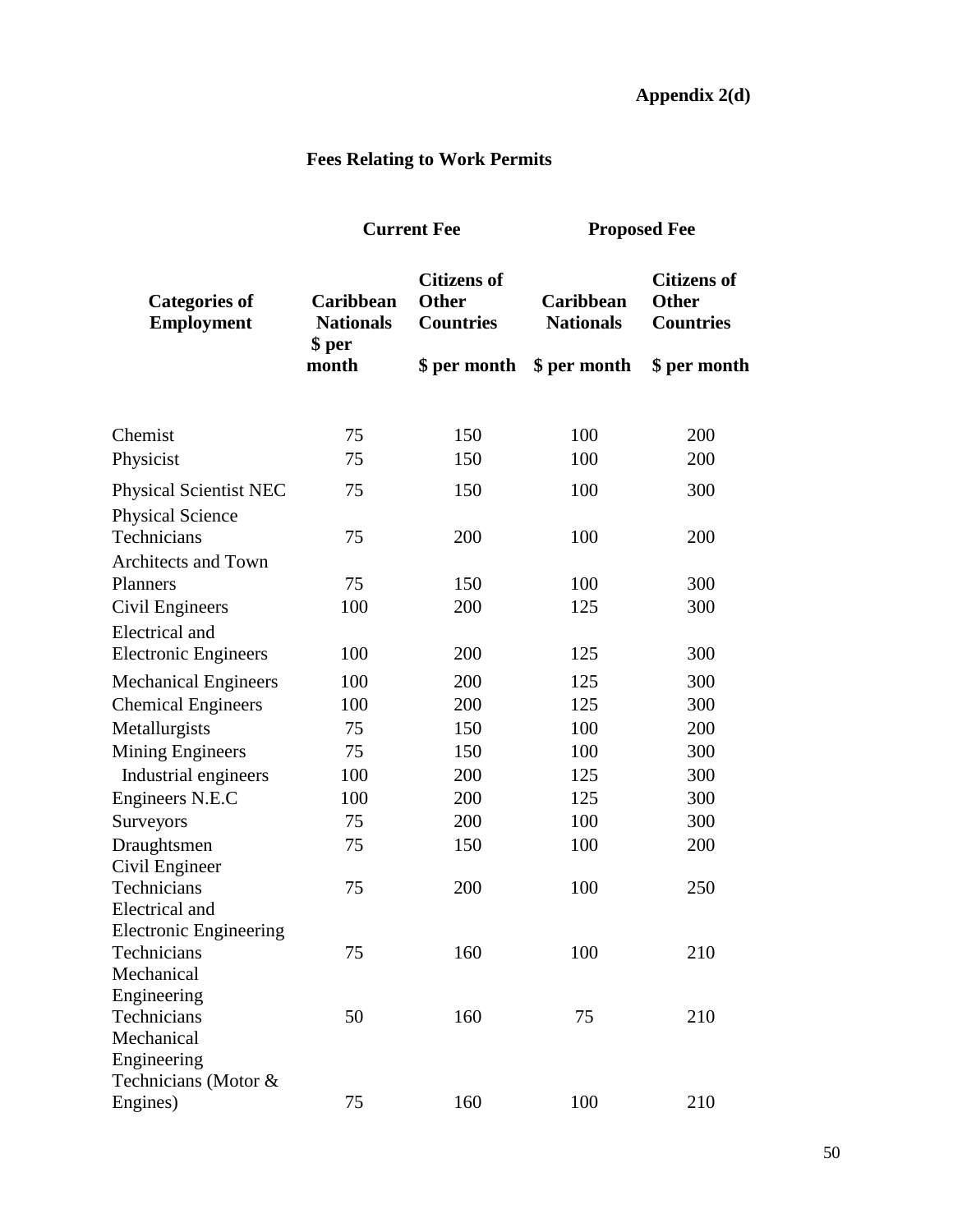| Chemical engineering      |    |     |     |     |
|---------------------------|----|-----|-----|-----|
| Technicians               | 75 | 160 | 100 | 210 |
| Metallurgical             |    |     |     |     |
| Technicians               | 75 | 160 | 100 | 210 |
| <b>Mining Technicians</b> | 75 | 160 | 100 | 210 |
| Engineering               |    |     |     |     |
| Technicians N.E.C         | 75 | 160 | 100 | 210 |
|                           |    |     |     |     |

| <b>Categories of</b><br><b>Employment</b> | Caribbean<br><b>Nationals</b><br>\$ per | <b>Citizens of</b><br><b>Other</b><br><b>Countries</b> | Caribbean<br><b>Nationals</b> | <b>Citizens of</b><br><b>Other</b><br><b>Countries</b> |
|-------------------------------------------|-----------------------------------------|--------------------------------------------------------|-------------------------------|--------------------------------------------------------|
|                                           | month                                   | \$ per month                                           | \$ per month                  | \$ per month                                           |
| Aircraft Pilots,                          |                                         |                                                        |                               |                                                        |
| Navigators and Flight                     |                                         |                                                        |                               |                                                        |
| Engineers                                 | 75                                      | 160                                                    | 100                           | 300                                                    |
| Ships, Deck Officers                      |                                         |                                                        |                               |                                                        |
| and Pilots                                | 75                                      | 160                                                    | 100                           | 300                                                    |
| <b>Ship Engineers</b>                     | 75                                      | 160                                                    | 100                           | 300                                                    |
| Biologists, Zoologists                    |                                         |                                                        |                               |                                                        |
| and related Scientists                    | 75                                      | 150                                                    | 100                           | 210                                                    |
| Bacteriologists,                          |                                         |                                                        |                               |                                                        |
| Pharmocologists and                       |                                         |                                                        |                               |                                                        |
| <b>Related Scientists</b>                 | 75                                      | 150                                                    | 100                           | 210                                                    |
| Agronomists and                           |                                         |                                                        |                               |                                                        |
| related Scientists                        | 75                                      | 150                                                    | 100                           | 210                                                    |
| <b>Life Sciences</b>                      |                                         |                                                        |                               |                                                        |
| Technicians                               | 75                                      | 150                                                    | 100                           | 210                                                    |
| <b>Medical Doctors</b>                    | 75                                      | 150                                                    | 100                           | 300                                                    |
| <b>Medical Assistants</b>                 | 75                                      | 200                                                    | 100                           | 200                                                    |
| Dentists                                  | 75                                      | 200                                                    | 100                           | 300                                                    |
| <b>Dental Assistants</b>                  | 75                                      | 150                                                    | 100                           | 210                                                    |
| Veterinarians                             | 75                                      | 200                                                    | 100                           | 300                                                    |
| <b>Veterinary Assistants</b>              | 75                                      | 150                                                    | 100                           | 210                                                    |
| Pharmacists                               | 75                                      | 150                                                    | 100                           | 250                                                    |
| Pharmaceutical                            |                                         |                                                        |                               |                                                        |
| <b>Assistants</b>                         | 75                                      | 150                                                    | 100                           | 210                                                    |
| Dieticians and Public                     |                                         |                                                        |                               |                                                        |
| <b>Health Nutritionists</b>               | 75                                      | 150                                                    | 100                           | 210                                                    |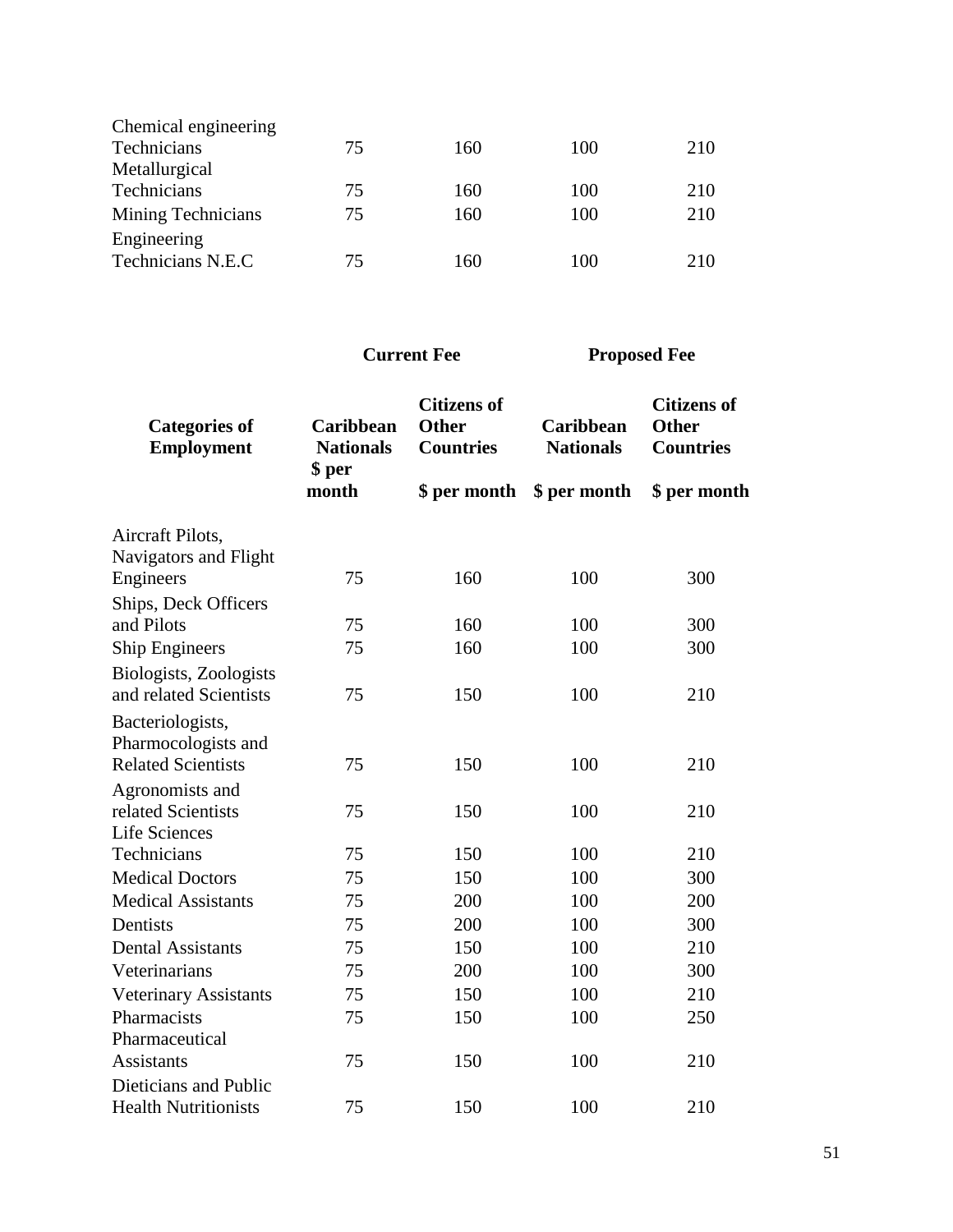| <b>Professional Nurses</b>   | 75 | 150 | 100 | 210 |
|------------------------------|----|-----|-----|-----|
| <b>Nursing Personnel</b>     |    |     |     |     |
| N.E.C                        | 75 | 110 | 100 | 150 |
| <b>Professional Midwives</b> | 75 | 150 | 100 | 210 |
| Midwifery Personnel          |    |     |     |     |
| N.E.C                        | 75 | 110 | 100 | 150 |
| Optometrists and             |    |     |     |     |
| Opticians                    | 50 | 200 | 75  | 300 |
| Physiotherapists and         |    |     |     |     |
| Occupational                 |    |     |     |     |
| Therapists                   | 75 | 150 | 100 | 250 |
| Medical X-Ray                |    |     |     |     |
| Technicians                  | 75 | 150 | 100 | 250 |
| Medical, Dental,             |    |     |     |     |
| Veterinary and Related       |    |     |     |     |
| Workers N.E.C                | 75 | 150 | 100 | 210 |
| <b>Statisticians</b>         | 75 | 150 | 100 | 210 |
| Mathematicians and           |    |     |     |     |
| Actuaries                    | 75 | 150 | 100 | 300 |
| <b>Systems Analysts</b>      | 75 | 150 | 100 | 210 |
| Statistical and              |    |     |     |     |
| Mathematical                 |    |     |     |     |
| Technicians                  | 75 | 110 | 100 | 150 |

| <b>Categories of</b><br><b>Employment</b>          | <b>Caribbean</b><br><b>Nationals</b><br><b>Sper month</b> | <b>Citizens of</b><br><b>Other</b><br><b>Countries</b><br>\$ per month | <b>Caribbean</b><br><b>Nationals</b><br>\$ per month | <b>Citizens of</b><br><b>Other</b><br><b>Countries</b><br>\$ per month |
|----------------------------------------------------|-----------------------------------------------------------|------------------------------------------------------------------------|------------------------------------------------------|------------------------------------------------------------------------|
| Accountants                                        | 75                                                        | 150                                                                    | 100                                                  | 300                                                                    |
| <b>Other Accountants</b>                           |                                                           |                                                                        |                                                      |                                                                        |
| N.E.C                                              | 75                                                        | 150                                                                    | 100                                                  | 300                                                                    |
| Lawyers                                            | 150                                                       | <b>200</b>                                                             | 175                                                  | 300                                                                    |
| Judges                                             | Free                                                      | Free                                                                   | free                                                 | free                                                                   |
| Jurist N.E.C.                                      | 50                                                        | 110                                                                    | 75                                                   | 150                                                                    |
| University and Higher<br><b>Education Teachers</b> | 50                                                        | 110                                                                    | 75                                                   | 200                                                                    |
| <b>Secondary Education</b><br><b>Teachers</b>      | 50                                                        | 110                                                                    | 75                                                   | 200                                                                    |
| Primary education<br><b>Teachers</b>               | 50                                                        | 75                                                                     | 75                                                   | 100                                                                    |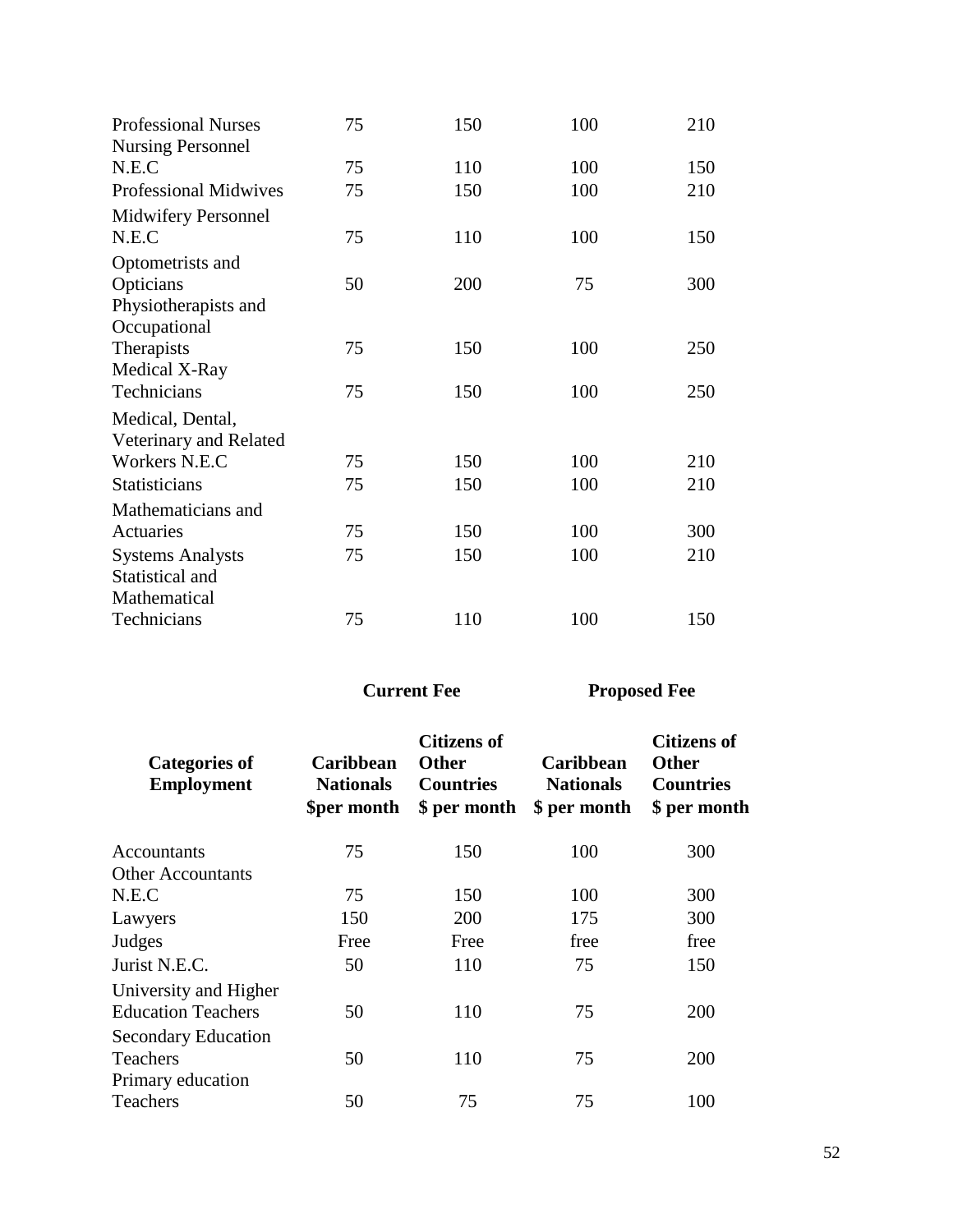| Pre-Primary Education                                                     |    |     |     |     |
|---------------------------------------------------------------------------|----|-----|-----|-----|
| Teachers                                                                  | 50 | 75  | 75  | 100 |
| <b>Special Education</b>                                                  |    |     |     |     |
| Teachers                                                                  | 50 | 75  | 100 | 100 |
| Teachers N.E.C.                                                           | 50 | 75  | 75  | 100 |
| Ministers of Religion<br>and Related Members                              |    |     |     |     |
| of Religious Orders<br>Workers in Religion                                | 20 | 40  | 50  | 75  |
| N.E.C                                                                     | 20 | 40  | 50  | 75  |
| <b>Authors and Critics</b><br>Authors, Journalists<br>and Related Writers | 50 | 110 | 75  | 175 |
| N.E.C                                                                     | 50 | 110 | 75  | 175 |
| <b>Commercial Artists</b>                                                 |    |     |     |     |
| and Designers                                                             | 75 | 150 | 110 | 210 |
| Photographers and                                                         |    |     |     |     |
| Cameramen                                                                 | 75 | 150 | 100 | 210 |
| Composers, Musicians                                                      |    |     |     |     |
| and Singers                                                               | 75 | 150 | 100 | 210 |
| Other Composers,                                                          |    |     |     |     |
| Musicians and Singers                                                     | 50 | 110 | 75  | 150 |
| Choreographers and                                                        |    |     |     |     |
| dancers                                                                   | 50 | 110 | 75  | 150 |
| <b>Actors and Stage</b>                                                   |    |     |     |     |
| <b>Directors</b>                                                          | 50 | 110 | 75  | 150 |
| Circus Performers etc.                                                    | 20 | 50  | 50  | 100 |
| Performing Actors                                                         |    |     |     |     |
| N.E.C                                                                     | 20 | 50  | 50  | 100 |
| Athletes, Sportsmen                                                       |    |     |     |     |
| and Related Workers                                                       | 20 | 50  | 50  | 100 |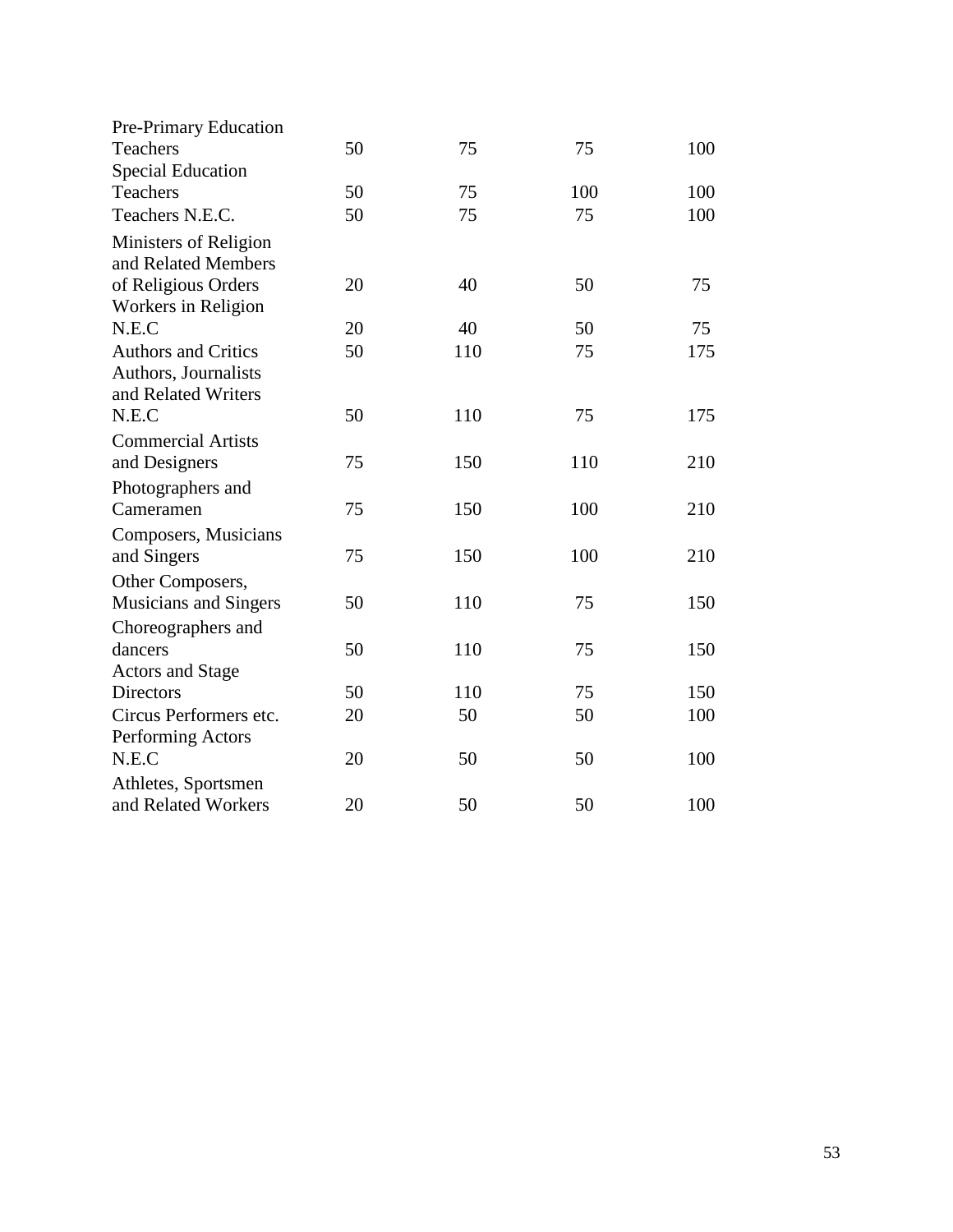| <b>Current Fee</b> |  |
|--------------------|--|
|--------------------|--|

**Proposed Fee** 

| <b>Categories of</b><br><b>Employment</b> | Caribbean<br><b>Nationals</b><br>\$per month | <b>Citizens of</b><br><b>Other</b><br><b>Countries</b><br>\$ per month | Caribbean<br><b>Nationals</b><br>\$ per month | <b>Citizens of</b><br><b>Other</b><br><b>Countries</b><br>\$ per month |
|-------------------------------------------|----------------------------------------------|------------------------------------------------------------------------|-----------------------------------------------|------------------------------------------------------------------------|
| Librarians, Archivists<br>and Curators    | 75                                           | 150                                                                    | 100                                           | 200                                                                    |
|                                           |                                              |                                                                        |                                               |                                                                        |
| Sociologists,<br>Anthropologists and      |                                              |                                                                        |                                               |                                                                        |
| <b>Related Scientists</b>                 | 75                                           | 150                                                                    | 100                                           | 210                                                                    |
| <b>Social Workers</b>                     | 75                                           | 150                                                                    | 100                                           | 200                                                                    |
| Personnel and                             |                                              |                                                                        |                                               |                                                                        |
| Occupational                              |                                              |                                                                        |                                               |                                                                        |
| Specialists                               | 75                                           | 150                                                                    | 100                                           | 200                                                                    |
| Other Personnel and                       |                                              |                                                                        |                                               |                                                                        |
| Occupational                              |                                              |                                                                        |                                               |                                                                        |
| specialists                               | 75                                           | 150                                                                    | 100                                           | 200                                                                    |
| Philologist, Translators                  |                                              |                                                                        |                                               |                                                                        |
| and Interpreters                          | 75                                           | 150                                                                    | 100                                           | 200                                                                    |
| Other Professional,                       |                                              |                                                                        |                                               |                                                                        |
| <b>Technical and Related</b>              |                                              |                                                                        |                                               |                                                                        |
| Workers                                   | 100                                          | 175                                                                    | 125                                           | 225                                                                    |
| Legislative Officials                     | Free                                         | Free                                                                   | free                                          | free                                                                   |
| Government                                |                                              |                                                                        |                                               |                                                                        |
| Administrators                            | Free                                         | Free                                                                   | free                                          | free                                                                   |
| <b>General Managers</b>                   | 75                                           | 160                                                                    | 100                                           | 300                                                                    |
| <b>Production Managers</b>                |                                              |                                                                        |                                               |                                                                        |
| (except Farm)                             | 75                                           | 160                                                                    | 100                                           | 300                                                                    |
| Managers N.E.C                            | 75                                           | 160                                                                    | 100                                           | 300                                                                    |
| <b>Other Managers</b>                     |                                              |                                                                        |                                               |                                                                        |
| (Banking and Area<br>Managers)            | 150                                          | 225                                                                    | 175                                           | 350                                                                    |
| <b>Government Executive</b>               |                                              |                                                                        |                                               |                                                                        |
| <b>Officials</b>                          | Free                                         | Free                                                                   | free                                          | free                                                                   |
|                                           |                                              |                                                                        |                                               |                                                                        |
| Stenographers, Typists<br>and Teletypists | 50                                           | 110                                                                    | 100                                           | 150                                                                    |
| Card and Tape                             |                                              |                                                                        |                                               |                                                                        |
| <b>Punching Machine</b>                   | 50                                           | 110                                                                    | 100                                           | 150                                                                    |
|                                           |                                              |                                                                        |                                               |                                                                        |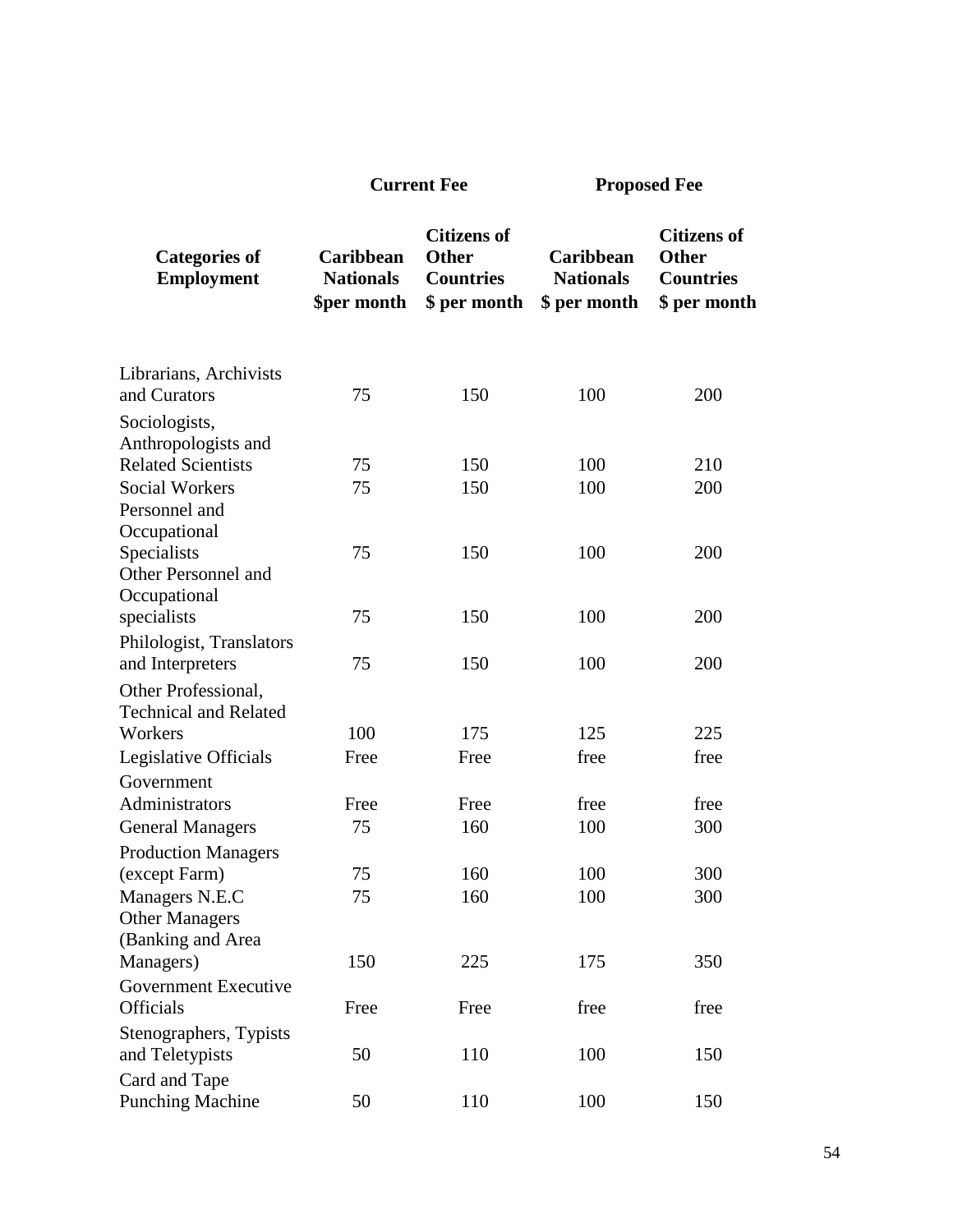# Operators

| Book Keepers and<br>Cashiers                                         | 75 | 160 | 100 | 210 |
|----------------------------------------------------------------------|----|-----|-----|-----|
| Book Keepers and                                                     |    |     |     |     |
| <b>Cashiers and Related</b><br>Workers N.E.C                         | 75 | 160 | 100 | 210 |
| Book Keeping and                                                     |    |     |     |     |
| <b>Operators</b>                                                     | 75 | 160 | 100 | 210 |
| Automatic Data                                                       |    |     |     |     |
|                                                                      |    |     |     |     |
| <b>Calculating Machine</b><br>Processing Machine<br><b>Operators</b> | 75 | 160 | 100 | 210 |

| Categories of<br>Employment | Caribbean<br><b>Nationals</b><br>\$per month | Citizens of<br>Other<br>Countries<br>\$ per month | Caribbean<br><b>Nationals</b><br>\$ per month | Citizens of<br>Other<br>Countries<br>\$ per month |
|-----------------------------|----------------------------------------------|---------------------------------------------------|-----------------------------------------------|---------------------------------------------------|
| <b>Transport</b> and        |                                              |                                                   |                                               |                                                   |
| Communications              |                                              |                                                   |                                               |                                                   |
| Supervisors N.E.C           | 75                                           | 160                                               | 100                                           | 210                                               |
| <b>Transport Conductors</b> | 75                                           | 160                                               | 100                                           | 210                                               |
| <b>Mail Distribution</b>    |                                              |                                                   |                                               |                                                   |
| Clerks                      | 75                                           | 160                                               | 100                                           | 210                                               |
| Telephone nad               |                                              |                                                   |                                               |                                                   |
| <b>Telegraph Operators</b>  | 75                                           | 160                                               | 100                                           | 210                                               |
| <b>Stock Clerks</b>         | 75                                           | 160                                               | 100                                           | 210                                               |
| Material and                |                                              |                                                   |                                               |                                                   |
| <b>Production Planning</b>  |                                              |                                                   |                                               |                                                   |
| <b>Clerks</b>               | 75                                           | 160                                               | 100                                           | 210                                               |
| Correspondence and          |                                              |                                                   |                                               |                                                   |
| <b>Reporting Clerks</b>     | 75                                           | 160                                               | 100                                           | 210                                               |
| Receptionists and           |                                              |                                                   |                                               |                                                   |
| <b>Travel Agency Clerks</b> | 75                                           | 160                                               | 100                                           | 210                                               |
| Library and Filing          |                                              |                                                   |                                               |                                                   |
| <b>Clerks</b>               | 75                                           | 160                                               | 100                                           | 210                                               |
| Clerks N.E.C.               | 75                                           | 160                                               | 100                                           | 210                                               |
| Managers (Wholesale         |                                              |                                                   |                                               |                                                   |
| and Retail Trade)           | 110                                          | 225                                               | 135                                           | 325                                               |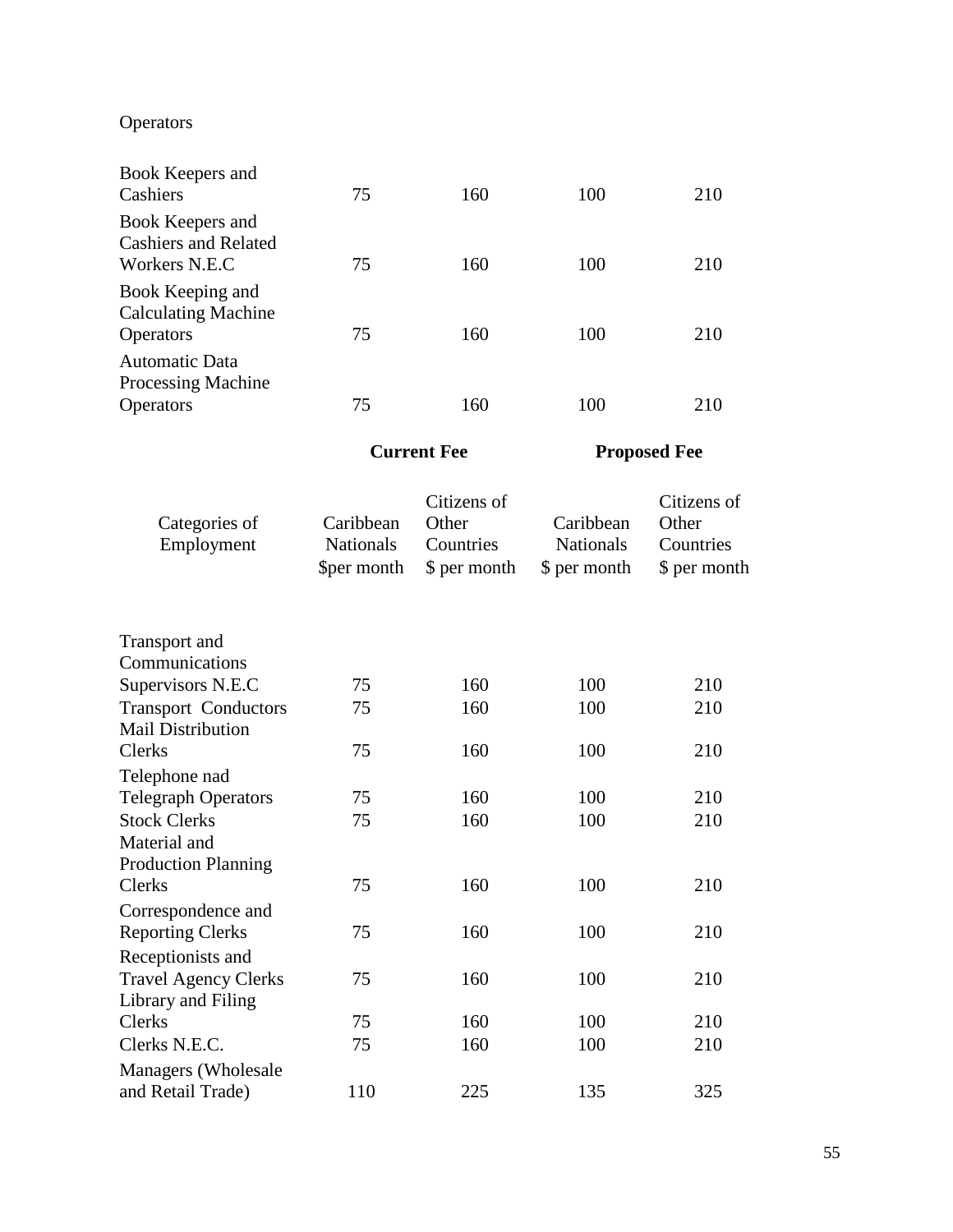| <b>Working Proprietors</b>   |     |     |     |     |
|------------------------------|-----|-----|-----|-----|
| (Wholesale and Retail        |     |     |     |     |
| Trade)                       | 100 | 190 | 125 | 250 |
| <b>Sales Supervisors</b>     | 100 | 175 | 125 | 225 |
| <b>Buyers</b>                | 100 | 175 | 125 | 225 |
| <b>Technical Salesmen</b>    |     |     |     |     |
| and Service Advisers         | 75  | 160 | 100 | 210 |
| <b>Technical Services</b>    |     |     |     |     |
| Advisers N.E.C               | 20  | 110 | 40  | 150 |
| <b>Commercial Travellers</b> |     |     |     |     |
| and Manufacturers            |     |     |     |     |
| Agents                       | 75  | 160 | 100 | 210 |
| Insurance, Real estate       |     |     |     |     |
| and Securities               |     |     |     |     |
| Salesmen                     | 110 | 225 | 135 | 325 |
| <b>Business Service</b>      |     |     |     |     |
| Salesmen                     | 100 | 175 | 125 | 225 |
| Auctioneers                  | 75  | 190 | 100 | 250 |
| Salesmen, Shop               |     |     |     |     |
| Assistants,                  |     |     |     |     |
| Demonstrators                | 75  | 190 | 100 | 250 |
| Street Vendors,              |     |     |     |     |
| <b>Canvassers and News</b>   |     |     |     |     |
| Vendors                      | 75  | 190 | 100 | 250 |
| Sales Workers N.E.C          | 75  |     | 100 | 250 |

| Categories of<br>Employment                          | Caribbean<br><b>Nationals</b><br>\$ per month | Citizens of<br>Other<br>Countries<br>\$ per month | Caribbean<br><b>Nationals</b><br>\$ per month | Citizens of<br>Other<br>Countries<br>\$ per month |
|------------------------------------------------------|-----------------------------------------------|---------------------------------------------------|-----------------------------------------------|---------------------------------------------------|
| <b>Working Proprietors</b><br>(Catering and Lodging) | 100                                           | 200                                               | 125                                           | 300                                               |
| Housekeeping and<br><b>Related Services and</b>      |                                               |                                                   |                                               |                                                   |
| Supervisors                                          | 75                                            | 150                                               | 100                                           | 210                                               |
| Cooks                                                | 75                                            | 150                                               | 100                                           | 225                                               |
| Waiters, Bartenders<br>and Related workers           | 75                                            | 150                                               | 100                                           | 210                                               |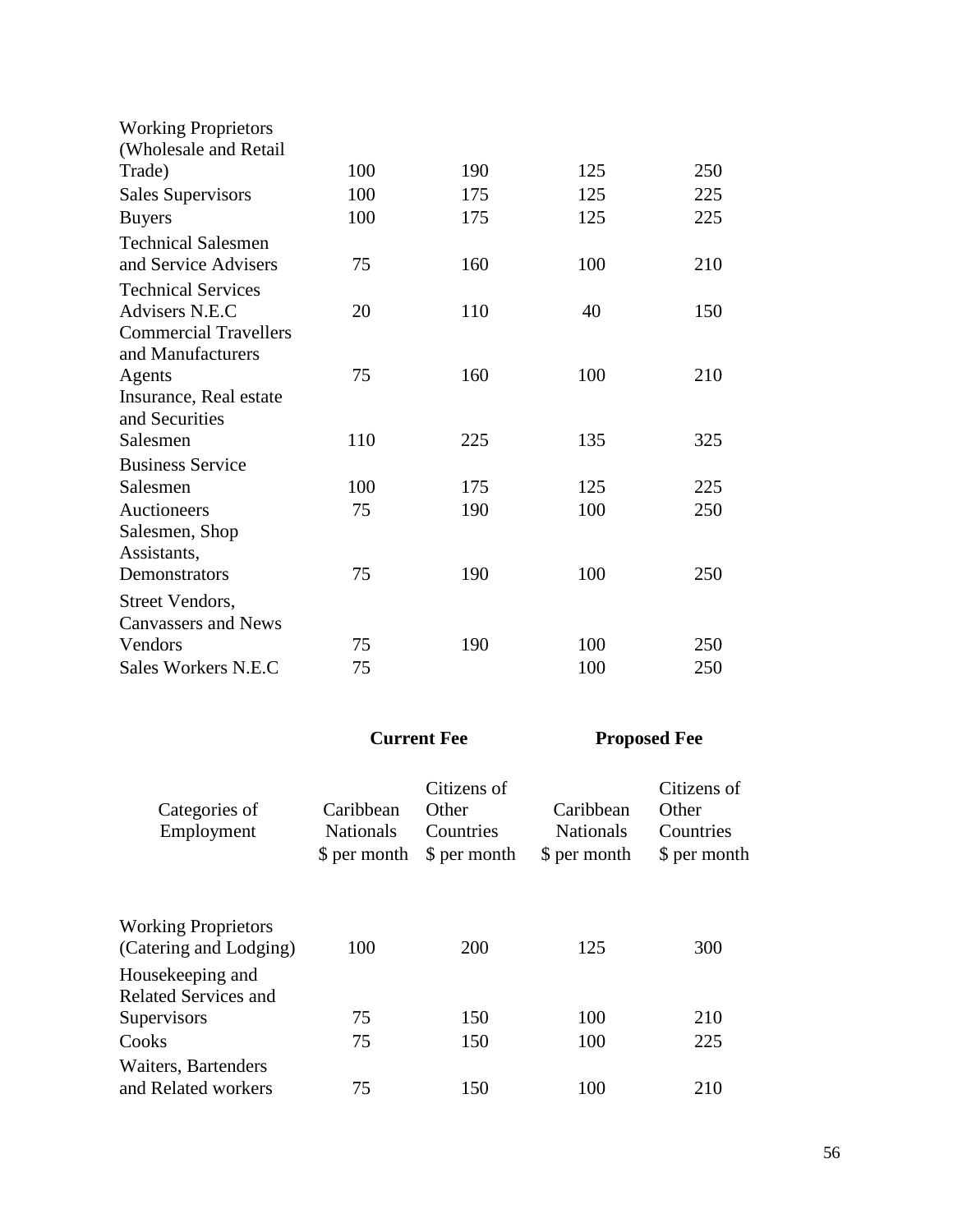| Maids and Related            |     |     |     |     |
|------------------------------|-----|-----|-----|-----|
| Housekeping Services         |     |     |     |     |
| Workers N.E.C                | 75  | 160 | 100 | 210 |
| <b>Building Caretakers</b>   | 75  | 160 | 100 | 210 |
| Char-Workers,                |     |     |     |     |
| <b>Cleaners and Related</b>  |     |     |     |     |
| Workers                      | 75  | 160 | 100 | 210 |
| Launderers, Dry              |     |     |     |     |
| <b>Cleaners and Pressers</b> | 75  | 160 | 100 | 210 |
| Hairdressers, Barbers,       |     |     |     |     |
| Beauticians and              |     |     |     |     |
| <b>Related Workers</b>       | 75  | 160 | 100 | 300 |
| Fire Fighters                | 75  | 160 | 100 | 200 |
| Policemen and                |     |     |     |     |
| Detectives                   | 75  | 160 | 100 | 200 |
| <b>Protective Service</b>    |     |     |     |     |
| Workers N.E.C                | 75  | 160 | 100 | 200 |
| Guides                       | 75  | 160 | 100 | 210 |
| Undertakers and              |     |     |     |     |
| Embalmers                    | 75  | 160 | 100 | 300 |
| <b>Other Service Workers</b> | 110 | 225 | 130 | 250 |
| Farm Managers and            |     |     |     |     |
| Supervisors                  | 20  | 50  | 50  | 150 |
| <b>General Farmers</b>       | 20  | 50  | 50  | 100 |
| <b>Specialized Farmers</b>   | 20  | 50  | 50  | 100 |
| <b>General farm Workers</b>  | 20  | 50  | 30  | 100 |
| Field Crop and               |     |     |     |     |
| Vegetable Farm               |     |     |     |     |
| Workers                      | 10  | 50  | 30  | 100 |
| Orchard, Vineyard and        |     |     |     |     |
| related Tree Shrub           |     |     |     |     |
| Crop Workers                 | 10  | 50  | 30  | 100 |
| <b>Livestock Workers</b>     | 20  | 75  | 40  | 100 |
| Dairy Farm Workers           | 20  | 75  | 40  | 100 |
| <b>Poultry Farm Workers</b>  | 20  | 75  | 40  | 100 |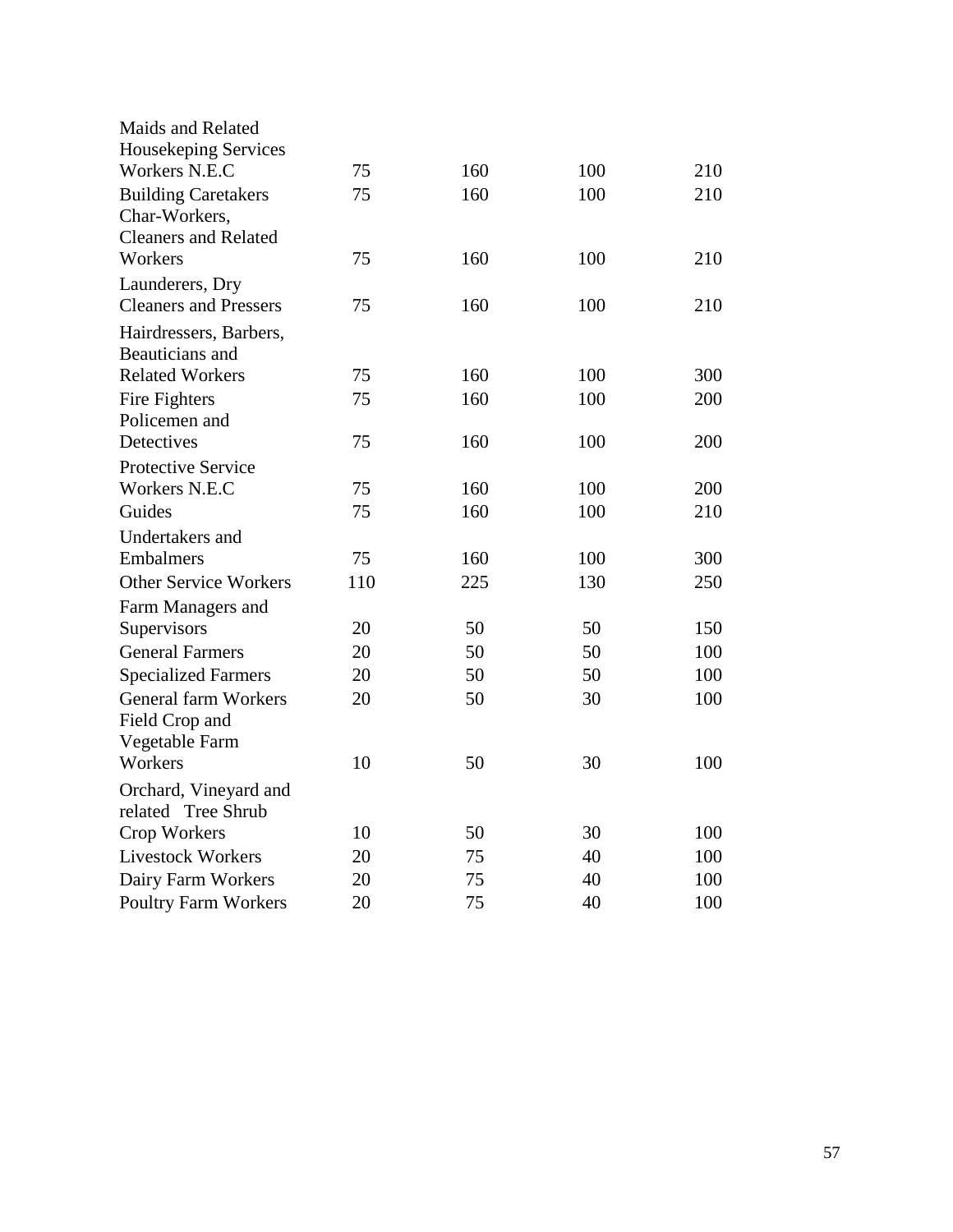| <b>Categories of</b><br><b>Employment</b>                               | Caribbean<br><b>Nationals</b><br>\$per month | <b>Citizens of</b><br><b>Other</b><br><b>Countries</b><br>\$ per month | Caribbean<br><b>Nationals</b><br>\$ per month | <b>Citizens of</b><br><b>Other</b><br><b>Countries</b><br>\$ per month |
|-------------------------------------------------------------------------|----------------------------------------------|------------------------------------------------------------------------|-----------------------------------------------|------------------------------------------------------------------------|
| Nursery workers and                                                     |                                              |                                                                        |                                               |                                                                        |
| Gardeners                                                               | 20                                           | 75                                                                     | 50                                            | 100                                                                    |
| <b>Farm Machine</b>                                                     |                                              |                                                                        |                                               |                                                                        |
| Operators<br>Agricultural and<br>animal Husbandry                       | 20                                           | 75                                                                     | 40                                            | 100                                                                    |
| Workers N.E.C                                                           | 20                                           | 50                                                                     | 40                                            | 100                                                                    |
| <b>Forestry Workers</b>                                                 |                                              |                                                                        |                                               |                                                                        |
| (except Logging)                                                        | 75                                           | 160                                                                    | 100                                           | 200                                                                    |
| Fishermen                                                               | 50                                           | 110                                                                    | 75                                            | 150                                                                    |
| Fishermen, Hunters<br>and Related Workers                               |                                              |                                                                        |                                               |                                                                        |
| N.E.C                                                                   | 50                                           | 160                                                                    | 75                                            | 150                                                                    |
| <b>Production Supervisors</b><br>and General Foremen                    | 75                                           | 160                                                                    | 110                                           | 210                                                                    |
| Mineral and Stone                                                       |                                              |                                                                        |                                               |                                                                        |
| <b>Treaters</b>                                                         | 75                                           | 160                                                                    | 110                                           | 210                                                                    |
| Well Drillers, Borers                                                   |                                              |                                                                        |                                               |                                                                        |
| and related workers                                                     | 50                                           | 75                                                                     | 110                                           | 120                                                                    |
| <b>Metal Processors</b><br>N.E.C                                        | 75                                           | 160                                                                    | 110                                           | 210                                                                    |
| <b>Wood Treaters</b>                                                    | 75                                           | 160                                                                    | 110                                           | 210                                                                    |
|                                                                         |                                              |                                                                        |                                               |                                                                        |
| Sawyers, Plywood<br><b>Makers and Related</b><br><b>Wood Processing</b> |                                              |                                                                        |                                               |                                                                        |
| Workers                                                                 | 75                                           | 160                                                                    | 100                                           | 210                                                                    |
| Paper Makers                                                            | 75                                           | 160                                                                    | 100                                           | 210                                                                    |
| Crushers, Grinders<br>and Mixers                                        | 75                                           | 160                                                                    | 100                                           | 210                                                                    |
| Cookers, Roasters and                                                   |                                              |                                                                        |                                               |                                                                        |
| related Heat Treaters                                                   | 75                                           | 160                                                                    | 100                                           | 210                                                                    |
| <b>Filter and Separator</b><br>Operators                                | 75                                           | 160                                                                    | 100                                           | 210                                                                    |

Still and Reactor 75 160 100 210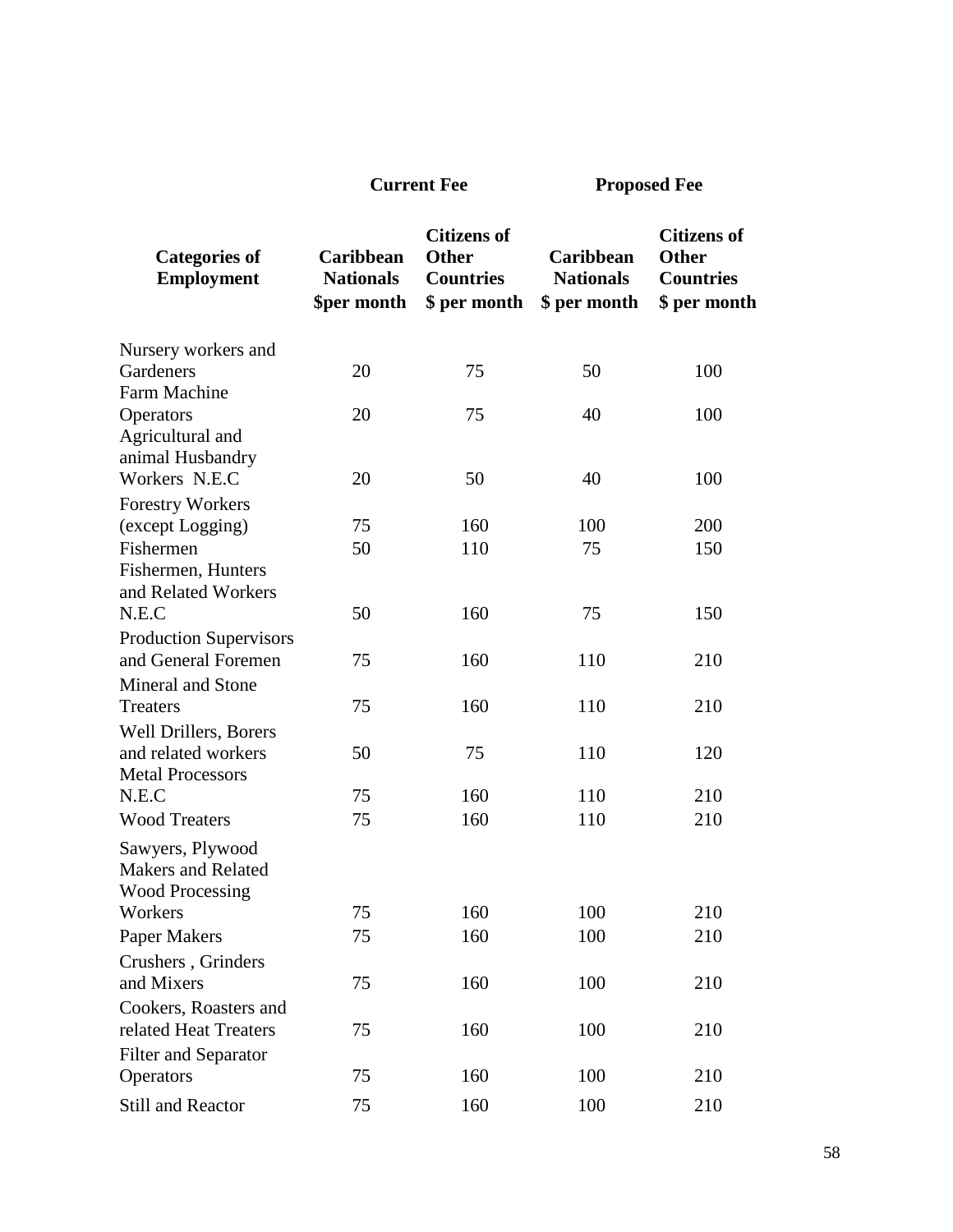# Operator

| Petroleum-Refining            |     |     |     |     |
|-------------------------------|-----|-----|-----|-----|
| Workers                       | 100 | 190 | 125 | 250 |
| <b>Chemical Processors</b>    |     |     |     |     |
| and Related Workers           |     |     |     |     |
| N.E.C                         | 75  | 175 | 100 | 225 |
| <b>Fibre Preparers</b>        | 75  | 175 | 100 | 225 |
| Spinners and Winders          | 75  | 175 | 100 | 225 |
| <b>Weavers and Knitting</b>   |     |     |     |     |
| Machine Setters and           |     |     |     |     |
| <b>Pattern Card Preparers</b> | 75  | 160 | 100 | 210 |
| <b>Weavers and Related</b>    |     |     |     |     |
| Workers                       | 75  | 160 | 100 | 210 |
| Knitters                      | 75  | 160 | 100 | 210 |

| Categories of<br>Employment | Caribbean<br><b>Nationals</b><br>\$ per month | Citizens of<br>Other<br>Countries<br>\$ per month | Caribbean<br><b>Nationals</b><br>\$ per month | Citizens of<br>Other<br>Countries<br>\$ per month |
|-----------------------------|-----------------------------------------------|---------------------------------------------------|-----------------------------------------------|---------------------------------------------------|
| Bleachers, Dyers and        |                                               |                                                   |                                               |                                                   |
| <b>Textile Product</b>      |                                               |                                                   |                                               |                                                   |
| Finishers                   | 75                                            | 160                                               | 100                                           | 210                                               |
| Tanners and                 |                                               |                                                   |                                               |                                                   |
| Follmongers                 | 75                                            | 160                                               | 100                                           | 210                                               |
| <b>Pelt Dressers</b>        | 75                                            | 160                                               | 100                                           | 210                                               |
| Grain Millers and           |                                               |                                                   |                                               |                                                   |
| <b>Related Workers</b>      | 75                                            | 160                                               | 100                                           | 210                                               |
| <b>Sugar Processors and</b> |                                               |                                                   |                                               |                                                   |
| Refiners                    | 75                                            | 160                                               | 100                                           | 210                                               |
| Butchers and Meat           |                                               |                                                   |                                               |                                                   |
| Preparers                   | 75                                            | 160                                               | 110                                           | 210                                               |
| <b>Food Preservers</b>      | 75                                            | 160                                               | 110                                           | 210                                               |
| Dairy Product               |                                               |                                                   |                                               |                                                   |
| Processors                  | 75                                            | 160                                               | 110                                           | 210                                               |
| <b>Bakers, Pastry Cooks</b> |                                               |                                                   |                                               |                                                   |
| and Confectionery           |                                               |                                                   |                                               |                                                   |
| <b>Makers</b>               | 75                                            | 160                                               | 110                                           | 210                                               |
| Tea, Coffee and Cocoa       |                                               |                                                   |                                               |                                                   |
| Preparers                   | 75                                            | 160                                               | 100                                           | 210                                               |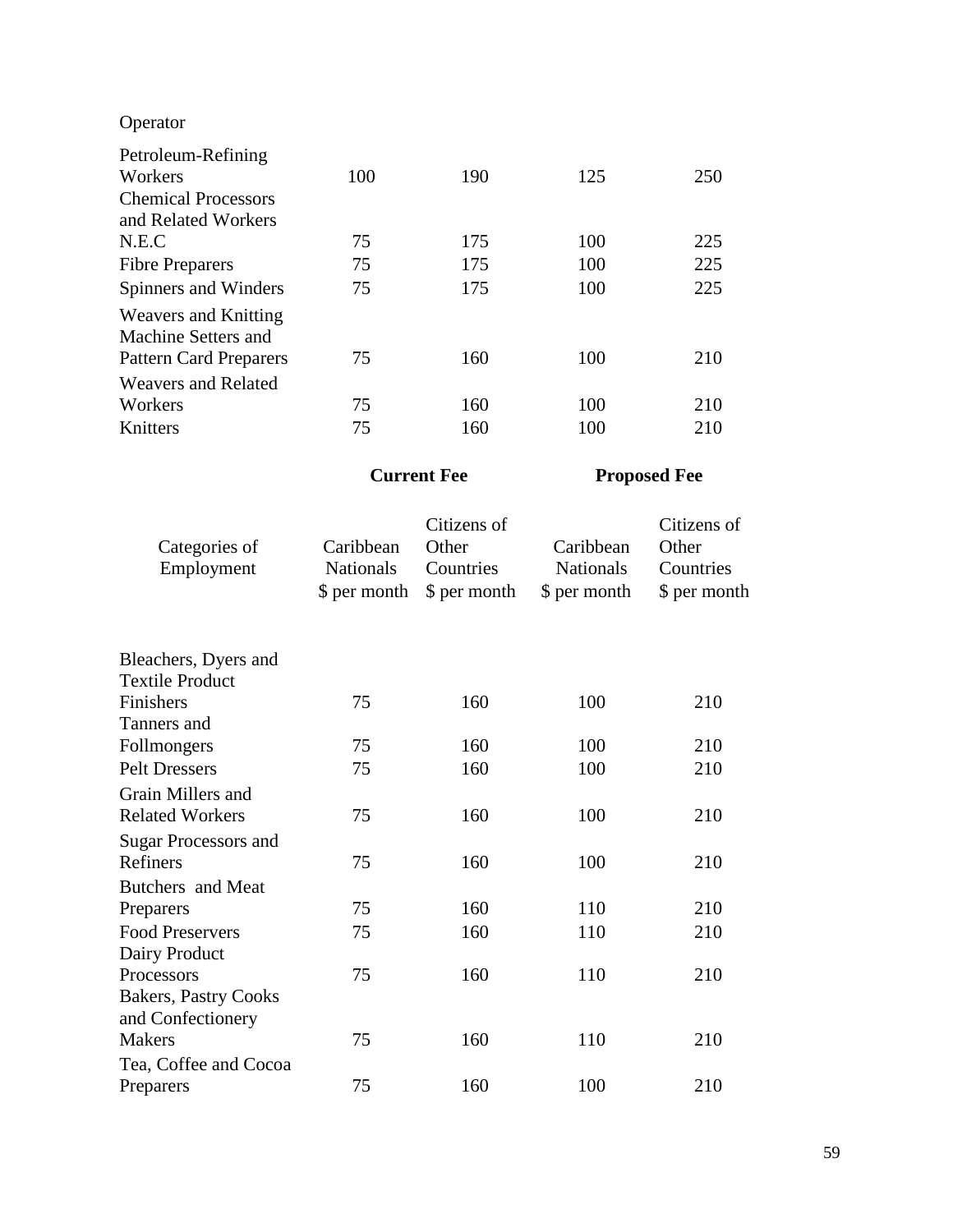| Brewers, Wine and<br><b>Beverage Makers</b>                                    | 75                                           | 160                                                                    | 100                                                  | 210                                                                    |
|--------------------------------------------------------------------------------|----------------------------------------------|------------------------------------------------------------------------|------------------------------------------------------|------------------------------------------------------------------------|
| Food and Beverage                                                              |                                              |                                                                        |                                                      |                                                                        |
| Processors N.E.C                                                               | 75                                           | 160                                                                    | 100                                                  | 210                                                                    |
| <b>Tobacco Preparers</b>                                                       | 75                                           | 160                                                                    | 100                                                  | 210                                                                    |
| Cigar Makers                                                                   | 75                                           | 160                                                                    | 100                                                  | 210                                                                    |
| <b>Cigarette Makers</b>                                                        | 75                                           | 160                                                                    | 100                                                  | 210                                                                    |
| Tobacco Preparers and<br><b>Tobacco Product</b>                                |                                              |                                                                        |                                                      |                                                                        |
| Makers N.E.C<br>Tailors and                                                    | 75                                           | 160                                                                    | 100                                                  | 210                                                                    |
| <b>Dressmakers</b><br>Milliners and                                            | 75                                           | 160                                                                    | 100                                                  | 210                                                                    |
| Hatmakers                                                                      | 75                                           | 160                                                                    | 100                                                  | 210                                                                    |
| Pattern Makers and<br>Cutters                                                  | 75                                           | 160                                                                    | 100                                                  | 210                                                                    |
| <b>Sewers and Embroiders</b>                                                   | 75                                           | 160                                                                    | 100                                                  | 210                                                                    |
| Upholsterers and<br><b>Related Workers</b>                                     | 75                                           | 160                                                                    | 100                                                  | 210                                                                    |
| Tailors, Dress Makers,<br>Sewers, Upholsterers<br>and Related Workers<br>N.E.C | 75                                           | 160                                                                    | 100                                                  | 210                                                                    |
| <b>Shoemakers and Shoe</b><br>Repairers                                        | 75                                           | 160                                                                    | 100                                                  | 210                                                                    |
|                                                                                |                                              | <b>Current Fee</b>                                                     |                                                      | <b>Proposed Fee</b>                                                    |
| <b>Categories of</b><br><b>Employment</b>                                      | Caribbean<br><b>Nationals</b><br>\$per month | <b>Citizens of</b><br><b>Other</b><br><b>Countries</b><br>\$ per month | <b>Caribbean</b><br><b>Nationals</b><br>\$ per month | <b>Citizens of</b><br><b>Other</b><br><b>Countries</b><br>\$ per month |
| Shoe Cutters, Lasters,<br><b>Sewers and Related</b>                            |                                              |                                                                        |                                                      |                                                                        |
| Workers                                                                        | 75                                           | 160                                                                    | 100                                                  | 210                                                                    |
| <b>Leather Goods Makers</b>                                                    | 75                                           | 160                                                                    | 100                                                  | 210                                                                    |
| <b>Cabinet Makers</b>                                                          | 75                                           | 160                                                                    | 100                                                  | 210                                                                    |
| Woodworking<br><b>Machine Operators</b>                                        | 75                                           | 160                                                                    | 100                                                  | 210                                                                    |
| <b>Cabinet Makers and</b><br><b>Related Wood Workers</b><br>N.E.C              | 75                                           | 160                                                                    | 100                                                  | 210                                                                    |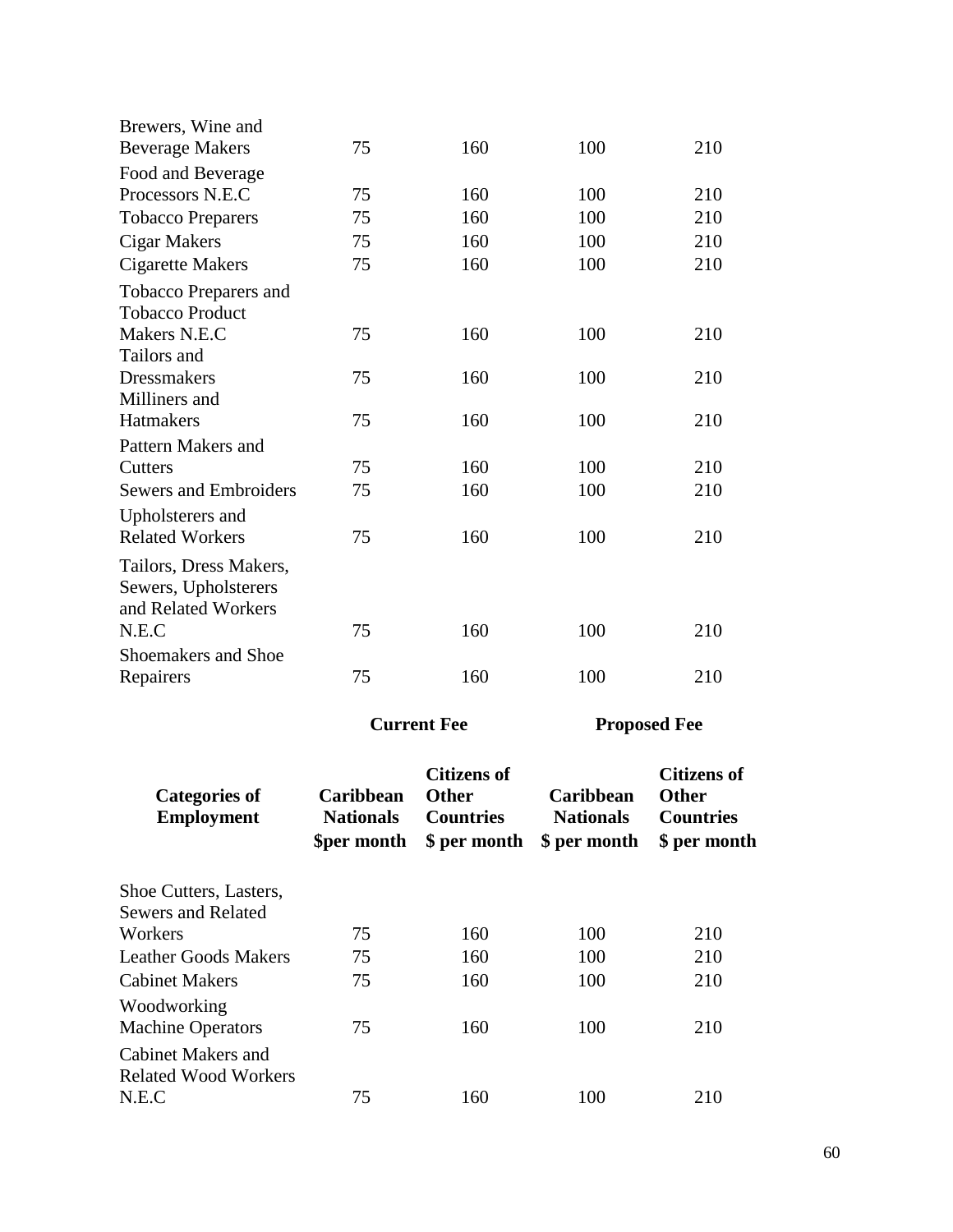| <b>Stone Cutters and</b>                           |    |     |     |     |
|----------------------------------------------------|----|-----|-----|-----|
| Carvers                                            | 75 | 110 | 100 | 210 |
| Blacksmiths,                                       |    |     |     |     |
| Hammersmiths and                                   |    |     |     |     |
| <b>Forgeing Press</b>                              |    |     |     |     |
| Operators                                          | 75 | 110 | 100 | 210 |
| <b>Tool Makers, Metal</b>                          |    |     |     |     |
| Pattern Makers and                                 |    |     |     |     |
| <b>Metal Markers</b>                               | 75 | 160 | 100 | 210 |
| <b>Machine Tool Setter</b>                         |    |     |     |     |
| Operators                                          | 75 | 160 | 100 | 210 |
| Metal Grinders,                                    |    |     |     |     |
| Polishers and Tool                                 |    |     |     |     |
| <b>Sharpeners</b>                                  | 75 | 160 | 100 | 210 |
| Blacksmiths, Tool                                  |    |     |     |     |
| <b>Makers and Machine</b>                          |    |     |     |     |
| <b>Tool Operators N.E.C</b>                        | 75 | 160 | 100 | 210 |
|                                                    |    |     |     |     |
| Machinery Fitters and<br><b>Machine Assemblers</b> | 75 | 160 | 100 | 210 |
|                                                    |    |     |     |     |
| Watch, Clock and                                   |    |     |     |     |
| <b>Precision Instrument</b>                        |    |     |     |     |
| <b>Makers</b>                                      | 75 | 160 | 100 | 250 |
| Motor Vehicle                                      |    |     |     |     |
| Mechanics                                          | 75 | 110 | 110 | 250 |
| <b>Aircraft Engine</b>                             |    |     |     |     |
| Mechanics                                          | 75 | 160 | 100 | 250 |
| Machinery Fitters,                                 |    |     |     |     |
| <b>Machine Assemblers</b>                          |    |     |     |     |
| and Precision                                      |    |     |     |     |
| <b>Instrument Makers</b>                           |    |     |     |     |
| N.E.C                                              | 75 | 160 | 100 | 210 |
| <b>Electrical Fitters</b>                          | 75 | 160 | 100 | 210 |
| <b>Electronic Fitters</b>                          | 75 | 160 | 100 | 210 |
| Electrical and                                     |    |     |     |     |
| <b>Electronic Equipment</b>                        |    |     |     |     |
| Assemblers                                         | 75 | 160 | 100 | 210 |
| Radio and Television                               |    |     |     |     |
| Repairmen                                          | 75 | 160 | 100 | 210 |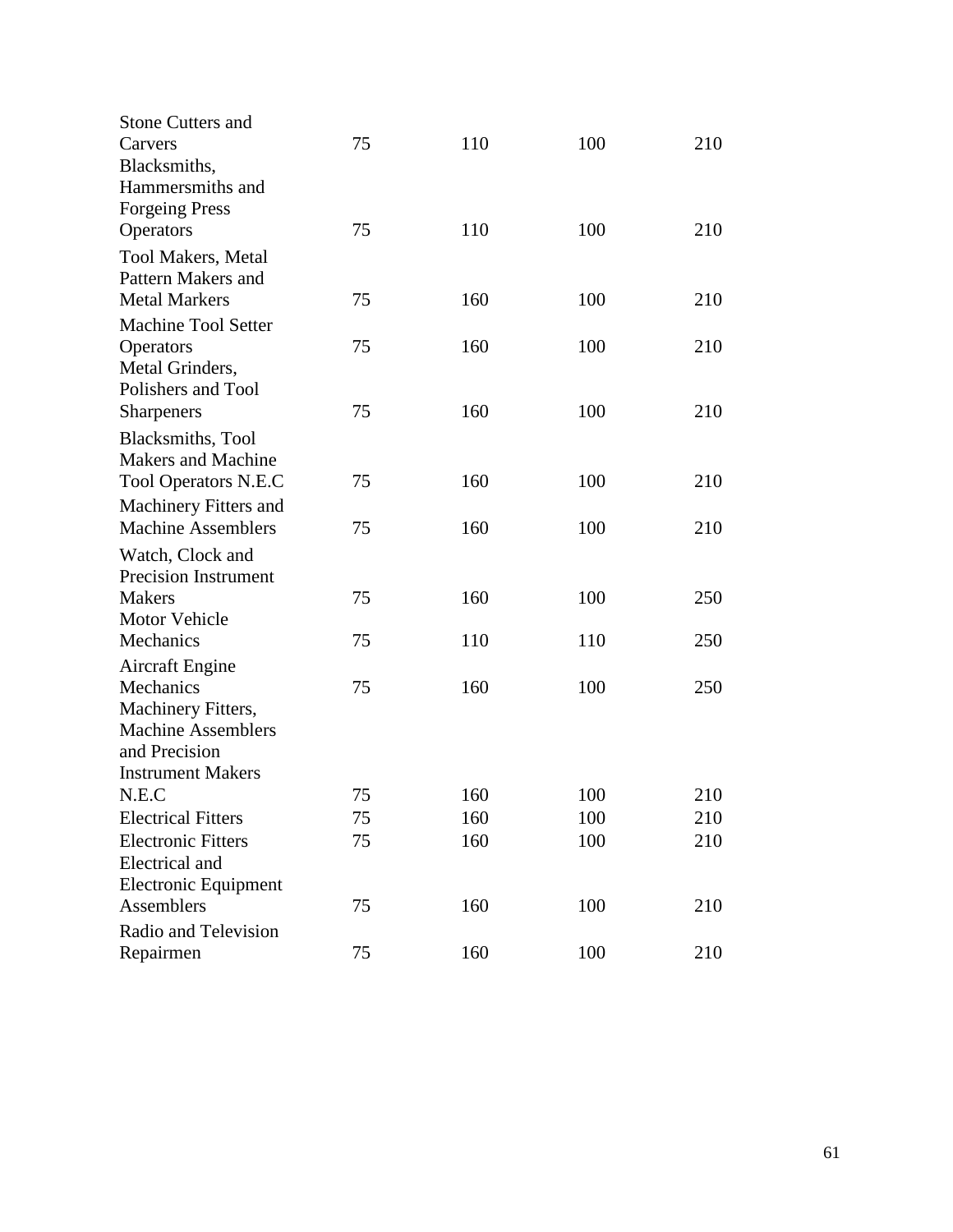**Proposed Fee** 

| <b>Categories of</b><br><b>Employment</b>                                 | Caribbean<br><b>Nationals</b><br>\$per month | <b>Citizens of</b><br><b>Other</b><br><b>Countries</b><br>\$ per month | <b>Caribbean</b><br><b>Nationals</b><br>\$ per month | <b>Citizens of</b><br><b>Other</b><br><b>Countries</b><br>\$ per month |
|---------------------------------------------------------------------------|----------------------------------------------|------------------------------------------------------------------------|------------------------------------------------------|------------------------------------------------------------------------|
| <b>Electrical Wiremen</b>                                                 | 75                                           | 160                                                                    | 100                                                  | 210                                                                    |
| Telephone and<br><b>Telegraph Installers</b>                              | 75                                           | 160                                                                    | 100                                                  | 210                                                                    |
| <b>Electrical Linesmen</b>                                                |                                              |                                                                        |                                                      |                                                                        |
| and Cable Jointers<br>Electrical fitters and<br><b>Related Electrical</b> | 75                                           | 160                                                                    | 100                                                  | 210                                                                    |
| <b>Electronic Workers</b>                                                 |                                              |                                                                        |                                                      |                                                                        |
| N.E.C                                                                     | 75                                           | 160                                                                    | 100                                                  | 210                                                                    |
| <b>Broadcasting Station</b><br>Operators                                  | 75                                           | 160                                                                    | 100                                                  | 210                                                                    |
| Sound Equipment                                                           |                                              |                                                                        |                                                      |                                                                        |
| <b>Operators and Cinema</b><br>Projectionists<br>Plumbers and Pipe        | 75                                           | 160                                                                    | 100                                                  | 210                                                                    |
| Fitters                                                                   | 75                                           | 160                                                                    | 100                                                  | 210                                                                    |
| <b>Welders and Flame</b>                                                  |                                              |                                                                        |                                                      |                                                                        |
| Cutters                                                                   | 75                                           | 160                                                                    | 100                                                  | 210                                                                    |
| <b>Sheet Metal Workers</b>                                                | 75                                           | 160                                                                    | 100                                                  | 210                                                                    |
| Structural; Metal<br>Preparers and Erectors<br>Jewellery and              | 75                                           | 160                                                                    | 100                                                  | 210                                                                    |
| Precurious Metal                                                          |                                              |                                                                        |                                                      |                                                                        |
| Workers                                                                   | 75                                           | 160                                                                    | 100                                                  | 250                                                                    |
| Glass Formers, Cutters,<br><b>Grinders</b> and Finishers                  | 75                                           | 160                                                                    | 100                                                  | 210                                                                    |
| Potters<br>and related<br>Clay and Abrasive                               |                                              |                                                                        |                                                      |                                                                        |
| Formers                                                                   | 75                                           | 160                                                                    | 100                                                  | 210                                                                    |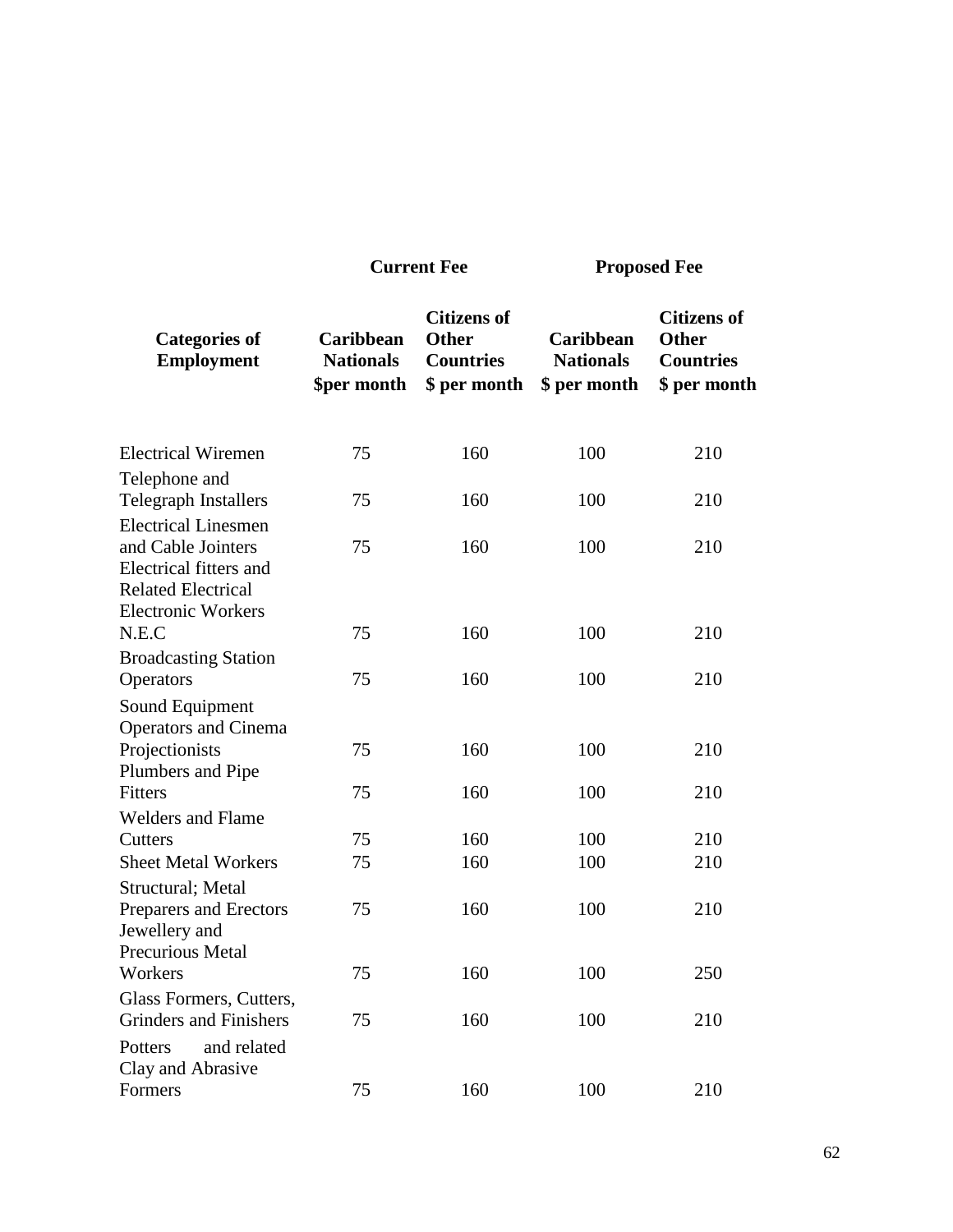| <b>Glass and Ceramics</b>  |    |     |     |     |
|----------------------------|----|-----|-----|-----|
| Kilnmen                    | 75 | 160 | 100 | 210 |
| Glass Engravers and        |    |     |     |     |
| <b>Etchers</b>             | 75 | 160 | 100 | 210 |
| Glass and Ceramics         |    |     |     |     |
| Painters and               |    |     |     |     |
| Decorators                 | 75 | 160 | 100 | 210 |
| Glass Formers, Potters     |    |     |     |     |
| and Related Workers        |    |     |     |     |
| N.E.C                      | 75 | 160 | 100 | 210 |
| <b>Rubber and Plastics</b> |    |     |     |     |
| <b>Product Makers</b> (    |    |     |     |     |
| except Tire Makers and     |    |     |     |     |
| Tire Vulcanisers)          | 75 | 160 | 100 | 210 |
| Tire Makers and            |    |     |     |     |
| Vulcanisers                | 75 | 160 | 100 | 210 |
|                            |    |     |     |     |

| <b>Categories of</b><br><b>Employment</b> | Caribbean<br><b>Nationals</b><br>\$per month | <b>Citizens of</b><br><b>Other</b><br><b>Countries</b><br>\$ per month | Caribbean<br><b>Nationals</b><br>\$ per month | <b>Citizens of</b><br><b>Other</b><br><b>Countries</b><br>\$ per month |
|-------------------------------------------|----------------------------------------------|------------------------------------------------------------------------|-----------------------------------------------|------------------------------------------------------------------------|
| Paper and Paperboard                      |                                              |                                                                        |                                               |                                                                        |
| <b>Product Makers</b>                     | 75                                           | 160                                                                    | 100                                           | 210                                                                    |
| Compositors and Type                      |                                              |                                                                        |                                               |                                                                        |
| <b>Setters</b>                            | 75                                           | 160                                                                    | 100                                           | 210                                                                    |
| <b>Printing Pressmen</b>                  | 75                                           | 160                                                                    | 100                                           | 210                                                                    |
| Stereotypers and                          |                                              |                                                                        |                                               |                                                                        |
| Electrotypers                             | 75                                           | 160                                                                    | 100                                           | 210                                                                    |
| <b>Printing Engravers</b>                 |                                              |                                                                        |                                               |                                                                        |
| (except Photo                             |                                              |                                                                        |                                               |                                                                        |
| Engravers)                                | 75                                           | 160                                                                    | 100                                           | 210                                                                    |
| <b>Photo Engravers</b>                    | 75                                           | 160                                                                    | 100                                           | 210                                                                    |
| <b>Book Binders and</b>                   |                                              |                                                                        |                                               |                                                                        |
| <b>Related Workers</b>                    | 75                                           | 160                                                                    | 100                                           | 210                                                                    |
| Photographic Dark                         |                                              |                                                                        |                                               |                                                                        |
| <b>Room Workers</b>                       | 75                                           | 160                                                                    | 100                                           | 210                                                                    |
| <b>Printers and Related</b>               |                                              |                                                                        |                                               |                                                                        |
| Workers N.E.C                             | 75                                           | 160                                                                    | 100                                           | 210                                                                    |
| Painters, Construction                    | 75                                           | 160                                                                    | 100                                           | 210                                                                    |
| <b>Painters NEC</b>                       | 75                                           |                                                                        | 100                                           | 210                                                                    |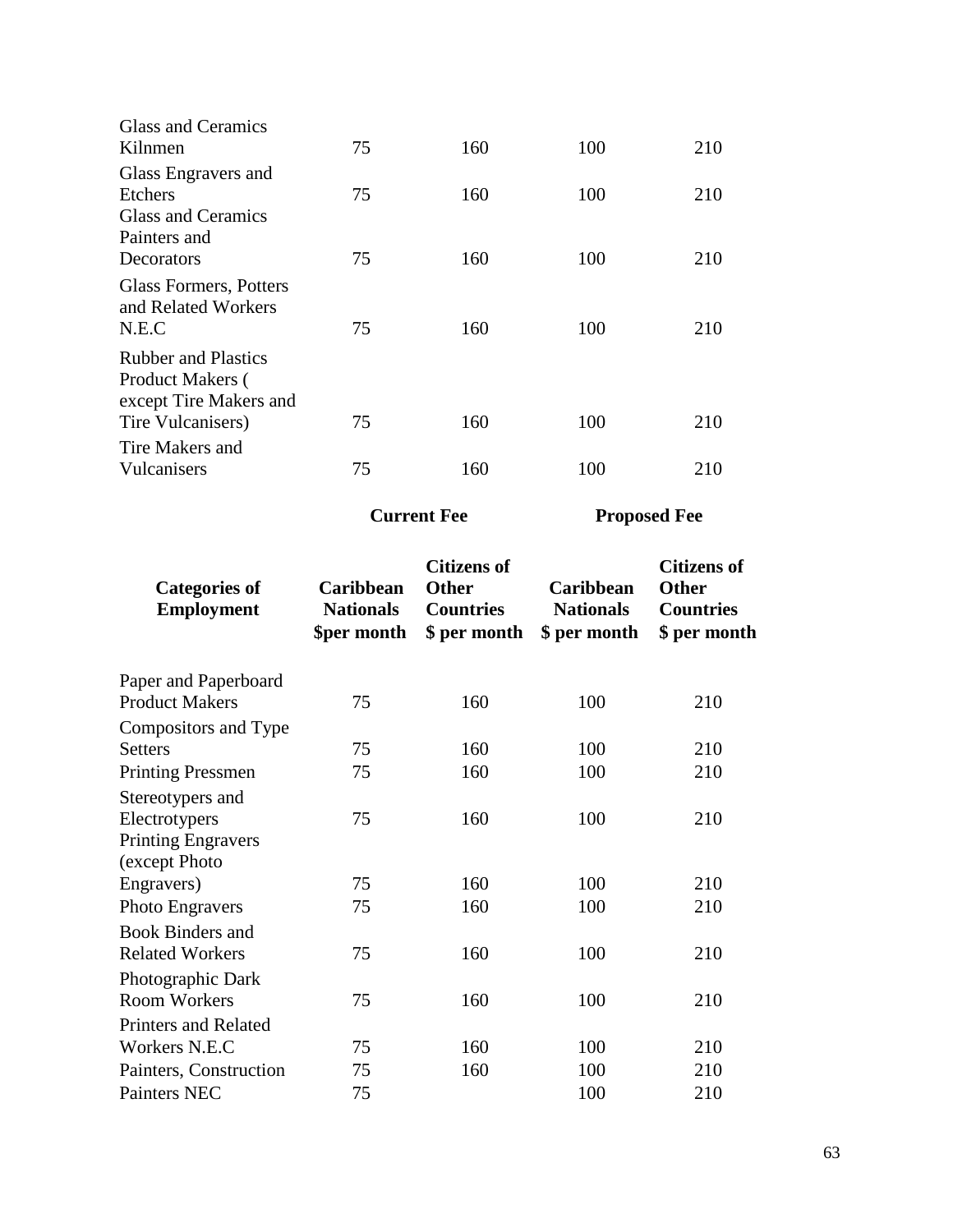| <b>Musical Instrument</b><br><b>Makers</b>               | 75                                           | 160                                                                    | 100                                           | 210                                                                    |
|----------------------------------------------------------|----------------------------------------------|------------------------------------------------------------------------|-----------------------------------------------|------------------------------------------------------------------------|
| <b>Basketry Weavers and</b>                              |                                              |                                                                        |                                               |                                                                        |
| <b>Brush Makers</b>                                      | 75                                           | 160                                                                    | 100                                           | 210                                                                    |
| Other Production and                                     |                                              |                                                                        |                                               |                                                                        |
| <b>Related Workers</b>                                   | 75                                           | 160                                                                    | 100                                           | 210                                                                    |
| Bricklayers,                                             |                                              |                                                                        |                                               |                                                                        |
| <b>Stonemasons and Tile</b>                              |                                              |                                                                        |                                               |                                                                        |
| <b>Setters</b>                                           | 20                                           | 160                                                                    | 40                                            | 210                                                                    |
| Reinforced Concreters,                                   |                                              |                                                                        |                                               |                                                                        |
| <b>Cement Finishers and</b>                              |                                              |                                                                        |                                               |                                                                        |
| <b>Terrazo Workers</b>                                   | 20                                           | 160                                                                    | 40                                            | 210                                                                    |
| Roofers                                                  | 75                                           | 160                                                                    | 100                                           | 210                                                                    |
| Carpenters, Joiners and                                  |                                              |                                                                        |                                               |                                                                        |
| <b>Parquetry Workers</b>                                 | 20                                           | 160                                                                    | 40                                            | 210                                                                    |
| <b>Plasterers</b>                                        | 20                                           | 160                                                                    | 40                                            | 210                                                                    |
| Insulators                                               | 75                                           | 160                                                                    | 100                                           | 210                                                                    |
| Glaziers                                                 | 75                                           | 160                                                                    | 100                                           | 210                                                                    |
| <b>Construction Workers</b>                              |                                              |                                                                        |                                               |                                                                        |
| N.E.C.                                                   | 75                                           | 160                                                                    | 100                                           | 210                                                                    |
| <b>Well Diggers</b>                                      | 20                                           | 160                                                                    | 40                                            | 210                                                                    |
| <b>Power Generating</b>                                  |                                              |                                                                        |                                               |                                                                        |
| <b>Machinery Operators</b>                               | 75                                           | 160                                                                    | 100                                           | 210                                                                    |
|                                                          | <b>Current Fee</b>                           |                                                                        | <b>Proposed Fee</b>                           |                                                                        |
| <b>Categories of</b><br><b>Employment</b>                | Caribbean<br><b>Nationals</b><br>\$per month | <b>Citizens of</b><br><b>Other</b><br><b>Countries</b><br>\$ per month | Caribbean<br><b>Nationals</b><br>\$ per month | <b>Citizens of</b><br><b>Other</b><br><b>Countries</b><br>\$ per month |
| <b>Stationary Engine and</b><br><b>Related Equipment</b> |                                              |                                                                        |                                               |                                                                        |
| Operators N.E.C                                          | 75                                           | 160                                                                    | 100                                           | 210                                                                    |
| Dockers and Freight                                      |                                              |                                                                        |                                               |                                                                        |
| Handlers                                                 | 75                                           | 160                                                                    | 100                                           | 210                                                                    |
| <b>Riggers and Cable</b><br>Splicers                     | 75                                           | 160                                                                    | 100                                           | 210                                                                    |
| Crane and Hoist                                          |                                              |                                                                        |                                               |                                                                        |
| Operators<br>Earth Moving and                            | 75                                           | 160                                                                    | 100                                           | 250                                                                    |

Operators 75 160 100 250

Related Machinery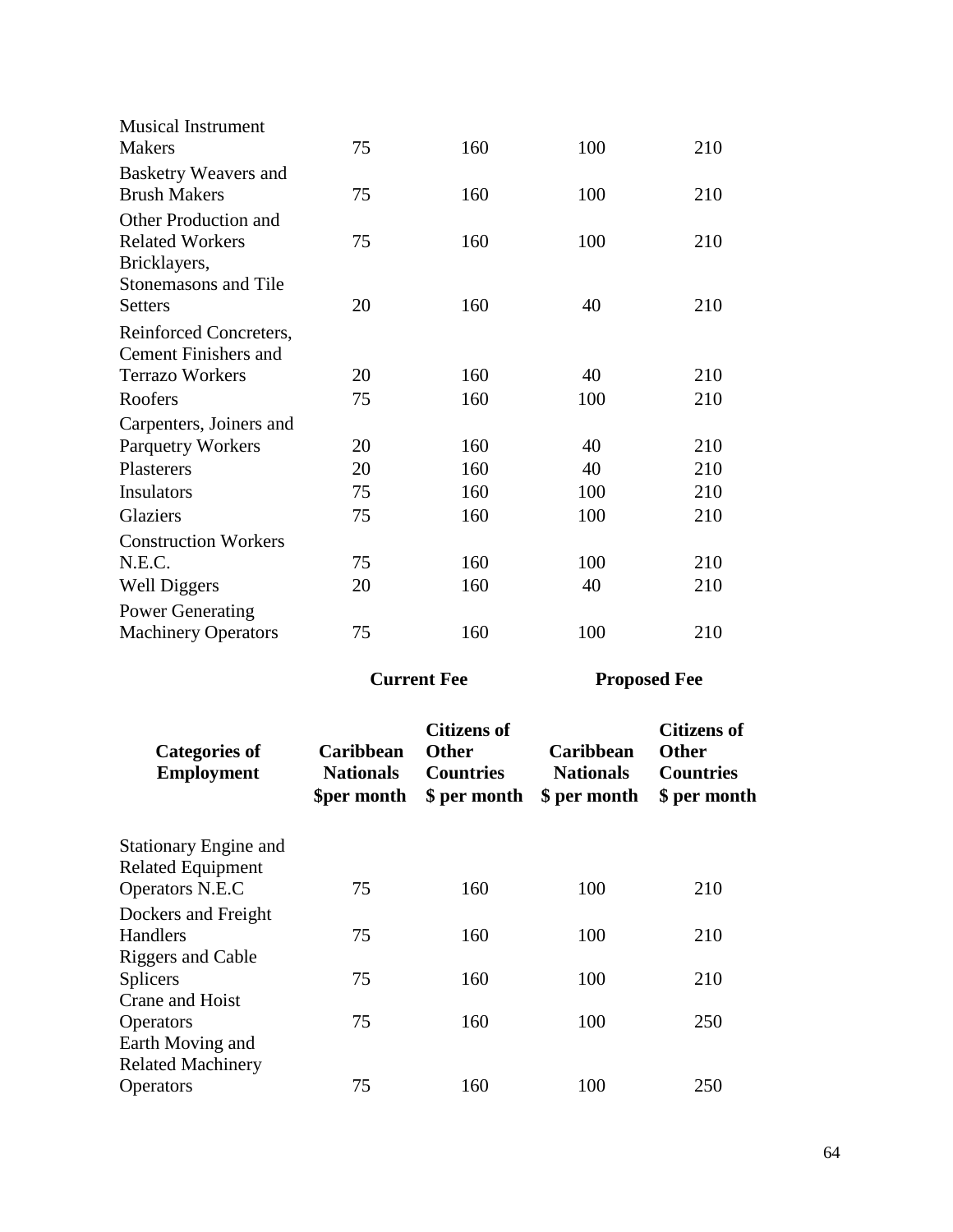| 75 | 160 | 100 | 250 |
|----|-----|-----|-----|
|    |     |     |     |
|    |     |     |     |
| 75 | 160 | 100 | 210 |
|    |     |     |     |
| 75 | 160 | 100 | 210 |
| 75 | 160 | 100 | 210 |
|    |     |     |     |
| 75 | 160 | 100 | 210 |
|    |     |     |     |
| 75 | 160 | 100 | 210 |
| 20 | 160 | 40  | 210 |
| 75 | 160 | 100 | 250 |
|    |     |     |     |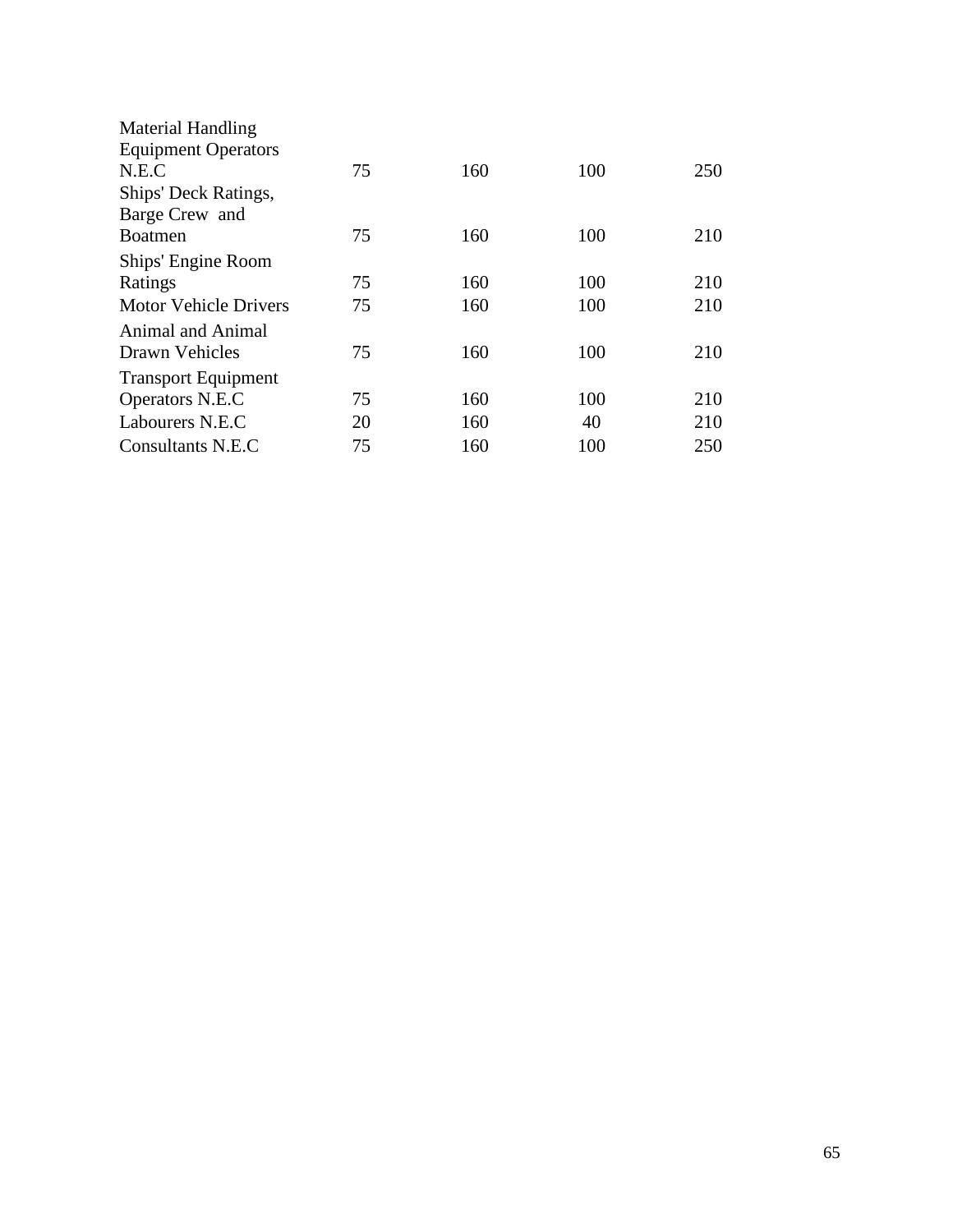## **SUMMARY OF BUDGETARY PROPOSALS 2010**

An increase in the Value Added Tax from 15 to 17.5%, with an expected revenue yield of \$124 million over a fiscal period; and

An increase in the threshold for VAT registration from \$60,000.00 to \$80,000.00.

The elimination of the tax free allowances for travelling and entertainment for employees with a saving of \$25 million a year.

The elimination of the tax free allowances for savings with credit unions and investment in mutual funds at a saving of \$9 million a year.

An increase in the excise tax on gasoline by 50% to\$0.5358 per litre, to yield an additional \$22.7 million in a year.

An increase in the fees charged for services performed by the immigration department, to yield \$4 million per year.

The imposition of a dispensing fee for persons using the drug service who have their prescriptions filled at private pharmacies. Projected revenue yield \$11 million.

An increase in bus fares by the Transport Board of \$0.50 to yield \$8.4 million in revenue over a year.

The removal of the environmental levy on imports at a cost of \$42 million.

The provision of \$6 million in additional marketing support for the Barbados Tourism Authority.

The establishment of a Tourism Loan Guarantee Facility to provide guarantees to hotels up to a total of \$100 million.

The provision of additional funding of \$1.5 million to Fund Access for on-lending to small and micro-businesses. Of this provision \$0.5 million will be made available to the Barbados Youth in Business Trust via a program to provide loans to young persons getting started in business. This program will be supervised by Fund Access.

The supplying of water to registered farmers at the flat commercial rate at a cost of \$5.7 million.

An increase in welfare grants & food vouchers at a cost of \$1.1 million.

A Text Book Grant Scheme for primary school children at a cost of \$500.000.00.

Implementation of a policy whereby only fully matriculated students will be able to enter the UWI. The Government of Barbados will no longer pay for students who have not met the matriculation requirements. Neither will the Government continue to pay for students who do not complete their undergraduate degrees in four (4) years.